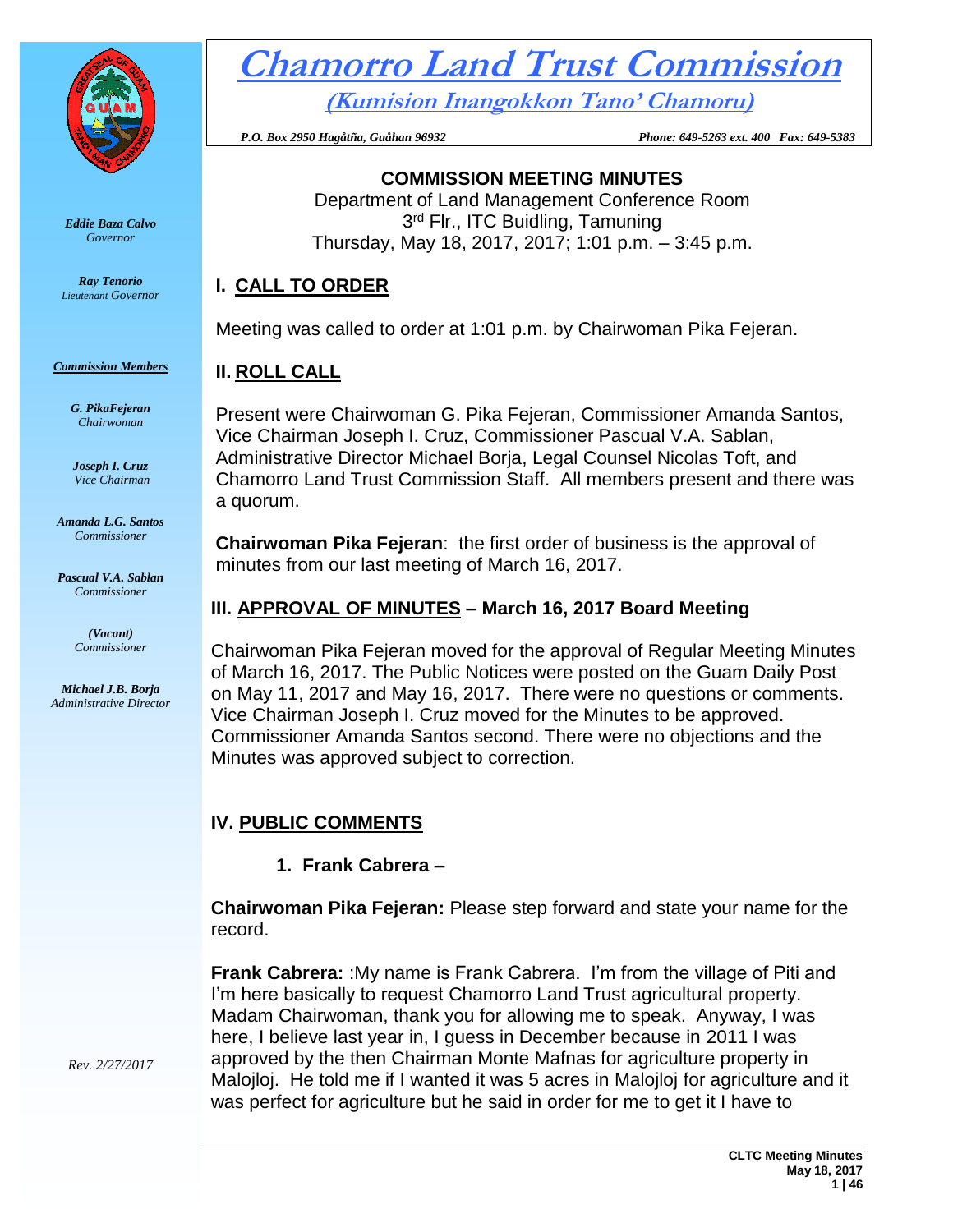get it surveyed. So in good faith I went and look for a surveyor and the surveyor said I have to give him half of the money up front for him to begin surveying the property. I gave him \$1,500 ma'am. He surveyed the property and in the process of surveying the property he found out it was totally unsuitable for agriculture so I came back here basically to request for another site and up to this point I was told, "yea we'll look for another site for you" but up until this time nothing, not even a phone call I receive to say "hey we're following up we're checking on it for you". I would be happy if I got a phone call and say, "hey, we're working on it", nothing, silent. So actually I've been an applicant since 1995 when it was first announced but it was only in 2011 that it was actually authorized. I was given the paper to get it surveyed. So I'm back here again to plead with you if I can get that site papers with agricultural property because I came in good faith and I lost \$1,500, I didn't get reimburse, nothing, it's lost.

**Chairwoman Pika Fejeran**: Yes sir. I think I remember you the last time you were here so thank you for coming before us again, and do you have an agent that you've been working with?

**Frank Cabrera**: Well, I've worked with the land agent. I've worked with them, basically, but came 2-3 days after that (paused).

**Commissioner Pascual Sablan**: Can I ask you a question Mr. The only thing I remember in your concern is you had the property surveyed, without you inspecting, whether it's suitable for farming?

**Frank Cabrera**: I was told sir that it was, the administrative of the Chamorro Land Trust told me it was so suitable for farming so I put my faith in the administrator.

**Commissioner Pascual Sablan**: You mentioned it was far and you might fall asleep, it's a long drive?

**Frank Cabrera:** No that was the other property that was shown to me in the Inarajan which is much, much further so I took a drive down and Mr. (paused).

**Commissioner Pascual Sablan**: I was looking at this file and I came across a farmer from Dededo and I was very much impressed. You are not the first one that came before us about how (inaudible) rocks and all these things. Have you explore other ways of farming rather than just digging the ground?

**Frank Cabrera:** Sure, when you look at that property it's basically…it's like a coral, like on seaside, have you ever been to a beach where it's like cutting type coral, it cuts. So if you walk in there, trek in there it will cut you if you are not wearing a super combat boots. I tried, actually trying to find an area where I could to kind of like manipulate, you know, get soil and maybe plant something that I could…but I look at that it was sharp corals sir.

**Administrative Director Michael Borja**: Margarita, do you have any comments to make?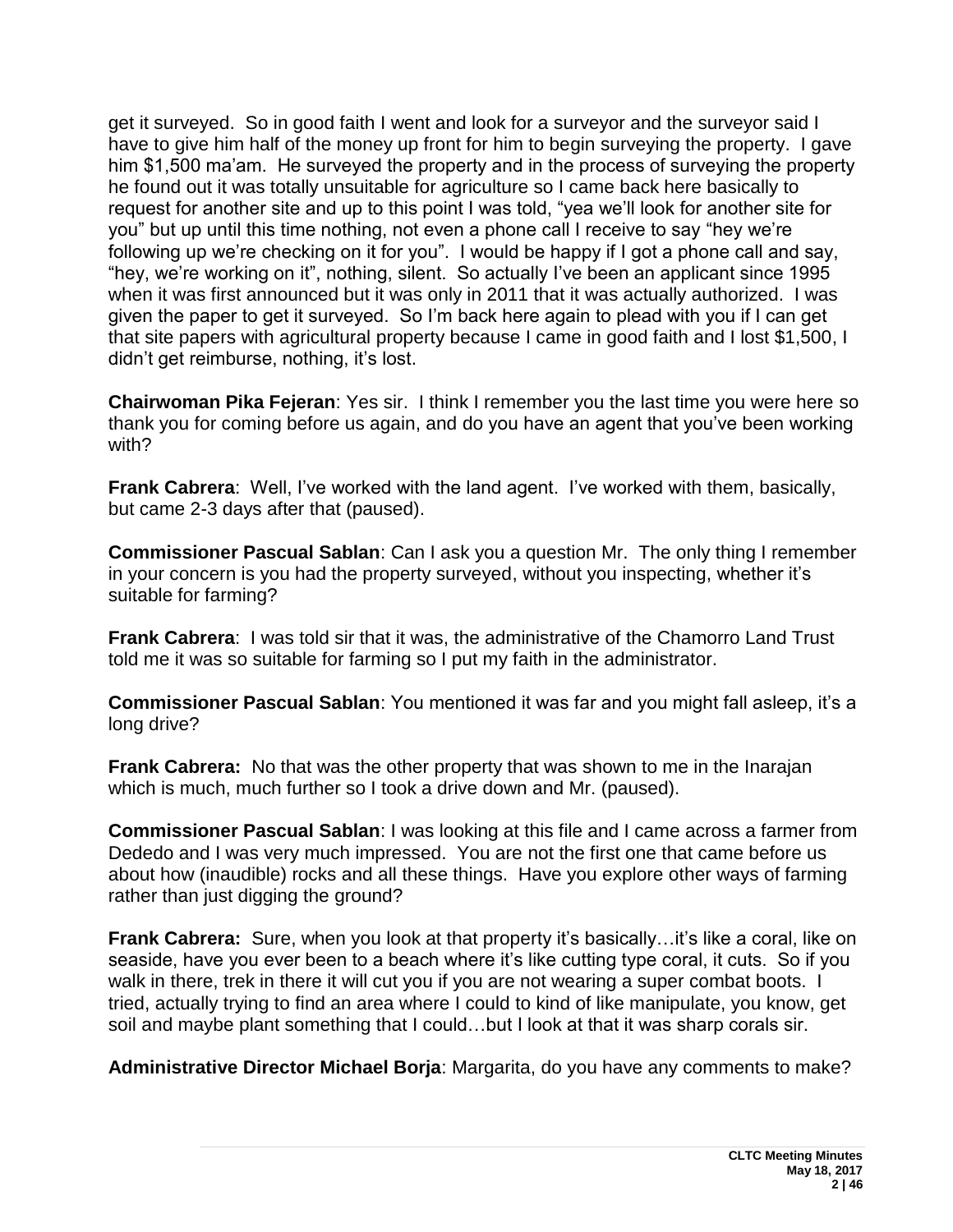**Margarita Borja** (CLTC): I have a concern with Public Law 33-78 because Mr. Cabrera never executed a lease with us and it was just through a survey authorization, the acreage, are we still going to allow for Mr. Cabrera to engage into a lease for 5 acres? Anything over half an acre requires legislative approval.

**Chairwoman Pika Fejeran**: and the Public Law that reduced the acreage sizes after 2011 when he was given a survey authorization.

**Margarita Borja (CLTC):** So we've identified...and I thought one of the land agents have contacted him to see the property along the Nevermind Road so I guess they never proceeded so that's why he's still here. But then again it's that question again on whether or not we're going to…(paused).

**Chairwoman Pika Fejeran**: So the basics are there's no lease, there was only a survey authorization for the property where he spent the \$1,500 for the survey. Since then you've been shown several other properties that you declined?

**Frank Cabrera:** Two. The other one I didn't decline you guys didn't come back to me. This was in Dededo near White Market Store, I forgot the name of that store, but the agent never came back. I think it was under more survey because it was a big property which was survey but I guess you guys wanted to break down to smaller pieces and never came back to me after that.

**Commissioner Pascual Sablan**: What happened to the land he surveyed for you, was it given out to another person and we have to survey again?

**Administrative Director Michael Borja**: I don't think he completed the survey, the survey map was never completed.

**Frank Cabrera**: You know Mr. Castro, Frank Castro, was the one who did the survey and what I recalled from him was he was saying that he was about to complete the survey, what do I want and I said man it will be useless because its all rocky ground I can't farm. So I don't know whether he completed it or not, I don't know.

**Vice Chairman Joseph Cruz**: Can I ask the total acreage that you had surveyed, none of the area is suitable for farming?

**Frank Cabrera**: According to Mr. Castro, the surveyor that I hired.

**Vice Chairman Joseph Cruz**: But when they present it to you what were your assessment?

**Frank Cabrera:** It was really all rocks. He actually had me trek in (paused).

**Vice Chairman Joseph Cruz**: Was that before you hire Castro or after?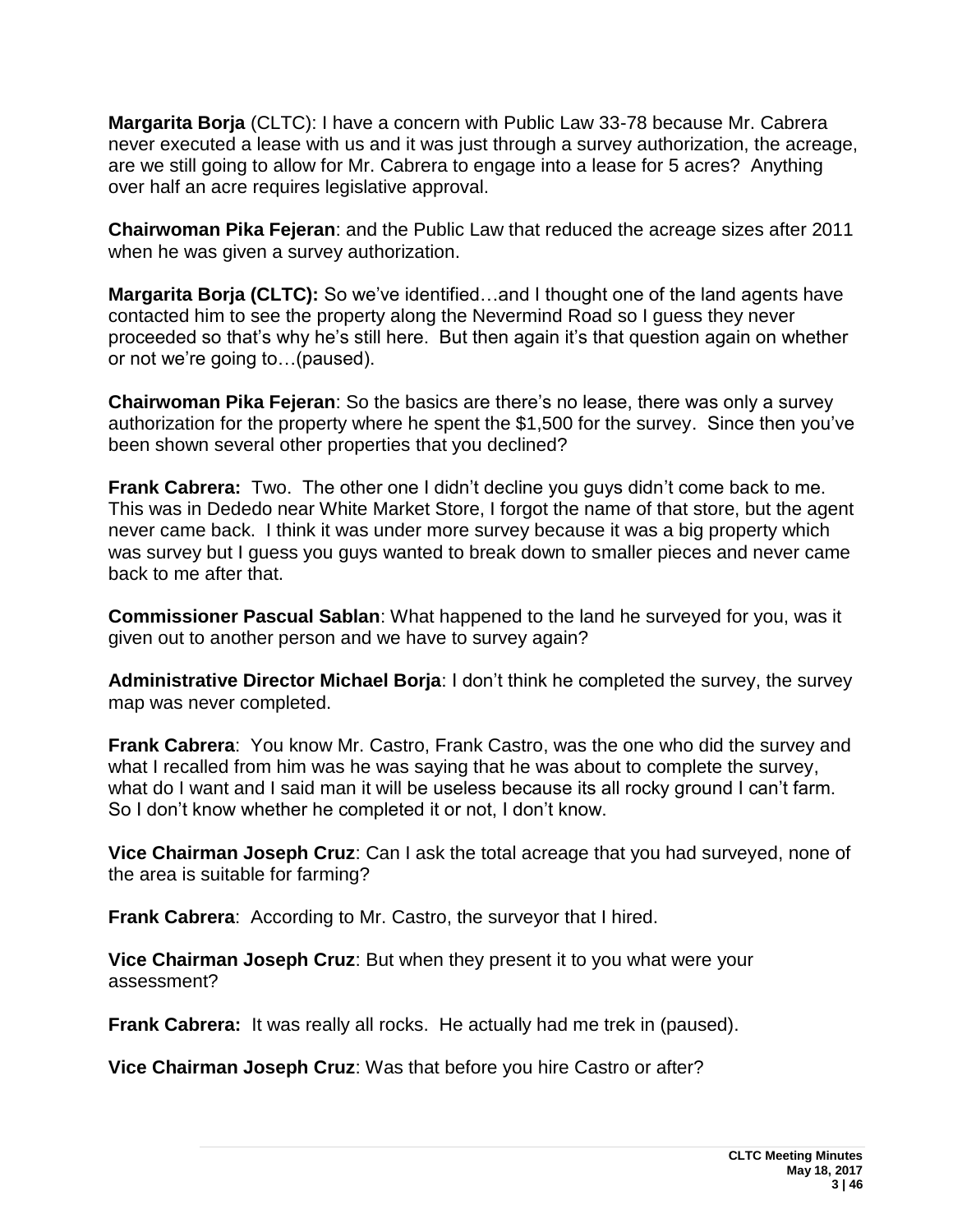**Frank Cabrera**: when I hired Castro because I guess they cut through survey, clear the area to survey the lot because it's a big lot, it's more than 5 acres and I guess 5 acres is the only acreage (inaudible).

**Vice Chairman Joseph Cruz**: What I'm getting at is if you hired a surveyor and got an authorization and you refer the surveyor to this area you would at least see something that hey let's cancel the surveyor because the lot is not conducive to your needs. So I'm asking what have you reviewed when you hired the surveyor?

**Frank Cabrera:** It was basically all jungle so the surveyor have to cut through this jungle and so I just (interrupted).

**Vice Chairman Joseph Cruz**: (inaudible) with that type of assessment?

**Frank Cabrera**: Well, he asked for…well, the administrator told me (paused)

**Vice Chairman Joseph Cruz**: No, no the administrator gave you a direction to look into the (inaudible) but the direction was not for you to (inaudible) and get surveys, right, at least get an ideas of what you are paying for.

**Frank Cabrera**: Well, he actually got a general map of the area that was under, I guess, your (inaudible).

**Vice Chairman Joseph Cruz**: The mapping on the paper is fine but you went out there and took a look at the site. So are you still willing to go through this surveyor to pay the total survey cost when your (inaudible) is not (interrupted).

**Frank Cabrera**: Well you cannot really see because it's all jungle rough, you cannot see the soil, its jungle rough.

**Chairwoman Pika Fejeran**: Are you Mr. Cabrera's land agent?

**Joffre A. Aguon (Land Agent**): Actually I didn't start. I tried to finish it and my name is Joffre Aguon, I work for Chamorro Land Trust a Senior Land Agent. I took Mr. Cabrera out in Malojloj I see this actually approximate area I said if you have time on the weekend before you hire a surveyor please go into the jungle and take a look at it. He said no I think I'll just go ahead and hire a surveyor. We went out and checked the lot with...Mr. Castro said he cut the (inaudible) already, we walked a couple steps and he walked out and said nevermind it's too rocky. Okay, I told Margarita, or I think it was the Deputy that Mr. Cabrera don't want the property. I told him said he requested for Inarajan and I took him up to Inarajan and I was showing him the whole valley behind Victor Duenas he turned around and said no it's too far can we go down further like Piti. I said I don't think we have anything in Piti so I showed him in Agat, "it's still kind of far".

**Frank Cabrera:** No I didn't say that.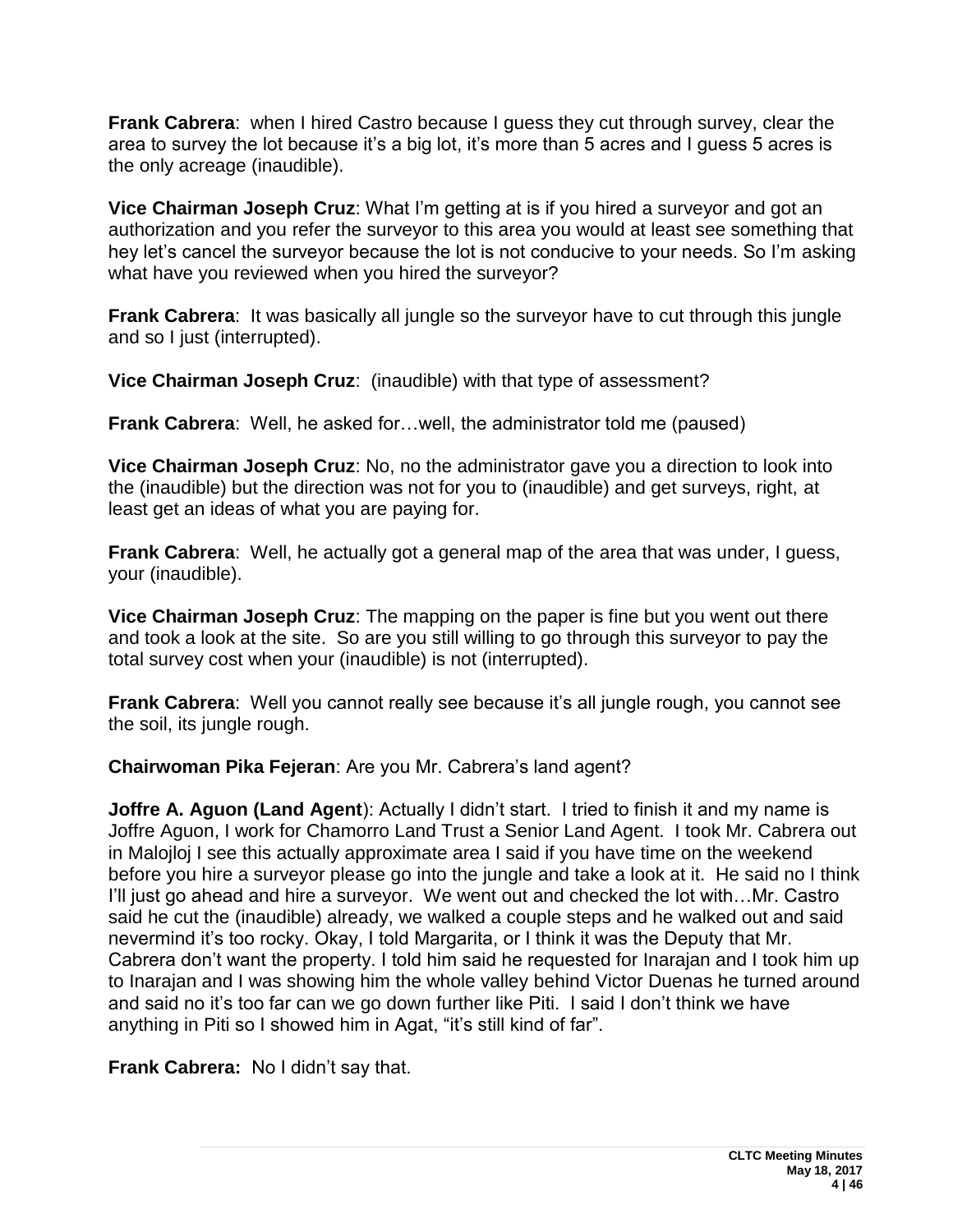**Joffre Aguon (Land Agent):** He said you got anything on the North, I showed him the one that we were skimming out and its only 2 acres and I said this is all we have and he never came back to say anything.

**Chairwoman Pika Fejeran:** You know this is already 6 years in and if I can take up few steps back just to telling you what I see. I see Mr. Cabrera he's lost a substantial amount of money on land that you don't even have today but I also see that we have shown you several lots that you declined 2 or 3, am I right Mr. Aguon after the 1st?

**Joffre Aguon (Land Agent):** (counting) 1, 2, 3, 4. Four.

**Chairwoman Pika Fejeran**: Sir we have thousands of people waiting for lands and every time we take a land beneficiary out to see the land and they decline then we have to go back to the drawing board. We have it in law that we allow 3 declines of lands before we have to move on and go to the next person on the list. It sounds like we've gone beyond that and then there's an issue of the acreage although in 2011 you were promised 5 acres you were never issued the lease and since then the law has been changed to only allow half acre out, anything more than that has to have a legislative approval. So I understand your plea with us but it sounds like the Chamorro Land Trust is willing to work with you but at the same time you have to work with us and understand our constraints not only with manpower but also everyone else waiting in line behind you.

### **Frank Cabrera**: Can I speak now?

### **Chairwoman Pika Fejeran**: Yes, sir.

**Frank Cabrera: I don't recall what Mr. Aguon... you know that I take a look, I remember** him joking to me saying this property was good for hunting *ayuyu* that's what I remember but you guys did show me 4 lots. The lot in Agat basically was less than 5 acres plus I was told by my agent at the time that there were sink holes in the back side and then there was dumpage of construction materials in that area for agriculture in addition to the area which I really wanted on that site was actually slated for a Southern community athletic center like the Northern athletic field center so I said, wow, at least it was just the floor part and then a drop of that property in Agat, so I said no way man that's like trying to get the junk out trying to find a road with rocks (interrupted).

**Joffre Aguon (Land Agent):** I was just actually showing the general vicinity because if you keep walking backward toward the complex I'm looking at approximately 8-9 acres of flat land but I don't want to take him all the way back there. But you know we give him a choice of scooping around with what he needs that way we can entertain him on that situation. I cannot just tell him this is the lot where we standing because that's not how it works until he gets a surveyor and you'll tell the surveyor which part you want. Actually that place is not small, it's a 288 acres.

**Frank Cabrera:** I was told that that acreage was slated for someone else as well, a major portion I was told was slated for someone else so you know, let's move on to somewhere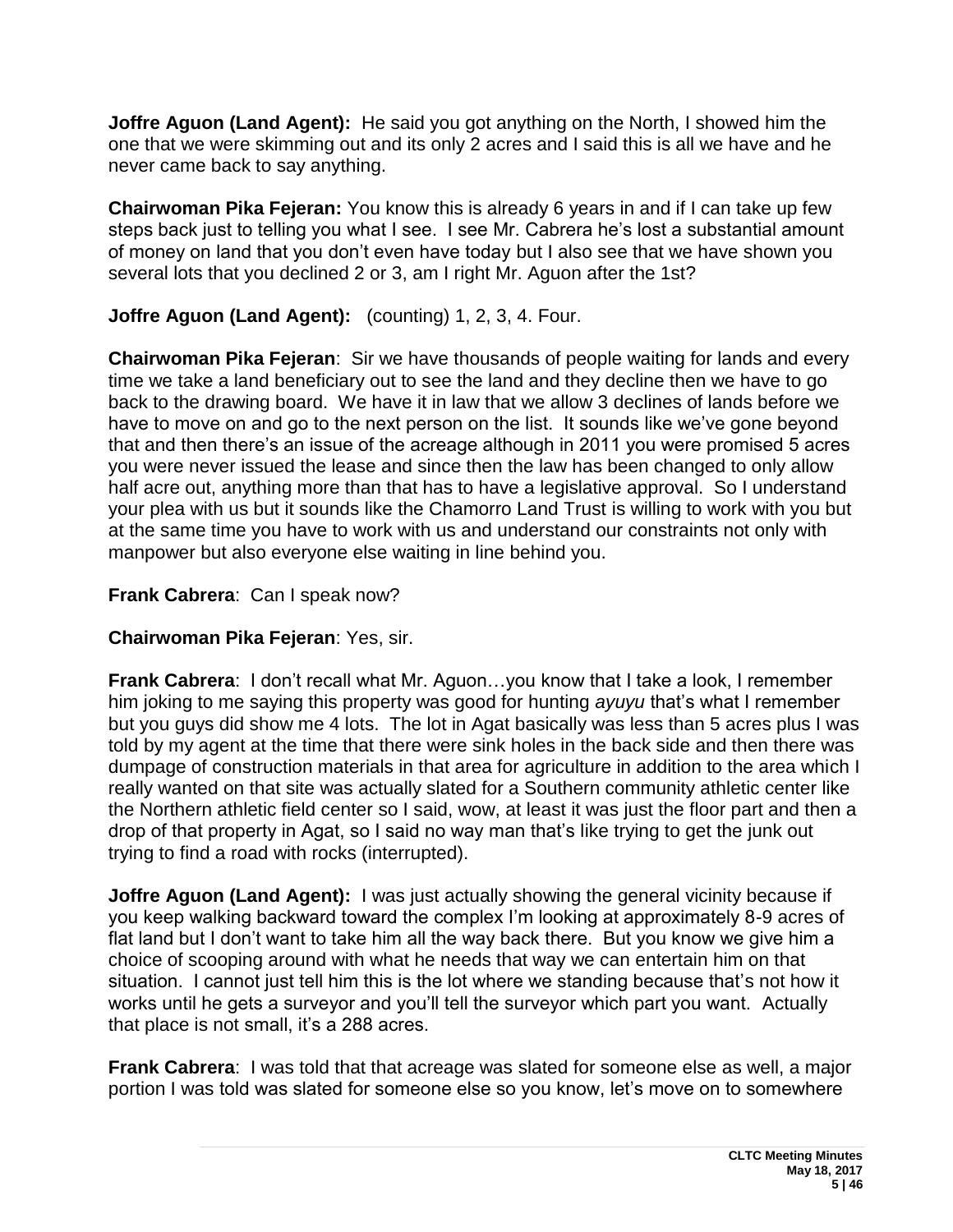else. So the next lot I was shown was the one in Dededo near the White Market store where he and another agent showed me that there was this big survey property of Chamorro Land Trust but I think I needed, me or you guys were going to get it surveyed to fit my 5 acres, but you never came back to me. The last acreage was less than 5 acres, I think it's even less than 3 acres which I believe was right behind the Rev and Tax up there but I was never shown it. But I believe I was told it was less than 3 acres.

**Chairwoman Pika Fejeran**: Do we need a comment from the commissioners?

**Commissioner Amanda Santos**: How many lands were shown to him if he planted for agriculture?

**Chairwoman Pika Fejeran**: Sounds like 4-5.

**Frank Cabrera:** Actually it was only 3 but 4 was verbally mentioned.

**Commissioner Amanda Santos**: In the first place the land agent should really know that the land is suitable for farming, just don't show the people those rocky places because that's wasting time.

**Chairwoman Pika Fejeran:** So where do we go from here?

**Frank Cabrera**: I don't know it's up to you, I...I...I feel, you know, I'm the one waiting.

**Joffre Aguon (Land Agent**): Mr. Cabrera we haven't forgotten about you, we're still working on the other area and we're trying to do a schematic within the area and we still have you in our mind. We're trying to do another schematic area within Stampa area it's about 20 acres that needs to be scheme out but our priority in that is trying to entertain him that but I cannot really show him that until we build a scheme because there's other people that are like you said are in line.

**Administrative Director Michael Borja**: Madam Chair, Mr. Cabrera, we will be working with you but you got to know that with the recent introduction of the new Public Law, it's not a bill it's a law it restricts the issuances of any further leases greater than half an acre and if you want something greater than half acre it will require legislative approval by public law and so the issue of getting 5 acres now if you had a lease already and you wanted to swap it we're bound to that lease but we don't have one and if you want 5 acres you're going to have good argument to go before the legislature to have the bill submitted to allow to authorize with that but we cannot issue anything greater than half an acre at this time for any kind of leases even though we had begun working with you on this. Now if you had completed that survey and we got the survey we would than whatever it was you were going to get we would be obligated to do the survey for you because that area had gotten surveyed so the person did the survey map on it already we're not going to ask you to do another one but we… our hands are bound by the law and I got to let you know too that it is scrutinized by the legislature, it is scrutinized by the public auditor, and it was an item they specifically looked at in our audit report which had just been completed so I just tell you for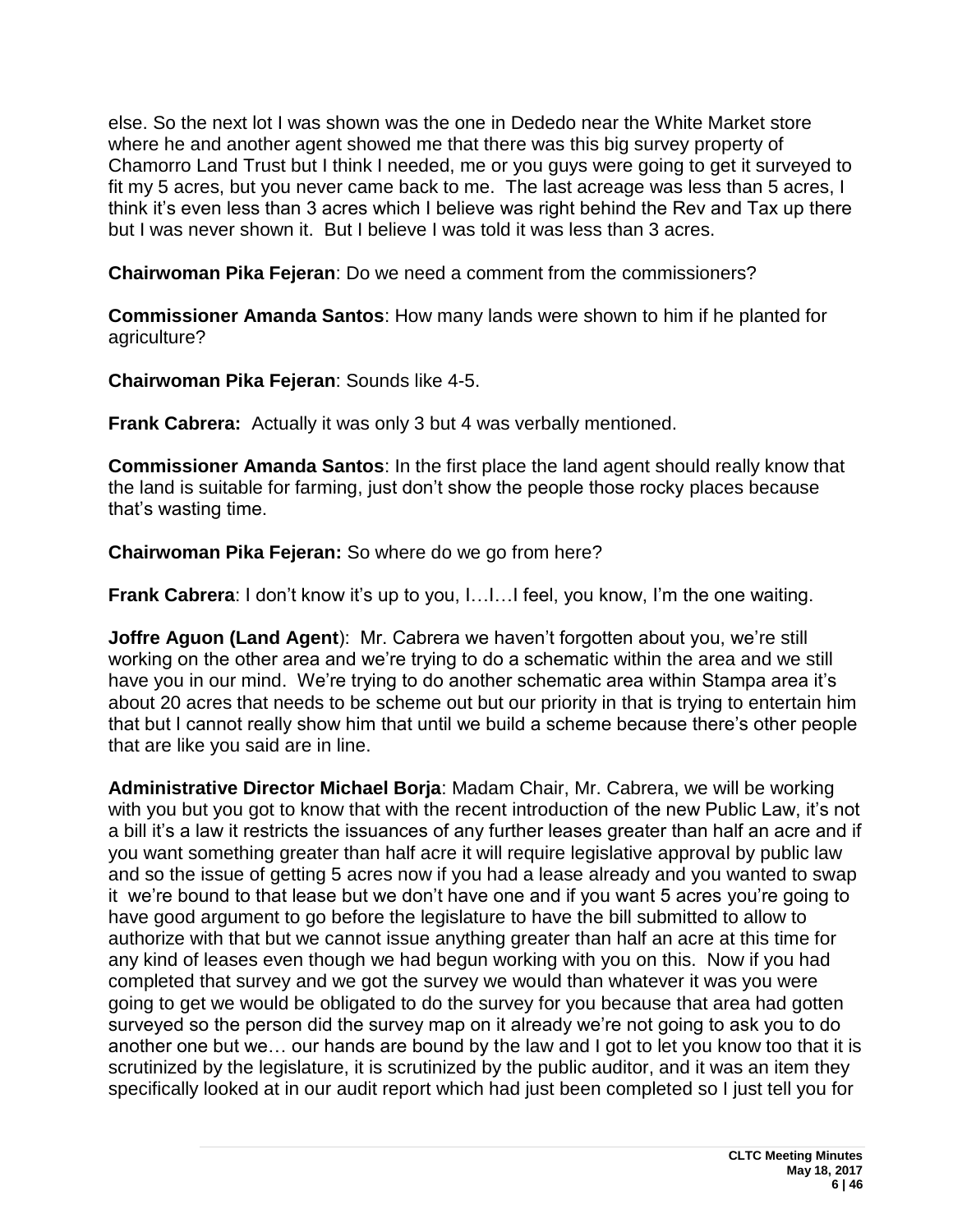us to step out of bounds like that we would really risking a whole lot of issues in being none compliance with the law that specifies that. It's not impossible to do it but you have to have a law created just to be allowed to do it.

**Commissioner Amanda Santos**: So the survey money was never refunded to him?

**Administrative Director Michael Borja**: Well, he engaged the services but the map was never completed so we don't have a recorded map of that area that if it was we would go and do another one for him. To some extend we may help you out on that respect to but we didn't get anything out of it with the map being completed. I want to help you out Mr. Cabrera but in this meeting I think, you know, we need to still work with the land agents on this.

**Frank Cabrera:** You know I put my faith in you guys, it's been 6 years from 2011 now it's now 2017 I still have got nothing. You know I could have been dead last year or the year before that (interrupted).

**Administrative Director Michael Borja**: We have been doing our due diligence to help you in the past showing you some other lands trying to understand where it was that you wanted to was go so please allow us the opportunity to try it again. Okay.

**Frank Cabrera**: Okay, so how soon would I, I mean (interrupted).

**Administrative Director Michael Borja**: Well go ahead and make an appointment with them today before you leave. And we'll see what we can do, but like I said half an acre we probably can place you someplace but you know the difficulty is when lease comes up for me to sign and it's there's no justification as to why it's above half an acre. It might inch a little bit of more than half an acre here and there just because the way the land is laid out and the schematics that have to be drawn but if I see things that are greater than half acre there's got to be absolute justification why that was and again there really been any without justification like because they already have existing leases and the land is not usable and they wanted to trade or something like that.

**Frank Cabrera**: I understand what you are saying that the law came and was put in effect where it's only half acre now, but mine was before that law.

**Administrative Director Michael Borja:** But we have nothing that binds you to that like now I'd like to try to figure a way to make me help you out on this but even 5 acres…it's difficult to do anything with that size anymore. Unless you want to do it as a commercial. That considers a commercial agricultural lease not a (interrupted).

**Frank Cabrera**: Actually I created it before you guys…it was authorized back then in 2011 you did have requirements saying you needed a farm plan which I provided before it was even authorized and I did that.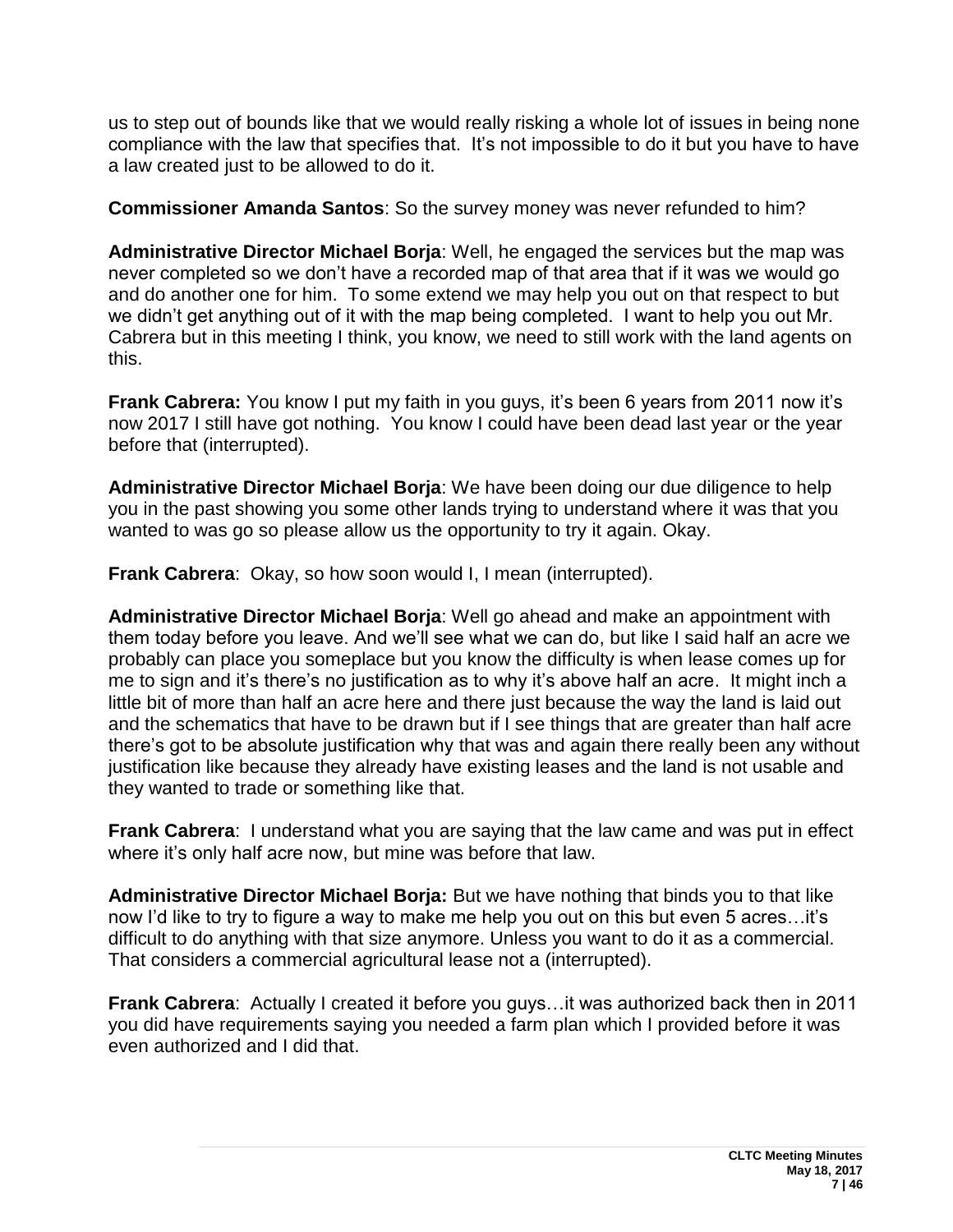**Administrative Director Michael Borja**: But laws changed on us and we had to stick with those. That's the unfortunate part. If we had concluded a lease at that point we would have been done but when it wasn't so we have nothing that we can go back under. We have to work with whatever those current laws are.

**Frank Cabrera**: So you're saying now I have to go to the legislature and ask them to change that law.

**Administrative Director Michael Borja**: No, one specifically for you.

**Chairwoman Pika Fejeran**: To allow you to have the 5 acre.

**Frank Cabrera:** Can I ask the senator in charge of the (paused).

**Administrative Director Michael Borja**: Well, Senator Tom Ada is the Chairman of the Land Committee but you can ask any senator to do it but this specific language in the law states that anything greater than half acre will require legislature approval so that means you have to go…a bill has to be introduced saying that Mr. Frank Cabrera is hereby authorized for 5 acre land for land designated by early staff of Chamorro Land Trust Commission. But there are 2 versions of the agricultural leases: subsistence which is anything up to a half an acre, and then anything greater than that is labeled as commercial so it's a possibility you can have, not a dollar a year, per year, but perhaps some kind of other lease based on the size of the land.

**Chairwoman Pika Fejeran**: Sir, I'm sorry our hands are tied but we want to work with you as well as everyone else waiting for land so please work with your land agent and understand where they are coming from and they do their best to get you what you are looking for.

**Frank Cabrera**: Okay, thank you.

**Chairwoman Pika Fejeran**: Is there anyone else for public comment today? (paused) Please sit forward, state your name for the record.

**2. Edward Cruz:** My name is Edward Taitingfong Cruz and I'm from Barrigada this is my first time to apply for agriculture land lease.

**Audrey**: and I'm his daughter Audrey (inaudible). Sorry just for the record.

**Chairwoman Pika Fejeran**: How can we help you Mr. Taitingfong Cruz.

**Edward Cruz**: (inaudible) that's for our own use because a…I used to raise pig at our housing in Barrigada and somebody made a complaint. They called Public Health so Public Health came to my house and tell me this and that, you got to take your stuffs out (inaudible). Where can I go now, I like to raise pig that's my tradition from Chamorro and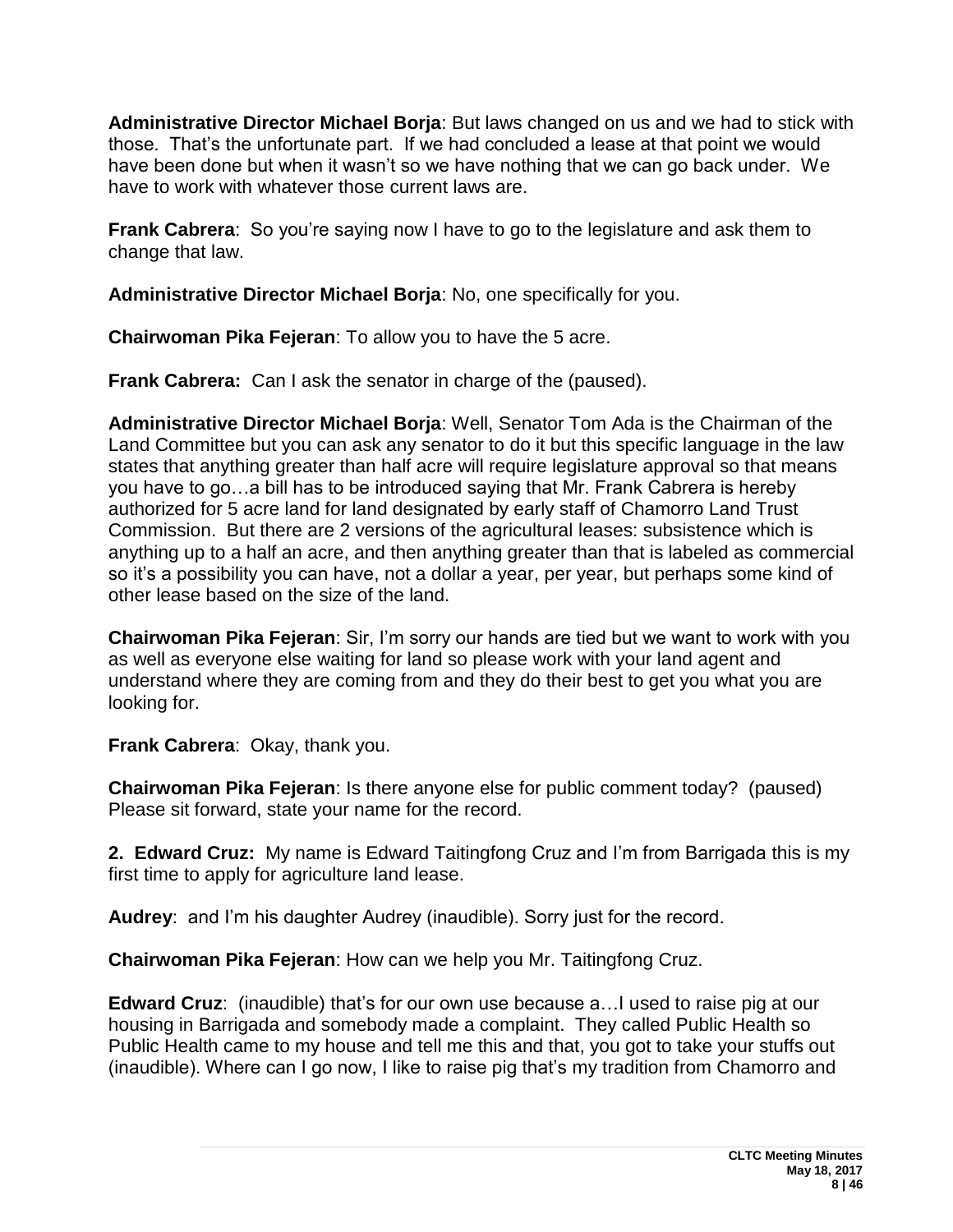things like that and I like to plant and I got a small place and got neighbors all over the place. I'm just asking you if I can get a lease or something.

**Chairwoman Pika Fejeran**: You turned in your application already?

**Edward Cruz**: Yes, we're working with Mr. John.

**John Gumataotao (Land Agent)**: My name is John Gumataotao I'm a land agent with Chamorro Land Trust. I've been helping Mr. Cruz with regards to trying to locate an agriculture lot to meet his application. However, the lot we identified is in Mataguac, it's subject to scheme because it's one acre and I guess if you are listening to the earlier testimony. The thing is he would have to go through the legislature to get approval for additional acreage. So I think we have to just try and work with what we have in Mataguac which is an acre, but the way we're trying to accommodate all applicants who quality and if we scheme out this lot from an acre to half an acre and he's requesting additional acre to farm he may lose out on the half acre.

**Chairwoman Pika Fejeran**: I think we we've done in the past with this case where someone was going to get a lease for the half acre lot there was another portion behind it or adjacent we agreed to reserve it, hold it in reserve for 12 to 18 months and then as you're developing your half acre by the time the 12 to 18 months is up then we would see the work you're doing and then recommend that you go to the legislature and show them that you are doing what you are doing on your half acre and if they approve you for the full acre you can do even more. So that's what we've done in the past and that might work.

**Edward Cruz**: That'll work.

**Administrative Director Michael Borja**: John, what's the application date?

**John Gumataotao (Land Agent): It's 1995.** 

**Vice Chairman Joseph Cruz**: Is there a perspective applicant on the other hand?

**John Gumataotao (Land Agent)**: No, it's just when we find available lot, like in this case we found an acre that's available to lease to two people of we cut it up. So because it was shown that lot, you know, we informed him that we have to reduce it to half acre and if he needed more he would have to get legislative approval. But I guess in the process of giving him that half acre and we turn around and we lease the other half acre to somebody else his potential to increase is not there anymore.

**Vice Chairman Joseph Cruz**: But we haven't issued anyone yet, the other half acre?

**John Gumataotao (Land Agent**): No.

**Chairwoman Pika Fejeran**: Is this an isolated one acre in that area, there's no other Chamorro Land Trust around it?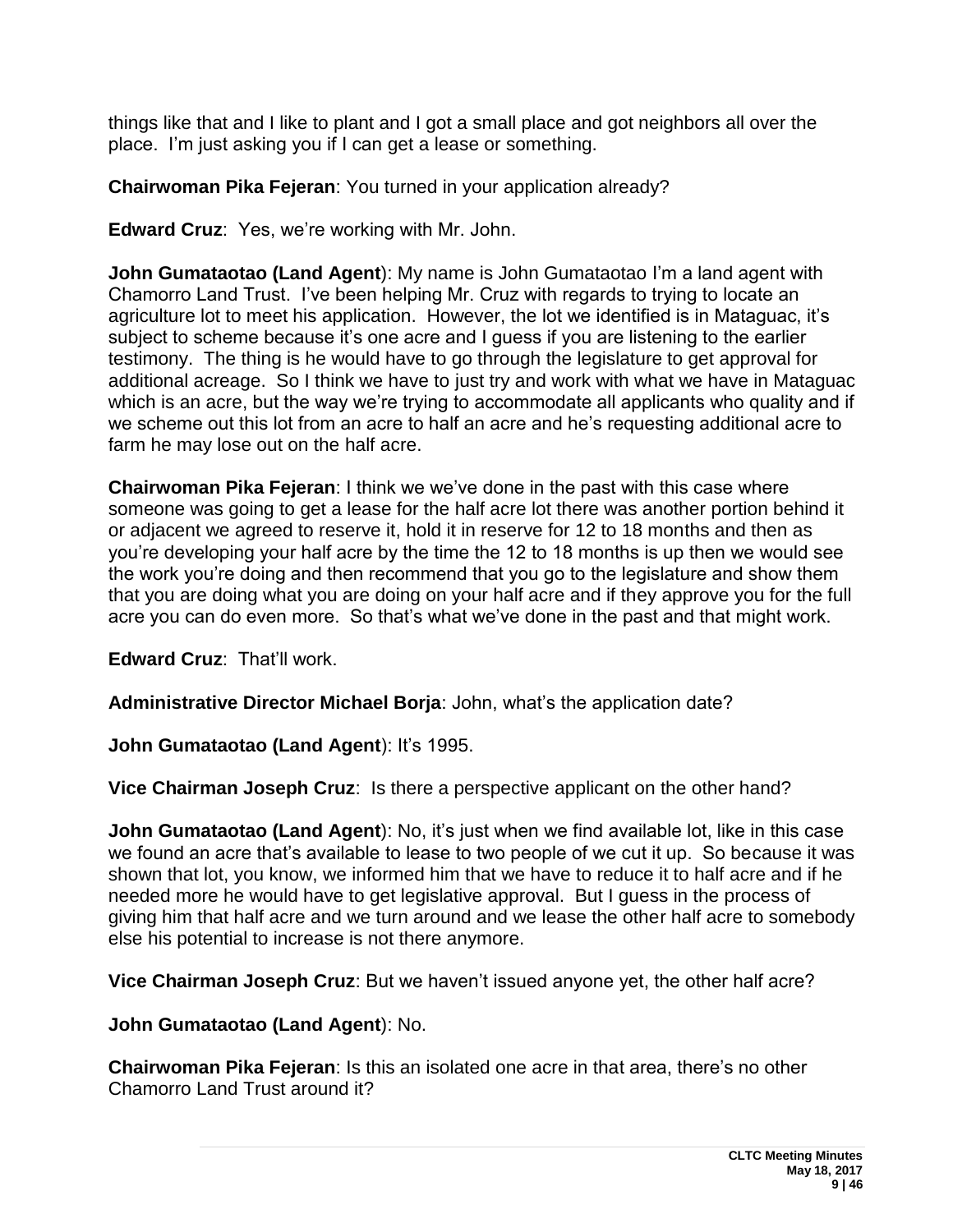**John Gumataotao (Land Agent):** It's already leased out to other people.

**Administrative Director Michael Borja**: But what if the other surrounding lots are…are they agriculture or residential?

**John Gumataotao (Land Agent):** It's actually a mixed use because there are some that are half agricultural leases but are, you know, have residential.

**Administrative Director Michael Borja**: So we're looking to put a pig farm in the mist of residential homes?

**John Gumataotao (Land Agent**): We haven't been inside into the lot to actually gather whether or not it suitable for tending or farming or if it's suitable for ranching but if he's leaning towards ranching that we have to identify another lot elsewhere where the surrounding property is ranching. But in this general area it's a mix use there's farms, there's residential homes.

**Chairwoman Pika Fejeran**: We don't want to put in on a property that where he comes up against the same issue he's had in Barrigada where the neighbors' complaint and public health is called so.

**Andrea**: And I know for a fact he doesn't want to get into piggery.

**Chairwoman Pika Fejeran**: Okay, then that's easier to place than.

**Edward Cruz**: It's not like I'm going to raise for business or something like that it's just for family use.

**Administrative Director Michael Borja:** We'll continue to work with John Gumataotao and John we'll see what we can sort out. The issue is if you want to continue to do a piggery we got to be careful on where we put you because we don't want to get into the same issues where we have neighbors complaining and we got to watch for that kind for stuff.

**Edward Cruz**: Thank you, *Si yuu ma'ase*.

**Chairwoman Pika Fejeran**: Is there anyone else for public comment?

#### **V. OLD BUSINESS**

**Chairwoman Pika Fejeran:** Our next items on the agenda is old business we have 7 items. I believe Director these were put on just for status update. First one is the \$350,000 for survey.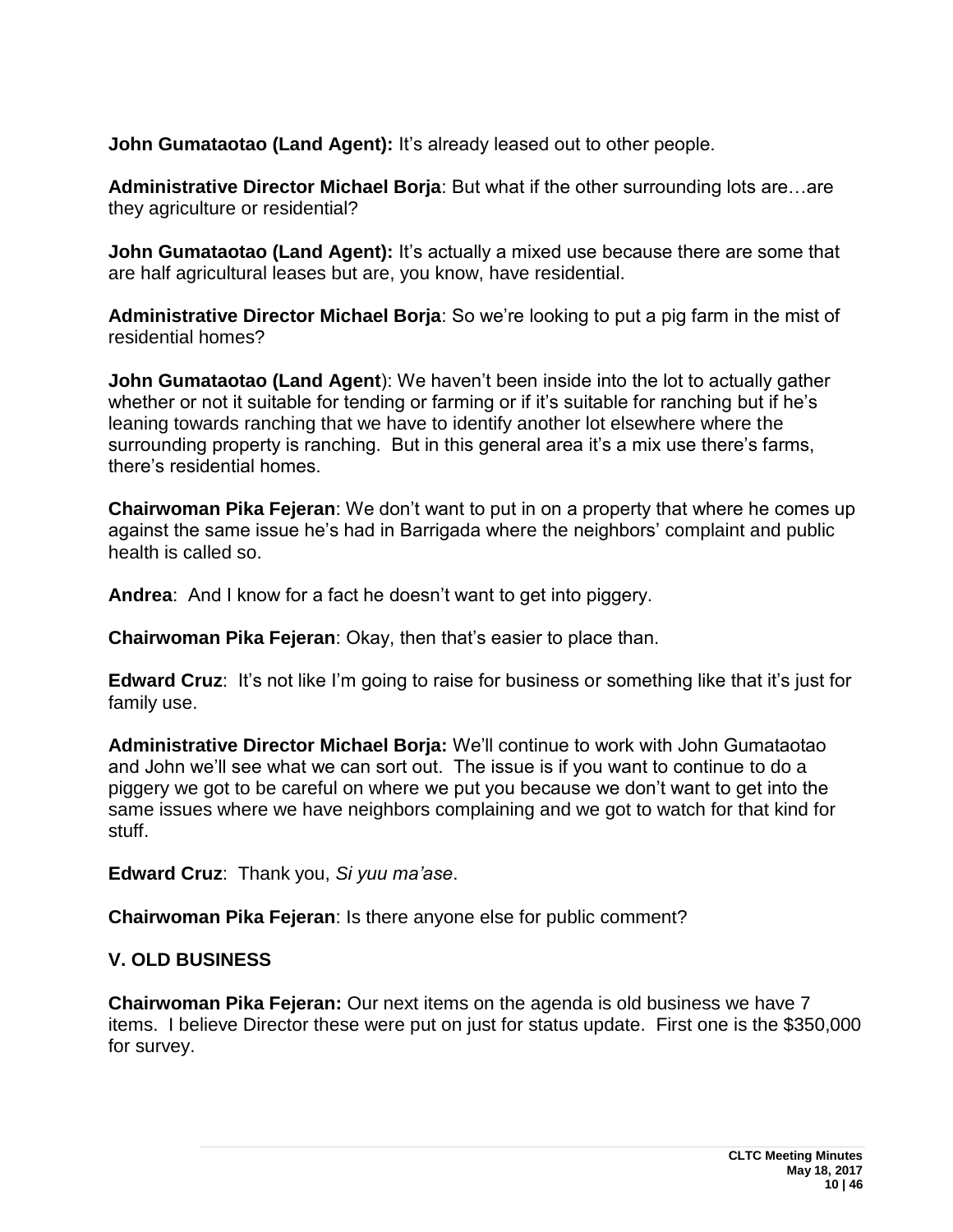**Administrative Director Michael Borja**: The bill was introduced for survey for properties \$350,000 for 3 year period and it's stuck and hasn't been heard…it hasn't had a public hearing yet. The legislature budget people say that the money is not there I guess the way they play with the money is that the FY2018 budget has been submitted they freeze everything to dedicate to that. What we're looking at here is the use of GTA money but that wouldn't be Operation Fund but we're hoping to do is put that money comes January 2018 goes into the Infrastructure Fund which is not part of the operations and that's for follow up years but we're waiting for Guam Waterworks to pay a portion of \$400,000 for the purchase of those properties that they recently acquired through legislation from the Chamorro Land Trust and then that would go to the Infrastructure Fund and that would begin funding. So once that's in place (interrupted).

**Chairwoman Pika Fejeran**: So that would let the legislature see that all the money is there and that they would (inaudible).

**Administrative Director Michael Borja**: Yea so I'm just kind of waiting for that money from the Guam Waterworks to be placed in (inaudible).

**Chairwoman Pika Fejeran**: I know that the bill has to be heard before the end of this year's session, we have time?

**Administrative Director Michael Borja**: No, they have a year and half but I rather it be heard sooner rather than at the end.

**Vice Chairman Joseph Cruz**: What is the projected total fund with the Waterworks with GTA or?

**Administrative Director Michael Borja**: Well, GTA when they paid in January we will put it into the Infrastructure Fund and then it could pay for the next 2 years but the Waterworks will pay for (inaudible).

**Vice Chairman Joseph Cruz**: So what's the time frame between the two funding?

**Administrative Director Michael Borja**: Well if we get that money from the Waterworks we'll put it in the fund right now then we got the need for the bill.

**Chairwoman Pika Fejeran**: Is that GTA, Waterworks, I know this was past due?

**Administrative Director Michael Borja**: I thought it was around the corner but yea it's just finishing off some of the deeds, I think we'll just get the wordings completed and (inaudible) and that's pretty much it

**Vice Chairman Joseph Cruz**: Would it be safe to say that we have \$700,000 (inaudible) for GTA and Waterworks?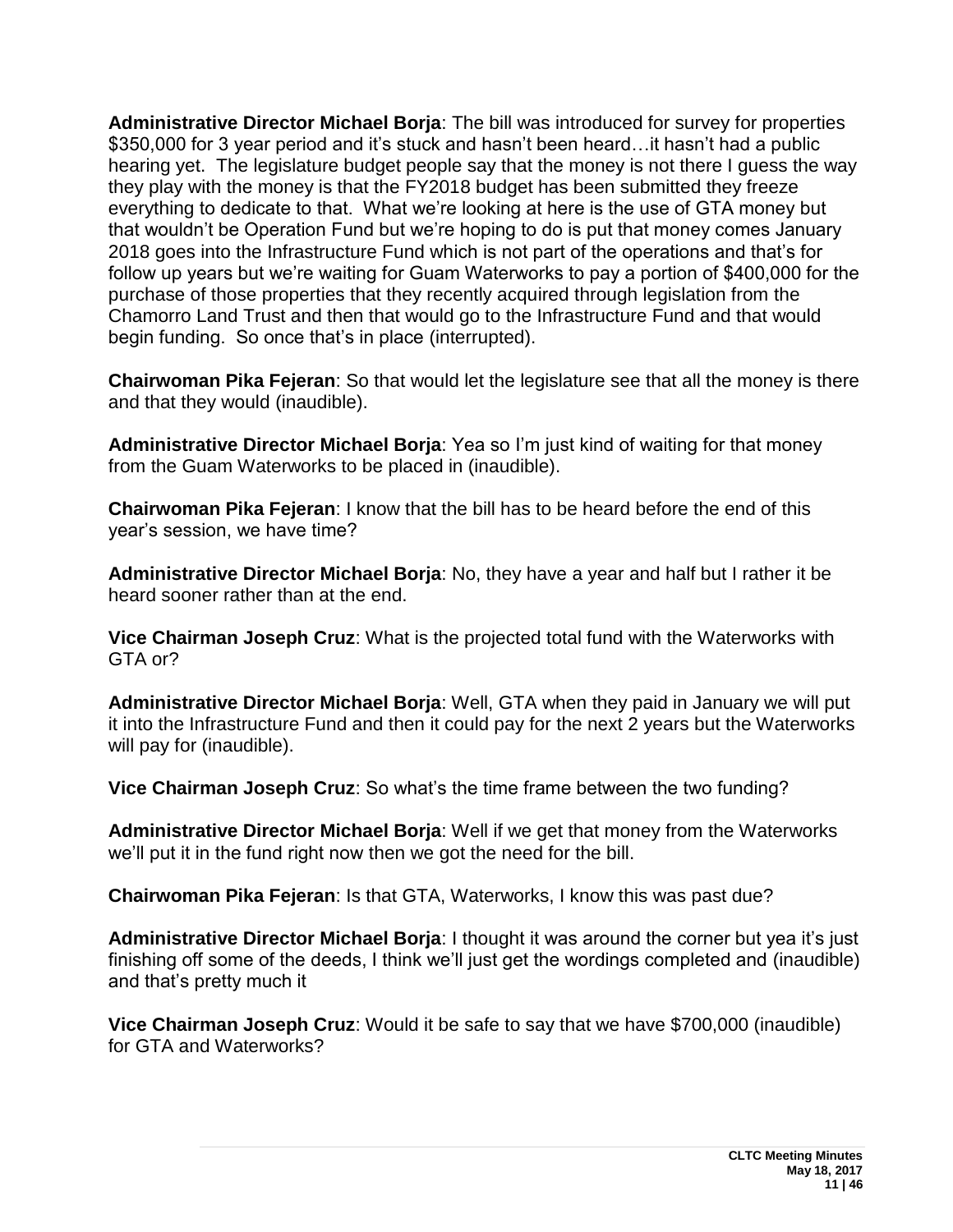**Administrative Director Michael Borja**: Well GTA will be…they are like \$380,000 a year so that's above what we need per year and then it will go up in a couple of years to \$400,000 per year for 5 years and they will continue (inaudible).

**Vice Chairman Joseph Cruz**: That's just GTA?

**Administrative Director Michael Borja**: That's just GTA.

**Commissioner Pascual Sablan**: You said that goes to Operational?

**Administrative Director Michael Borja**: That's where it went this year, they paid in January and it got deposited into the Operational Fund.

**Commissioner Pascual Sablan**: How much the Guam Waterworks (inaudible) in Talofofo, only \$200,000?

**Administrative Director Michael Borja**: No, no Talofofo is GPA. The three properties for Guam Waterworks was Santa Rita, Upper Tumon and Astumbo. Astumbo is still in the works because it has to go to the land registration so the appraisals and everything have been completed and the amount has been agreed upon to the fair market value for the Santa Rita and Upper Tumon and the grand total for all of it comes up to just \$500,000. I think the Astumbo comes out to around a \$100,000 grand so that's the part that's we're not going to get yet. So the \$400,000 will be ready to be paid as soon as we complete the deeds. But the deeds have been bouncing back and forth due to the language. Now for Talofofo that's GPA – that's still work in progress again that's due to land registration so they are doing all that.

**Chairwoman Pika Fejeran**: That would be the old business no. 3 GWA/GPA payments?

**Administrative Director Michael Borja**: Right, we can't do the appraisal yet, we can almost get the appraisal done but you know the decapping is depleted until the land registration and the survey map and land registration so we will be working with them. In fact, we have a meeting next week with the Guam Waterworks to discuss the Astumbo land registration process because we're going to assist them with that.

**Chairwoman Pika Fejeran**: The UOG Fidian Hatchery?

**Administrative Director Michael Borja**: The bill is actually going to be heard next week and then again that's the payment.

**Chairwoman Pika Fejeran**: and we haven't negotiated on the terms, right?

**Administrative Director Michael Borja**: Once the bill is done then they have to go out and finish off the survey. They have already done the preliminary of finding the area and they just have to…ones this bill goes that would give them the authorization to negotiate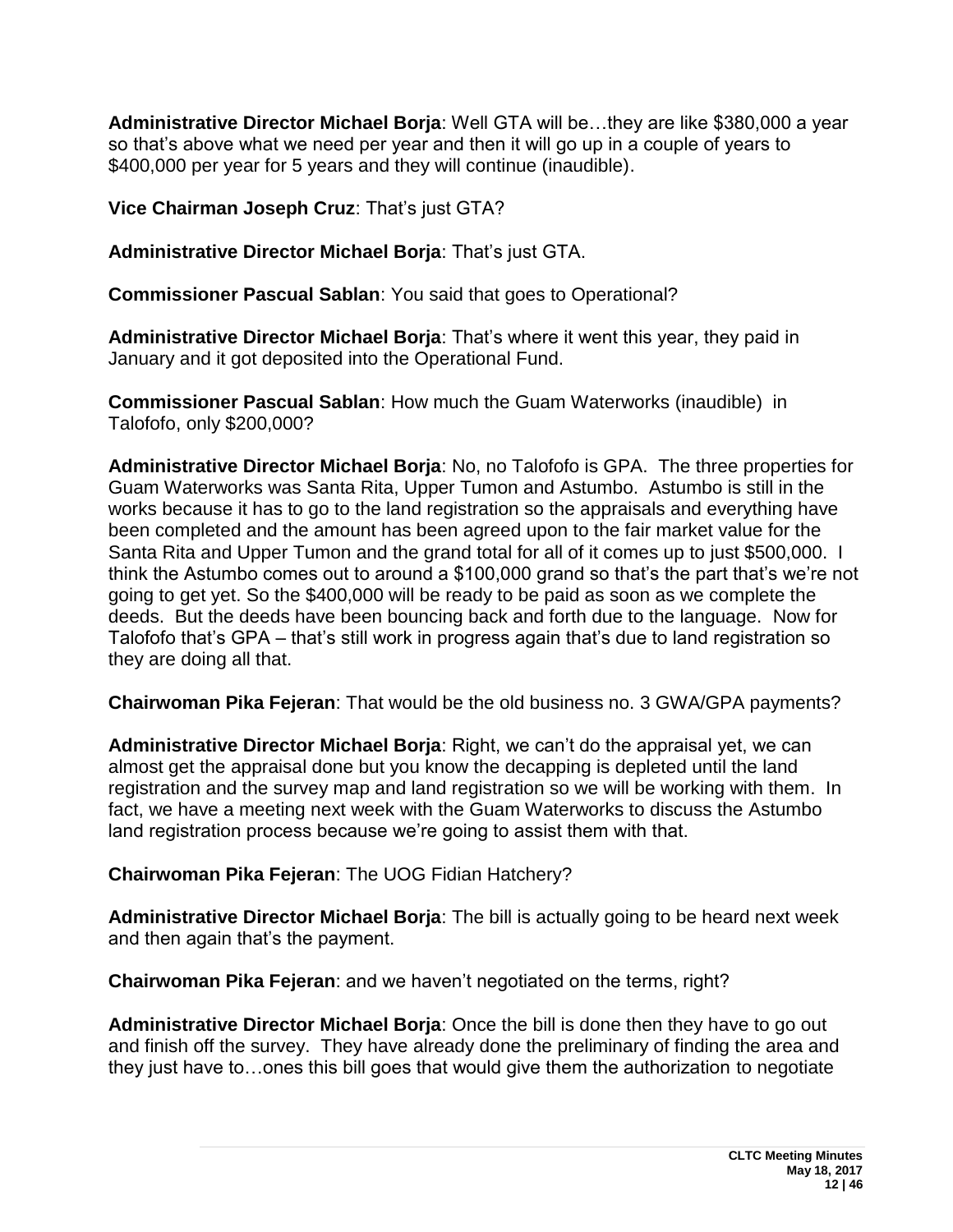the appraisal to make the determination on how much it's going to be and we'll have a discussion to talk with them to lay out the details on how the appraisals are done.

**Chairwoman Pika Fejeran**: We'll skip number 3 as we already covered GWA/GPA payments. Number 4 MOU's – GEDA I know we saw a draft.

**Administrative Director Michael Borja**: Right, we haven't concluded it with them. What their board had recently agreed upon was on the MOU that we're going to do that they did with the DISID and GRTA and Chamorro Land Trust only because we have a small portion of that big plat of land. They agreed that the terms will be 14.3% for the first 5 years and then it drops all the way down to a, I can't recall what it was, a small single digit, and in that case Chamorro Land Trust will get its portion based on the percentage of this land. They were in agreement with that so I think it's going to be useful for us to go into that same type of agreement where, again, for them to do RFPs, and for them to recoup their cost of any potential appeals that may occur. We still have one pending appeal which is actually in courts and that has to do with Urunao so they had to pay for their legal cost for that kind of stuff. They are making the money out of it so it's all out of their own pocket that's the kind of dilemma they get put into because they have great expenses with no opportunity to recoup their cost. On PBS Terms of Agreement will be table for next time. Hatdin Amot Chamoru, they haven't come forward with anything yet, they do have a Right of Entry as a cultural center.

**Vice Chairman Joseph Cruz**: The Right of Entry together with the reservation on one document and the verbage of using the users and the previous resolution after 10, indicate (paused).

**Administrative Director Michael Borja**: We'll deal with it offline and then we'll (interrupted).

**Vice Chairman Joseph Cruz**: The users, the title user is that they are bring in the agreement, why don't we use it as a grantor or grantee on the right of entry and then on the reservation for the agreement Chamorro Land Trust as the land owner and the applicant, client should be the applicant on the reservation.

**Administrative Director Michael Borja**: So you want two separate documents.

**Vice Chairman Joseph Cruz**: Yes. On the reservation you mentioned that it's for a year or until the lease is executed so we want to make sure that we have that consistent date instead of "until the lease is approved".

**Chairwoman Pika Fejeran**: Sorry, for the Hatdin Amot Chamoru. They issued the Right of Entry to the Hatda Foundation to look at the land and the next step would be to develop the rules and regulations with them?

**Administrative Director Michael Borja**: Right, but they haven't initiated any action yet to help us work on that.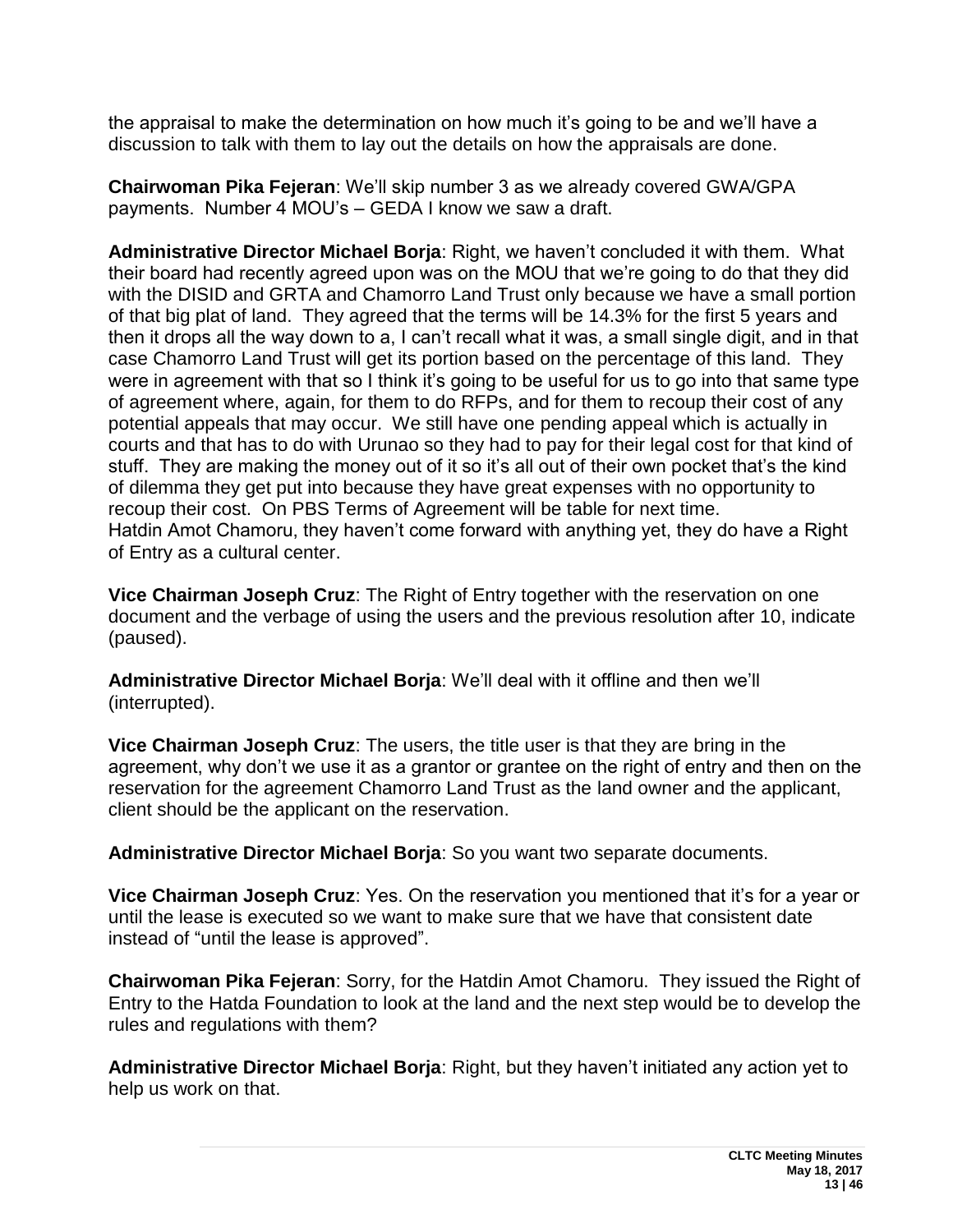**Chairwoman Pika Fejeran**: Well, I think maybe we would initiate with them to let them know we are ready to move forward.

**Margarita Borja (CLTC):** Well basically I think what they need to do is they wanted to do an assessment on the area so they can come back and kind of tell us hey this is what it is. That's why they needed the Right of Entry. So I know they have been in contact with Survey Division, they've asked them to come up and show them the points and all this and so they kind of know where it is that they're going to (interrupted).

**Administrative Director Michael Borja**: That's what Hatda Foundation does not have the exclusivity to using the land. So that's what we have to try and establishes how is this going to work because there's really nothing there so we have to get these rules done but it's not a simple process either.

**Chairwoman Pika Fejeran**: Okay, no. 7 is Strategic Plan – progress report. We've been talking about focusing efforts to the subdivision master plans already and I know you guys have been working hard to issue out leases. How many (inaudible)?

**Margarita Borja (CLTC):** About a 100.

**Administrative Director Michael Borja**: I'll say about 80 early this morning but it's greater than that and in fact there's many, many more that are just addendum to fix the existing ones and their problems where they describe as "a portions of" but they are now part of the scheme, part of the schematic plan so now we can assign a lot number and a lot size all still subject to survey but you know those master plans are going to be the basis of doing this global type of survey that we are hoping to do, this comprehensive survey where the surveyors can actually take that master plan and use that to determine how they do their surveys rather than guessing for us where this lots are going to be we've told them where we want the lots and what those numbers should be.

**Chairwoman Pika Fejeran**: So those are like the 80-100 new leases issued out for property? That's fantastic.

**Margarita Borja (CLTC):** We are going a lot of mail outs because a lot of the contacts that we have were in '95 so (paused).

**Chairwoman Pika Fejeran:** And I'm sure they get kicked right back to you.

**Margarita Borja (CLTC):** Yea some of them do I haven't seen much get returned but then they'll call and come in but a lot of them seems like it doesn't get returned but I don't know they just not (interrupted).

**Administrative Director Michael Borja:** We get a few that hear about it so they come in but I think you might have mentioned before and it's been mentioned to us that the possibility of doing something in the newspaper but I really don't have that kind of budget to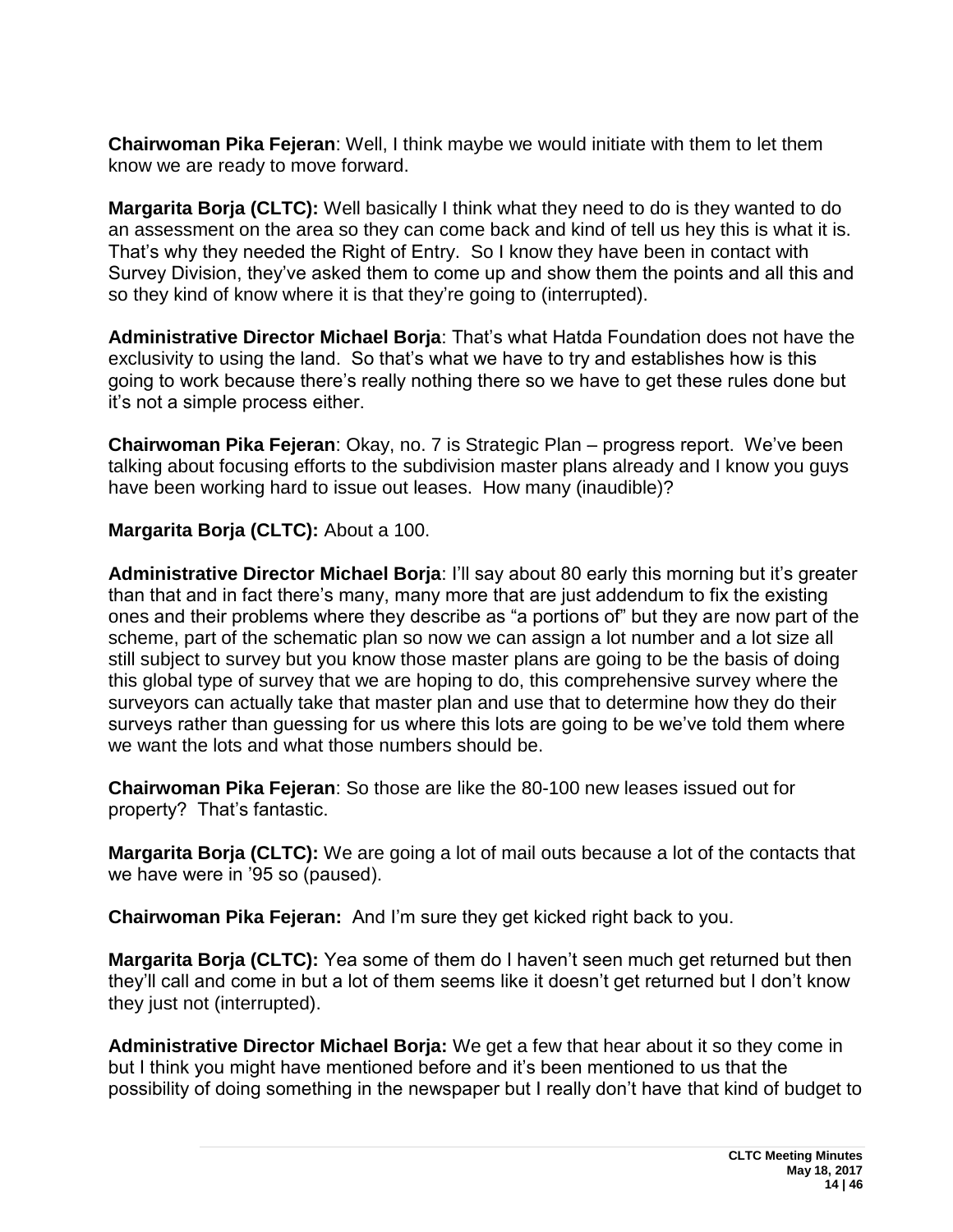do full page ads so I think what we're trying to do is create a listing that will be online and tell people to go to that website that we're trying to get in touch with them or for those people that need to get a hold of us immediately and then just continue to try to get out reach out there to get these people to come in. We don't know where they are. I can give it to all the mayors too and see if they know any of these people to come on in but you get a person who has a common name like (paused) and then suddenly I get 50 of them coming in. As far as the Land for the Landless that bill also hasn't seen the light of day and I'm kind of concerned it's holding back the transfer of some lands we could also issue out so they are ready to go they are prime. Whoever get those lands will be lucky.

**Chairwoman Pika Fejeran**: So you know speaking on the roadblocks we face we have this long list of people that have applied and we're ready to give out lands but we just can't get a hold of them. I think it would be great if we do publish a list online but I know a lot of people don't have access readily to the website so maybe we can instead of just publishing it there and spending a lot of money in the newspaper or that publication. What about doing radio ad that directs them to the website?

**Administrative Director Michael Borja**: Well, what we can do is we can put out a press release and have it announced and then we can send that listing to all the mayors offices and to contact the nearest mayor and we'll put them in different places around our offices and then the mayor's offices can share with them. But if I can get just a tiny ad that's affordable rather than a full page and it just tells people but if we do a press release and say Chamorro Land Trust put out a new list…and we'll try to get those out because they are in groups of 100 and then once we exhausted the contacting them we go with another group. But we are mailing out but what I've seen thought is sometimes…I've seen some letter that have gotten returned from things that we sent out from a year and half ago so I don't know where it sits…or sits in the dead mailbox.

**Chairwoman Pika Fejeran**: You know we have a Chamorro radio stations that we listen to, that might be a good avenue but I like the ideas of a small press release and then sending the list out to mayors in the press release to go check your mayor.

**Administrative Director Michael Borja**: When we send out our email notices for these meetings for example they go to all the media, all the senators, all the mayors. We'll do one of those kind of emails too with the listing and they might even put the listing on their links.

**Chairwoman Pika Fejeran:** And of course if we're on to the next hundred and someone from the previous hundreds ever comes in (paused).

**Margarita Borja (CLTC):** We will service them.

**Chairwoman Pika Fejeran**: Okay, I think that's it all our Old Business items.

**Joseph Borja (Senator Ada's Office):** (inaudible)However, there were kind of like some kind of comments here and some parts in the old business part which I might be able to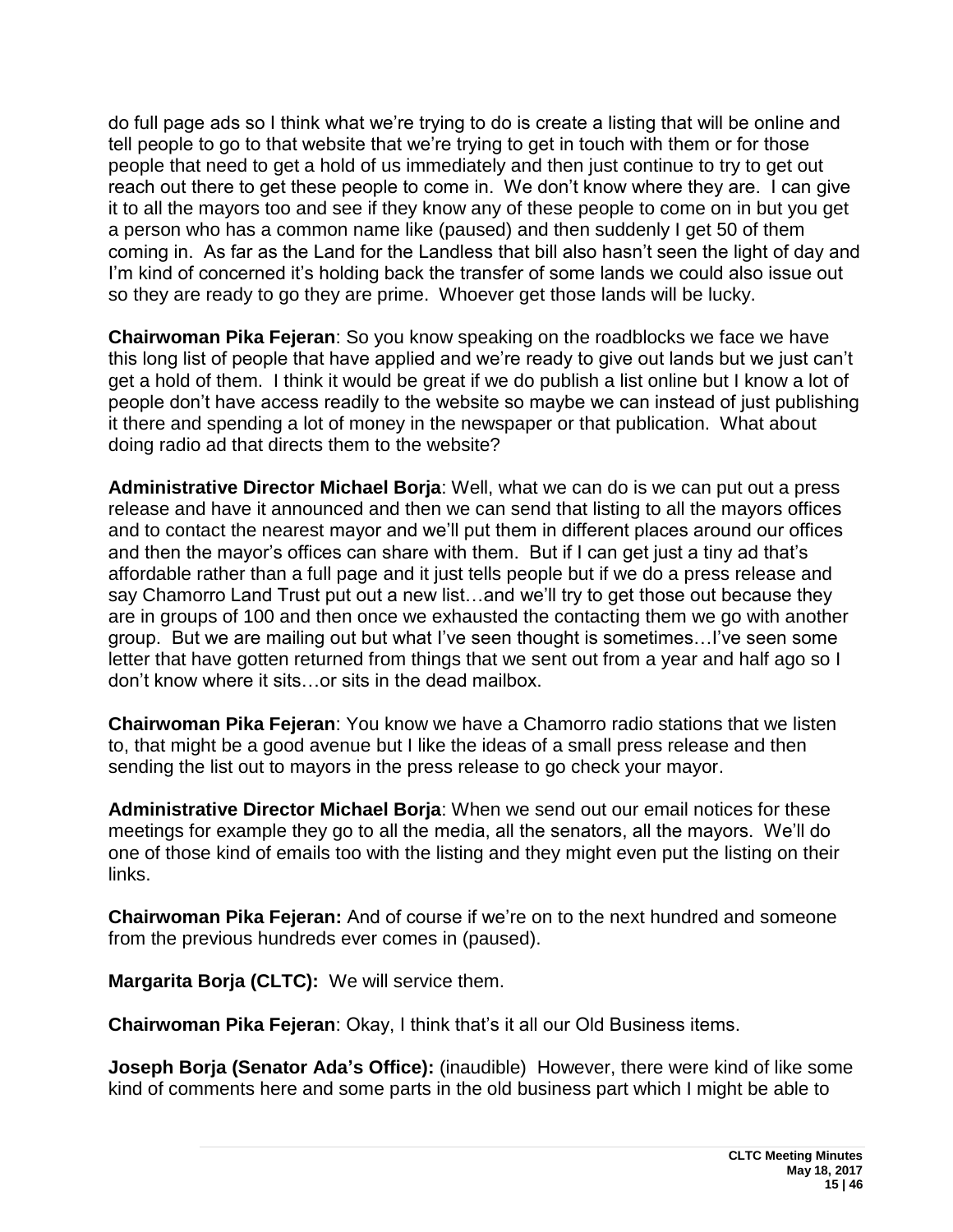give you guys an updated information on this particular issue. I couldn't help from the separate issue from the old business. I couldn't help but listen to the Chamorro Land Trust applicants that came here and believe me I've been in that seat, not the chairman seat but Mike's seat there. So I sympathized for the request that they are making and maybe because of my older age and my grey hair I might allowed more to be a little bit cynical. We got Mr. Cabrera right here, who I understand, I believe was given a choice of approximately three lots I think and Mr. Cabrera wants 5 acres something like that. You know I was a former director on this side of the table my first question is you know what 5 acres looks like? How many bush cutters do you have to even attempt to clear 5 acres? You know, I sympathized with people that want land like that but I know Mr. Cabrera personally and I'm sorry that he left but it's you know, 5 acres is…what's the plan? How many machetes you got to clear? I sympathize with the committee and with Mike, the director, on that. But those on the flip side of that (paused due to ITC alarm system sound). So it's kind of what's the plan and the reason why I can ask that for cases like Mr. Cabrera because when the commission first opened up they were pretty lenient…20 acres, 5 acres, 15 acres like that and people had this grand idea of getting it for agricultural business but as time went on the commission, commissioned UOG to go out and see okay, you have 5 acres we're going to come out see what you're doing, we're going to come and see what you're doing with 10 acre and the results that came back I don't think they were surprising, I don't think they were startling when they were certainly on the bad news side. People were taking 10 acres and even subleasing them much less abusing them. So you know, like I said (inaudible) I sympathized with the commission on that. On this one-half acre, one acre, five acre, three acres, two and half and like that, you know, why did they lower it down to a half acre, why not one-third of an acre, or why not three quarters of an acre, the answer to that is the Department of Agriculture said subsistence farming you can do it on half acre. That's not the decision by the commission per se, Department of Agriculture came out and said, you got enough for subsistence farming to feed your family, now if you want to get up into a one acre range and two acre range, how much are you going to plant, you must be planting, and planting a lot, that turns into a commercial operation and that's when the commissioners' come back and say, you want five acres, show me the plan, and then you're going to plant the five acres of corn, what you going to do with it? To feed your family, not a corn maybe a barter but still every bordering in a commercial operation when you get that big, you want a commercial operation, show me that you got the bush cutters, the machetes, the lawnmowers, the diggers and like that to do it. You got to have a plan, like I said…sitting on this table it's easy for me to say but I can understand from that side of the table. Like I said, how many square meters an acre is, how much five acres is what twenty thousand square meters. That's a lot, you know. What does a house lot look like inside a tract with sewer? About a quarter acre. A halfacre, that's a nice lot with a nice yard in, you're not going to find a one acre partial in a residential area and you know like that other than maybe Pago Bay Estate probably down in that area but…anyway, up to the next one.

•\$**350,000 for a survey**. We've been working with the director on that and he's right we called up the legislative budget office and we're told says, well that's kind of budgeted already and I always get this thing about green money and white money.White money is the legislatures says they appropriate a million dollars and green money is somebody went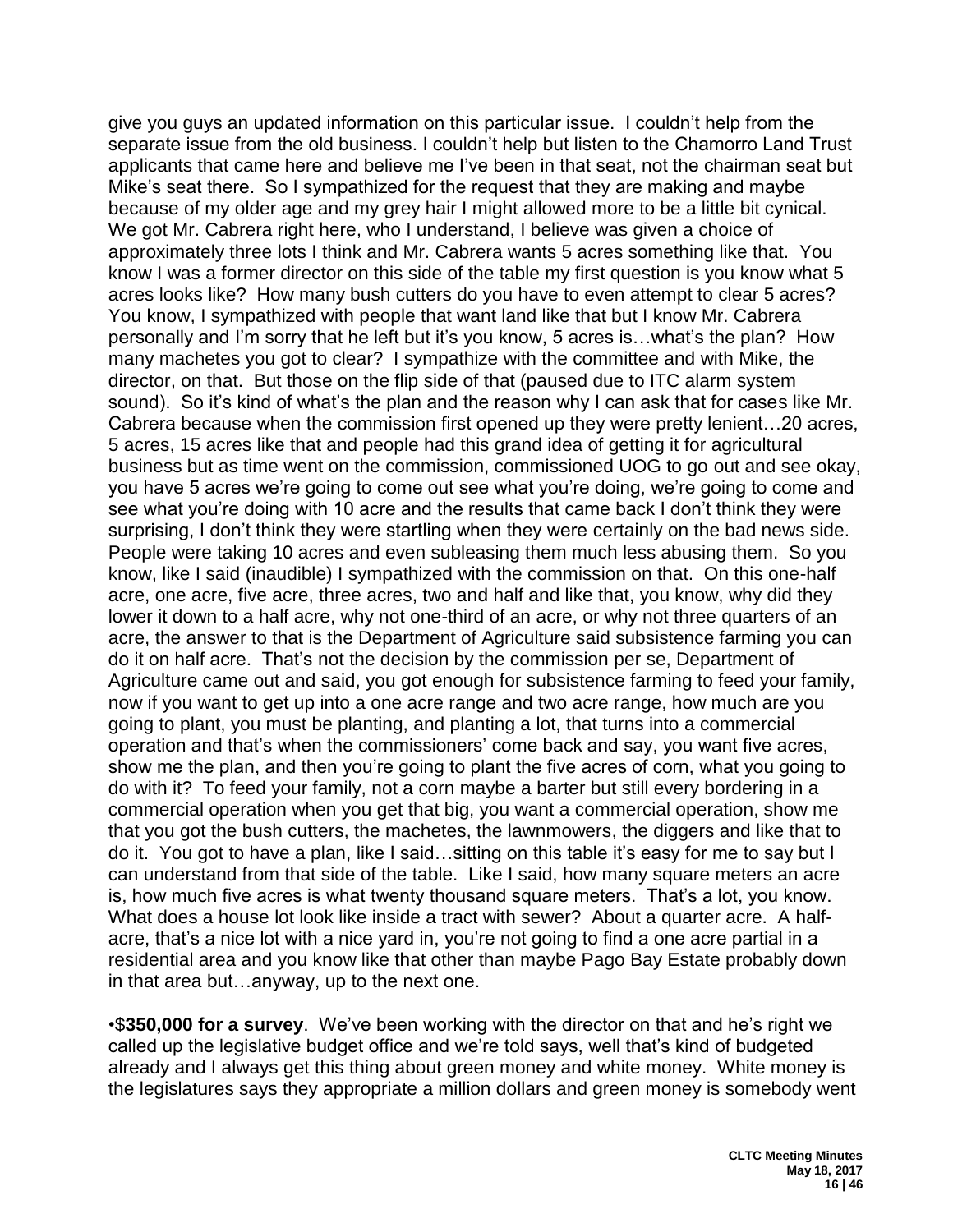down privately and paid in a dollar bill or check or something like that's money can spend and I certainly think the commission should have green money. Not a white check but green money. So we're trying to look for \$350,000 I don't say it's missing as Mike said maybe how they do the accounting or it's entered into the books but the actual cash is somewhere else. And the staff here will remember at least the older staff there were occasions when I was a director I will check the balance in the account and it's "0". And then a couple of days later, oh, overtime got paid for this and like that. Then next week, oh there's a balance there now. Cash management, that's how sudden the legislature spare you.

•**The UOG Fidian Hatchery**, We had process that, we had a public hearing, I think was February. How come it's moving so slow? The reason for that is we submitted a Committee Report to the Committee and Rules, the Committee and Rules came back and said we need an appraisal. And we are trying to fight this issue of the appraisal timing because we don't think that it's fair to get an appraisal and then see the legislature can give approval. What if the legislature doesn't get approval? Appraisal money is paid for already, somebody lost \$1,200 or I don't know what the appraisal cost, but I think that's the minimum. So we're trying to cut the time that where do you want the appraisal? What the bill does, it says Chamorro Land Trust, UOG, and you guys get together and decide what it is. You need to get the appraisal, get an appraisal, but you already authorized to make a negotiation. Obviously, if the commission or UOG doesn't think the amount is right, don't sign it. This is the commission's land, I don't think anybody is going to force you to say, you have to sell it for \$10, no, it's whatever you guys agree is a reasonable appraisal with UOG then go for it. And maybe we're a little bit sarcastic, how about if I mow your lawn, cut a little bit. That's entirely up to the commission, that's what the bill allows. But the reason why it was moving so slowly is under the law and under the standing rules you have to get 2 appraisals. One should not be more than a year old. But it's just kind of like unfair to say, do the appraisal and then maybe it will do the deal, somebody's going to do something about that. So that's where that's at. But having said that, Senator got it on the agenda for next Monday's session. There were 10 bills up eligible for placement on the session agenda and 6 of them are from our office and one of them is that bill. So we are moving forward on it. Senator is going to use this argument that I'm using right now in the appraisal. The legislature is not the one that's going to decide if it's a fair deal. It's going to be you guys. So why do we have to install that appraisal thing during the legislative process? You know, you got the land agents' here, Mike and staff to review say good deal, bad deal, whatever. But it's part of that appraisal kick back because there is something in the law that requires appraisal. It is up in the agenda for next session beginning Monday the 22nd .

•**PBS – Public service archive records**. Just want to let you know that years ago PBS worked with Chamorro Land Trust to actually have either a recorded meeting or a meeting online call in to the TV Station, it was like a live show, and PBS (inaudible) people would call in and say I got this question, I like that, I might consider that. But more important on this PBS agreement and I'm assuming this is about that radio communications tower in Barrigada Heights. I've been a board member of PBS years ago. PBS got a real sweethearts deal on the land. I don't think there's any cash involved in that deal. Where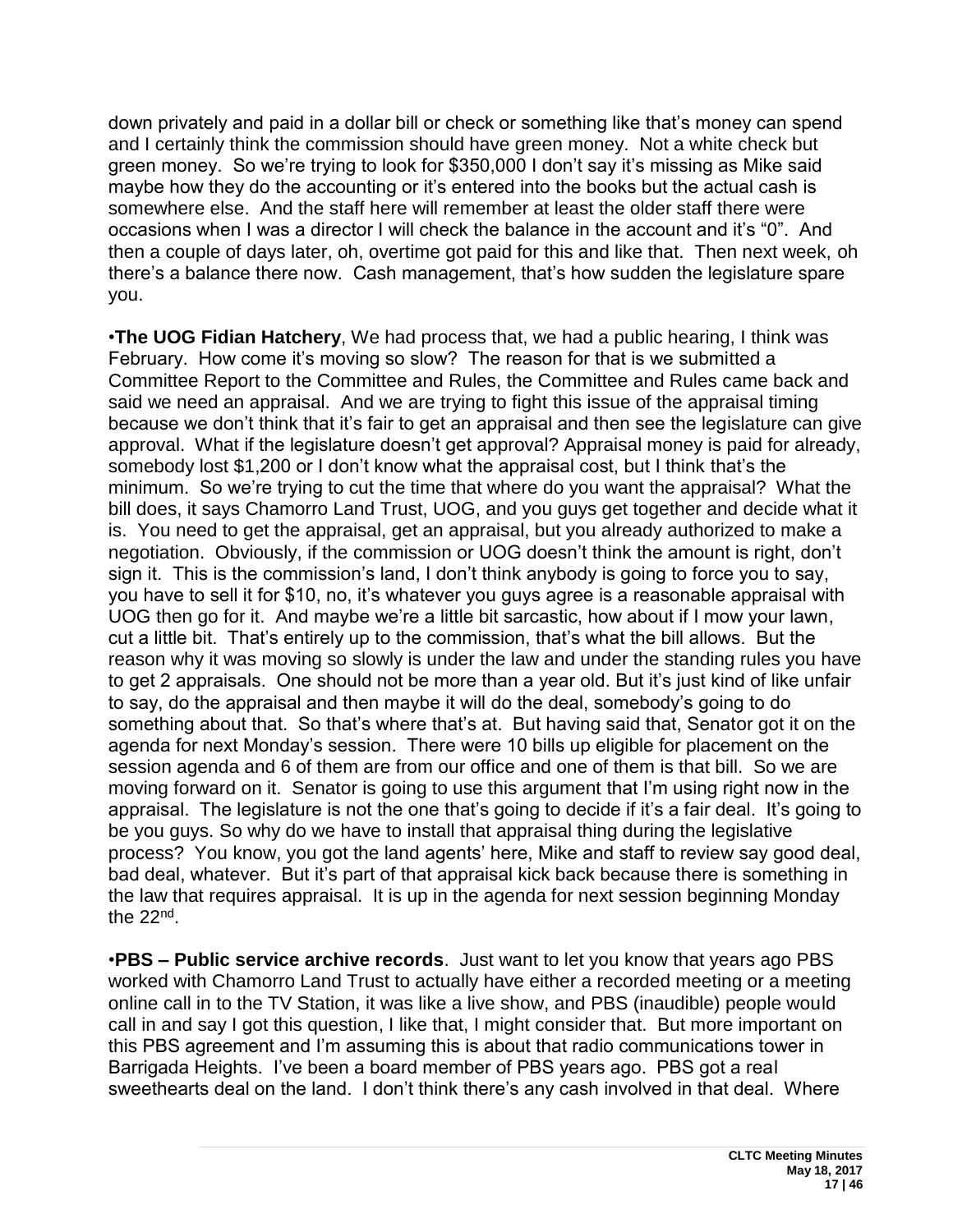the money is on this deal is rental on the antennae power for a cell phone companies or other things to it. Okay you give PBS a good deal, you know, (inaudible) you don't charge them a lot but in return if PBS is going to rent out antennae space on that, it's a money for that agreement. That's where it comes in, and as Mike know we've working with them on a cell power bill. Cell power space is on a premium. Probably, I don't know how many are coming to the Land Use Commission but it's a good deal with PBS and like I said I've been a board member of PBS but you know there's revenue generation somewhere in that process that you just have to figure out. That's basically it.

•**One last thing is the Bill 26.** This is the deadline for the Land for the Landless program and like that deadlines and processes and getting people to come in and pay their \$25,000 purchase of the \$300,000 lot overlooking Cocos Island. That's been tried like maybe 3-4 times before as late back as 2006. One of your staff members now here up in the upper management was a summer trainee at Land Management did that first audit, prepared a binder and say hey there's \$600,000 waiting to be collected, this people are not paying their 10 year contract. Ten year contract at \$250 a year collecting aluminum cans I can pay that \$250 for that one year. But for whatever reason people doesn't really complete those programs. As recent as Mike's thing in the newspaper, I don't know, I think he got a 10% return on it. So this is what this bill's in response but just three steps on this bill as far as the legislature is concerned, the sponsor Senator Telena Nelson, wanted the public hearing in Inarajan where I think Mike attended one already. I don't know if it's a public hearing, I think it's like an informational briefing, Mike, a village meeting or something. And then from that village meeting about Bill 26. But the sponsor Senator Telena Nelson wanted the official public hearing on the bill down in Inarajan. We've had our logistics and (inaudible) moving into the new building there and in that very part of the year when Senator Nelson introduced a bill the legislature staff just didn't have the logistics capability of holding a public hearing down there. Public hearing is now recorded, transcribe, commit a report, you know, set up the recording things , it's a little bit more complicated than just driving down to Inarajan. That's was no. 1. No. 2, when we finally decided and found an open date to be able to date to be able to be able to hold a public hearing which I believe was in March, the one before this other one, unfortunately, Senator Nelson was off-island for military training. So this brings us to the now set date for the public hearing for Bill 26 which is May 30. The ad for that public hearing should be coming out in tomorrow's newspaper which kicks off of the 5-day ad.

•And then lastly as a **point of information**, Chairwoman, yesterday, we wanted to put your confirmation hearing on the 30<sup>th</sup>, unfortunately we had a scheduling problem on that we will schedule your confirmation hearing as soon as possible after June 2<sup>nd</sup>. That's it, thank you very much.

**Chairwoman Pika Fejeran**: Thank you for that. I appreciate you coming.

**Administrative Director Michael Borja:** Joe, can you just remind us on the Commissioner Santos, her period is expired. What is the amount of time she can continue to serve?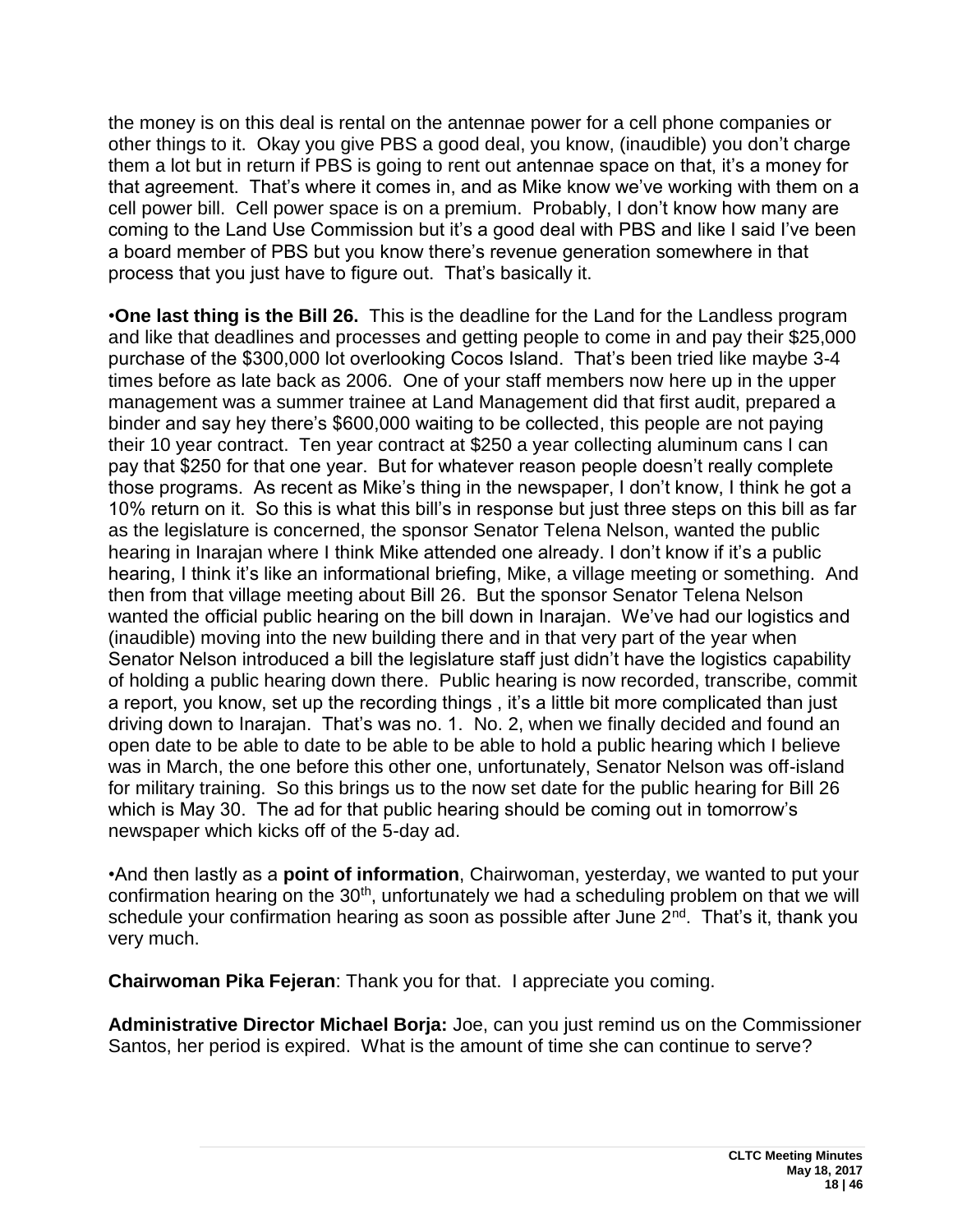**Joseph Borja:** In the law, their term expires, you have 90 days plus 3 legislative days. Now it's important to remember those legislative days because legislative days usually turn in to one month. A legislative day that's the session from the time they call to order to the time they adjourn and that's usually a one week period. That's a legislative day. And we have one of those every month. Session is usually the third week of every month. So theoretically like for Ms. Fejeran, I think your term expires in April, I know you can serve up to October but we're going to try and get the hearings along with Ms. Amanda. As long as you get the nomination packets down there we can go ahead and schedule it. The only time limitation is if going to be more than 5 days from today because of the notice factor but usually we should be able to get the public hearing schedule within 1-2 weeks. And you certainly you do have one vacancy and it doesn't have to have the full one. And while I'm talking about that Mike, you can go ahead and designate somebody in your staff and the committee will work together with you concerning the other commissions, not just the Chamorro Land Trust who got their expiration dates.

**Commissioner Amanda Santos**: What is the limit for this, for the board meeting? What is the limit for the board members?

**Administrative Director Michael Borja**: I think its four years term right? The term of their services.

**Joseph Borja:** For which one, I have to check to see if it's staggered.

**Administrative Director Michael Borja**: We are on staggered so if someone steps in on the  $5<sup>th</sup>$  one he could only... just like you did I think you have 1 or 2 years left on that term. But for 4 years.

**Joseph Borja:** Thank you so much for your time. I apologize for the break in (inaudible).

#### **VI**. **NEW BUSINESS**

#### **1. Guam Rugby Club**

**Chairwoman Pika Fejeran:** The first item under the new business Guam Rugby Club, I understand that the director and the staff is working with Guam Rugby Club so we'll table that until the next meeting when more can be shared. So on to the next one, new business number 2, Loan Guaranty for Natasha Cruz.

**Commissioner Pascual Sablan**: We have to make a motion. I make a motion that we table Guam Rugby Club until the next meeting because the director is going to work with them to discuss all those July 16, 2016 that they rebuild from the previous land license/lease agreement.

#### **Commissioner Amanda Santos**: I second.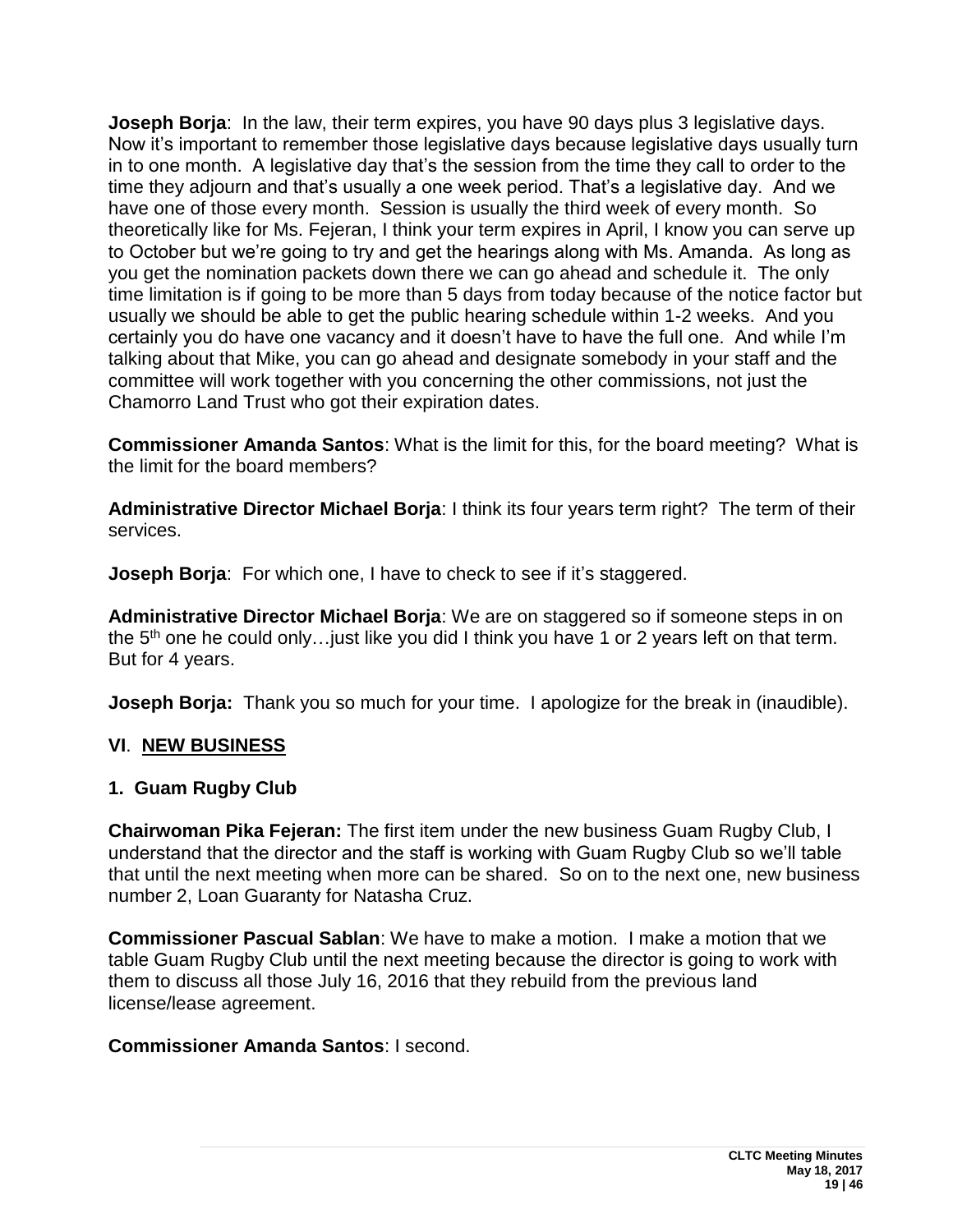**Chairwoman Pika Fejeran**: A motion has been made to table item no. 1, seconded by Tan Amanda. Discussion? Those in favor say aye.

**All**: Aye.

#### **2. Loan Guaranty - Natasha Cruz**

**Chairwoman Pika Fejeran**: Thank you sir correcting us. Okay, Hafa Adai, please state your name.

**Natasha Cruz:** My name is Natasha Cruz.

**John Gumataotao (Land Agent):** I'm John Gumataotao for the Chamorro Land Trust. I see Ms. Cruz's land agent and we're here to ask the board to consider the loan guarantee. Back in August 2016 she came before the board then (interrupted).

**Natasha Cruz**: Actually it was my daughter. My daughter came before the board to request to get the lease transferred into my name from my auntie and the board did approve that so from that lease being transferred I went ahead and requested with Guam Housing Corporation to go ahead and assist me in building.

**John Gumataotao (Land Agent):** So she was pre-approved for a \$129,000. This is back in January of this year so you know we are hoping to meet last month's meeting however, it was cancelled and up until last month she was guaranteed a pre-approval for Guam Housing for \$129,000 so now she's seeking the board's permission to guarantee that loan.

**Natasha Cruz**: If I may correct that. I was actually pre-approved in January and I got the final approval in March 29.

**Chairwoman Pika Fejeran**: It looks like we have your report here. And John have you gone through this and saw there's some issues with the correct property description?

**John Gumataotao (Land Agent):** Yes, those were just typographical errors on her land waiver, outside of the department.

**Chairwoman Pika Fejeran**: I see that you have citrus trees in the area?

**Natasha Cruz:** There was. It was actually a one acre agricultural but when my aunt transferred the property from my grandmother into her name she was able to take the one acre and split it in half to make it a one acre (inaudible).

**Chairwoman Pika Fejeran**: So it's half acre agricultural?

**John Gumataotao (Land Agent):** Her lease is a half-acre residential?

**Chairwoman Pika Fejeran**: and who has the other?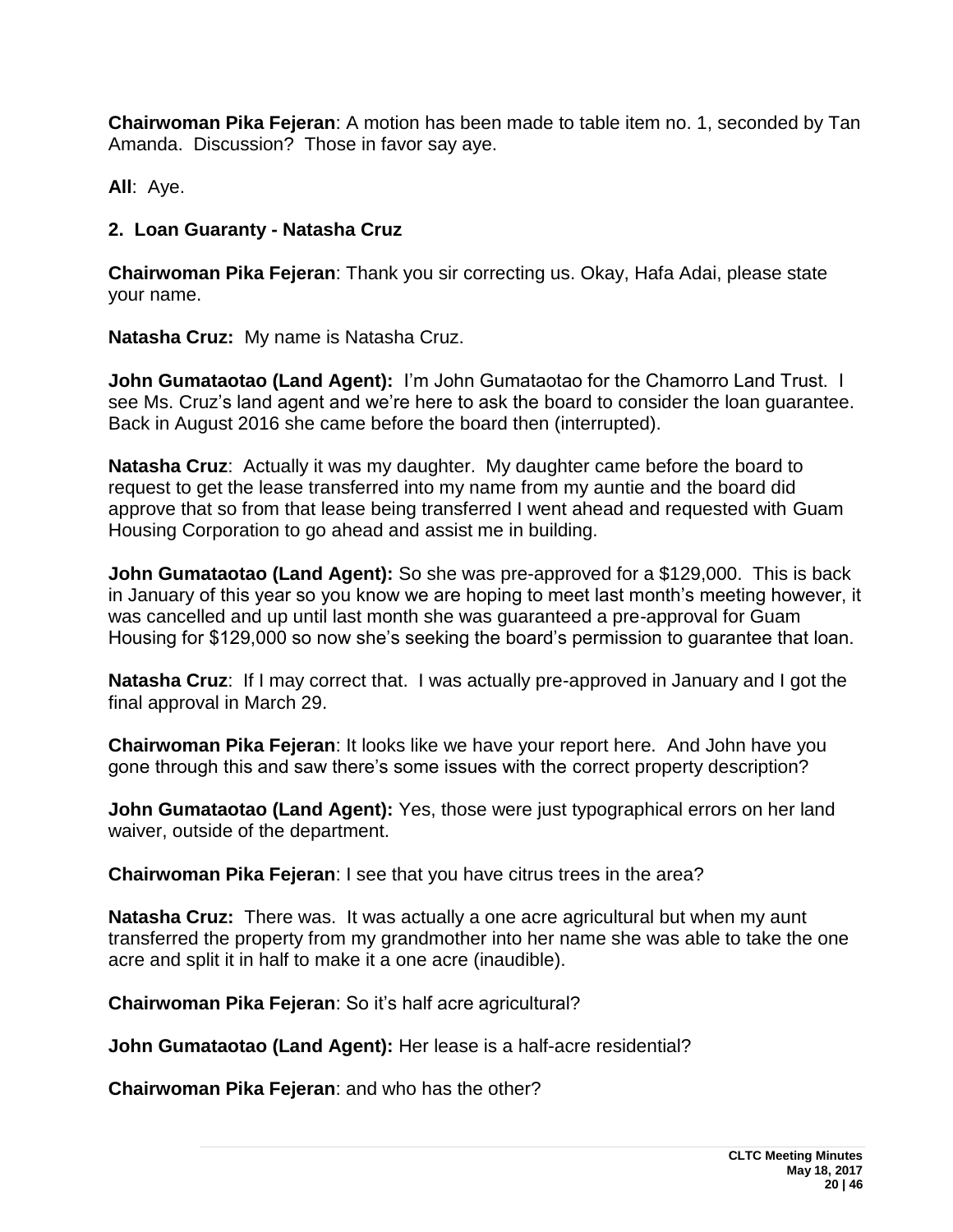**Natasha Cruz:** The other was given to my other sister and she transferred it to my brother because she doesn't have any children.

**Chairwoman Pika Fejeran**: Any comments, discussion commissioners?

**Commissioner Pascual Sablan**: You notice I didn't break a contract between you and (inaudible) you are fully aware of the labor shortage, they don't have workers and this can take forever to finish your house. You have a penalty of deadline?

**Natasha Cruz**: I do have a deadline set by the Guam Housing Corporation. I constantly contact my contractor to see where we're at and as of right now, actually Monday when I spoke to my contractor it's the application itself for the building permit is enroute into the different department and so it's at Guam EPA so I have requested already one extension letter and then by the end of the month right before it expires I am to extend again if needed. So I was told by Guam Housing that all I need to do is just request for extension so that the president/director would approve the extension.

**Chairwoman Pika Fejeran**: I believe what the commissioner Sablan is talking about is have you talked to your contractor about how many (inaudible) he has to work on the job as soon as all of this goes through and approved.

**Natasha Cruz**: No, not yet. We didn't sit down and talk about exactly how many people are going to be on the job yet. So right now we are just trying to finish getting the building permit which is required to go through the different agencies. So as soon as that's done then we are going to sign off on that and that's when we're going to go ahead and open that up for discussion.

**Administrative Director Michael Borja**: Well the issue here is that there is a labor shortage of construction workers so that if deadlines can't be met with Guam Housing; it sounds like you are already on top of it we need to make those request to ensure you are not penalize any way because you know we're going to guarantee this loan and you don't want this loan to be jeopardized; and we have a good working relationship with the Guam Housing Corporation as it is already. They look out for the interest of the applicant anyway because they are footing the loan. But a promise for a completion date may be a moving target so you have to…that is why the commissioner is asking, have a good serious talk with your contractor to determine what really it's going to take under the existing labor conditions and how many people are working for him and how many has he lost from his company to go run off to do work with someone else. I don't know if your contractor have any H-2 laborers but he may have and if he had any H-2s he may have lost, probably most definitely have lost them and so just find out and get an idea and make sure that's expressed probably in writing so you present it at the Guam Housing and to us as well. What's the name of the guy that you (inaudible)?

**Natasha Cruz**: Mr. Wang. Either Chinese or Korean.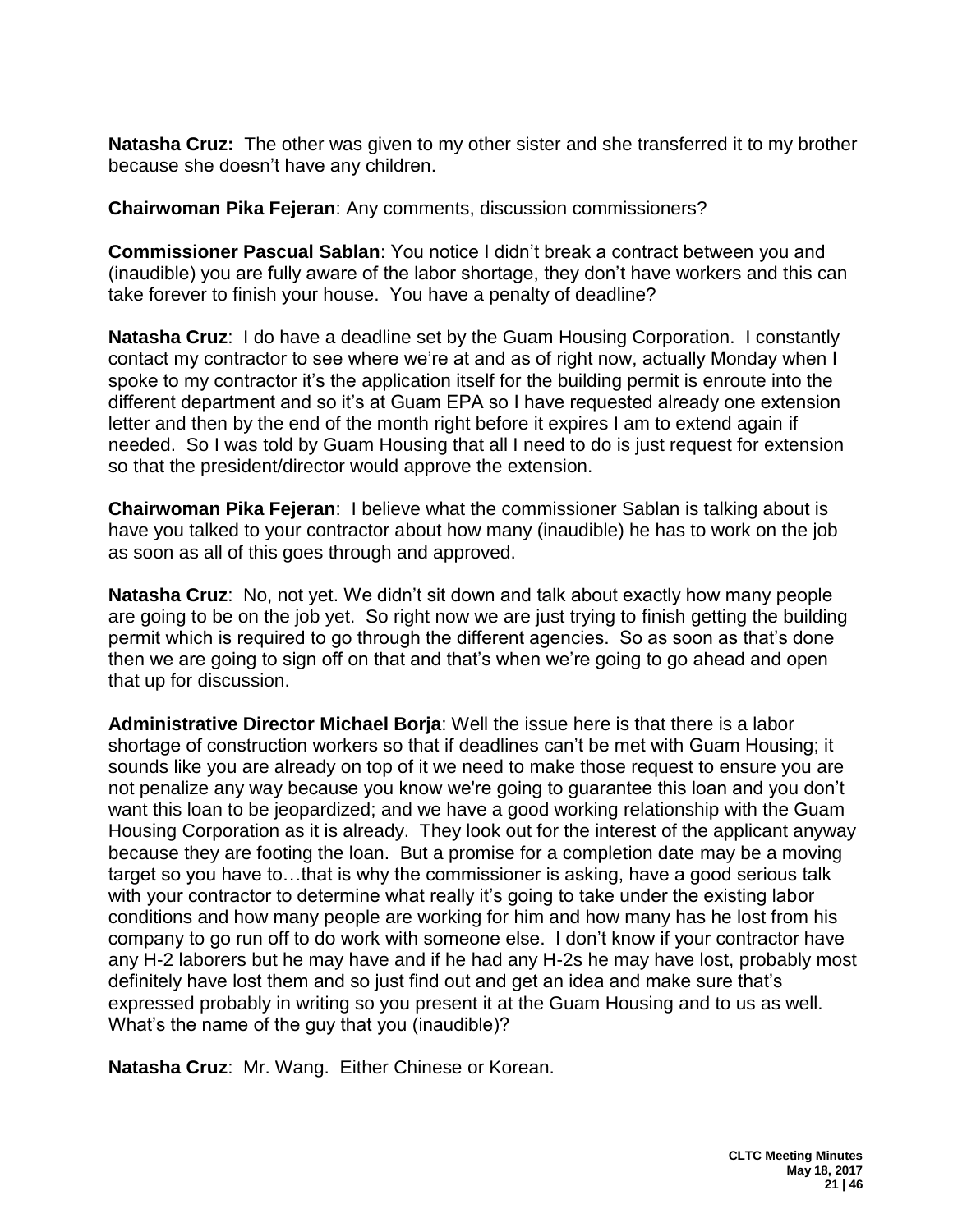**Administrative Director Michael Borja**: So that's the concern that (inaudible) there is a major labor shortage and lot of projects comes to a standstill or slow down considerably.

**Commissioner Pascual Sablan**: Not only that but the Guam Housing or any bank or any institution will give you so many days only and issue the contractor for example, they didn't finish the project then you as the owner have to stop paying the loan to Guam Housing. I think this is part of why the commission responsibility but since it's up in guarantee then a loan to Guam Housing that's where I come in.

**Administrative Director Michael Borja:** The only thing we want to make sure too is we guarantee this loan and usually all our clients come in from Guam Housing we haven't had any issues. You know life doesn't always go as you plan and so if for whatever reason there comes a time where there's some difficulty in the payments, talk about it to the people that loaned you the money and guaranteeing the loan. We're like a co-signer, because it's better to talk to them to let us know what might be happening, what kind of emergency in your life that has suddenly occur that may delay payments or hold payments. Those kinds of things happen in life I'm not saying; you don't want to happen to you but it's most likely it won't but in the event anything happens. This loan is for how long? 30 years. You're still young today but boy wait until the 20 year point and you're going to say oh my gosh. Things happen so just beware, don't hide from it, don't run from it, just talk and lenders and guarantors will be will be happy to help you. As a guarantor we're faced with chasing down people who disappeared and it's not from anything that came from Guam Housing but it came from other agency that encumbered us. It's not a pleasant thing and in the end we ended up paying for it. And so when it comes to that point, you know, we're in default and (inaudible) it's because it's because we all have to look out for our interest and you don't want to lose your house and the land. So good luck with your plans.

**Chairwoman Pika Fejeran:** Question, who's…it's actually in the same page in the packet is your property's management?

**Natasha Cruz**: From your properties I went to look for somebody who can help me to kind of start the process of it so Wallace Roberto from Premiere Properties was that helping hand. He actually helped me getting contact with the contractor. He helped me by referring me to our person that's going to do the plan, the architect as well as the engineer. He's constantly also helping us do the follow ups with the follow ups with our contractor making sure everything is okay.

**Chairwoman Pika Fejeran:** On the signature block with the Premiere Properties there's Sean Perez.

**Natasha Cruz:** Sean is actually my spouse we're been working together we have a 4 year old son together.

**Chairwoman Pika Fejeran**: But you are the lessee and the loan is in your name only?

**Natasha Cruz**: Yes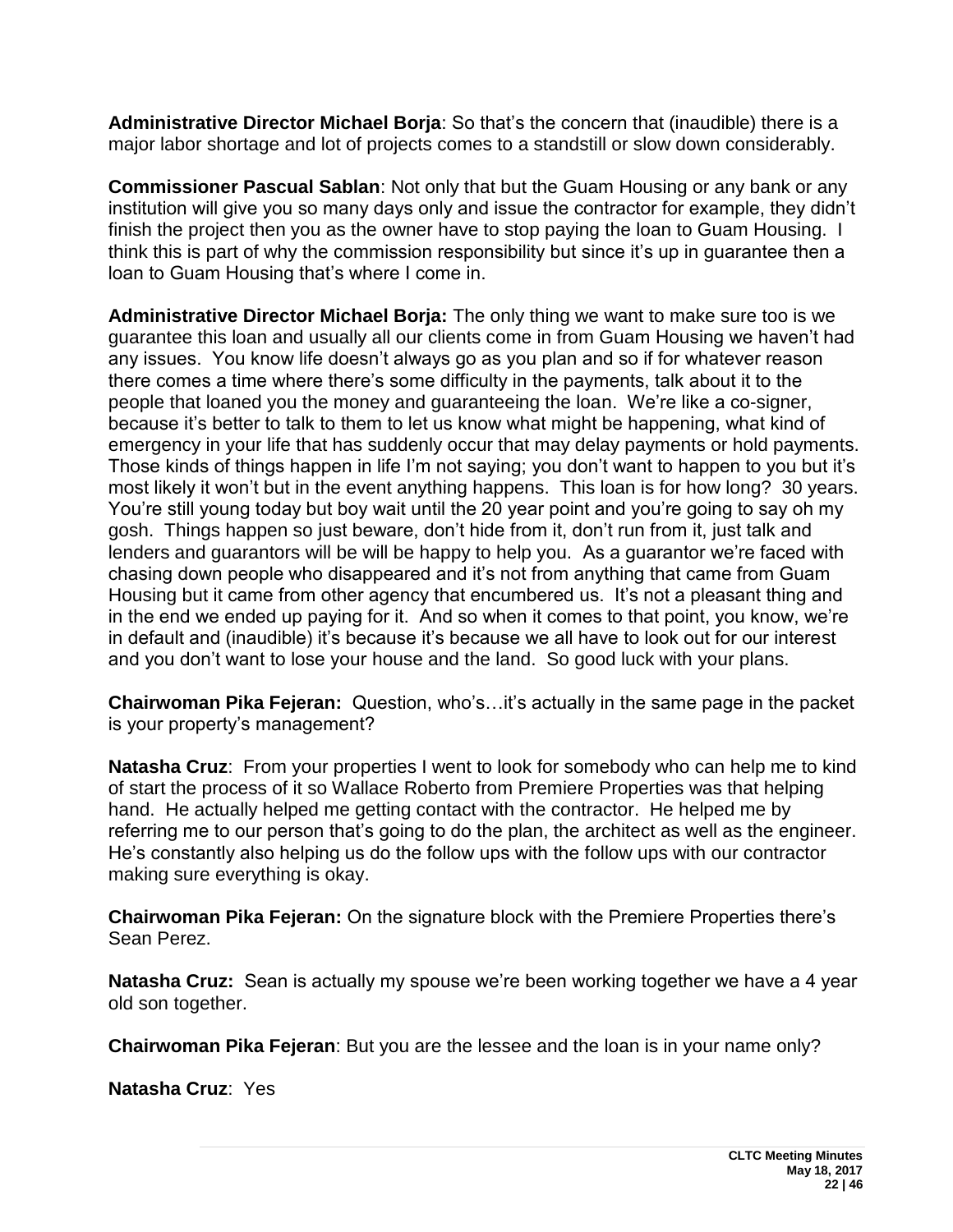**Vice Chairman Joseph Cruz**: Can I share some of my experience with a contractor. I would recommend for you to get a construction management. Mr. Perry has a working force but when the visa was denied he lost most of his supervisors and foreman so now a lot of them are working as a foreman that are just technical or helpers. So he does all the supervising the project and most of the time he's not there. So I would recommend for you to get a included in your funding of…because it going to cost you for monitoring the right (paused)

**Natasha Cruz**: That the project is going great.

**Vice Chairman Joseph Cruz**: Because the helpers what they do is they do the labor works but they are not following the plan. They are not following the (inaudible) and nobody is checking it. So that's why you need to get a construction management, like an engineering office, separate from your contractor that will work for you that require approval.

**Chairwoman Pika Fejeran**: Any other comments, questions from the commissioners?

**Commissioner Pascual Sablan**: I agree with Joe, it's a big house and (inaudible) you following. This house is a big house and for this amount of contract it can kind of (inaudible) the bill so protect yourself.

**Commissioner Pascual Sablan:** So we make a motion to approve.

**Vice Chairman Joseph Cruz**: I move to approve the request for Mrs. Cruz's guarantee loan.

**Commissioner Amanda Santos:** I second it.

**Chairwoman Pika Fejeran**: A motion has been made and second by Tan Amanda. Any comments? No discussion. Those in favor say aye.

**All:** Aye.

#### **3. Alvin C. Toves – Additional Acreage**

**Chairwoman Pika Fejeran**: Next item on the new business is Alvin C. Toves for additional acreage.

**Alvin C. Toves**: My name is Alvin C. Toves. I'm here asking for additional half acre.

**Chairwoman Pika Fejeran**: So you currently have an agricultural lease.

**Glenn Eay (Land Agent):** Madam Chair, good afternoon. My name is Glenn Eay I'm a land agent here for a Chamorro Land Trust agent that's assigned as the agent is not here,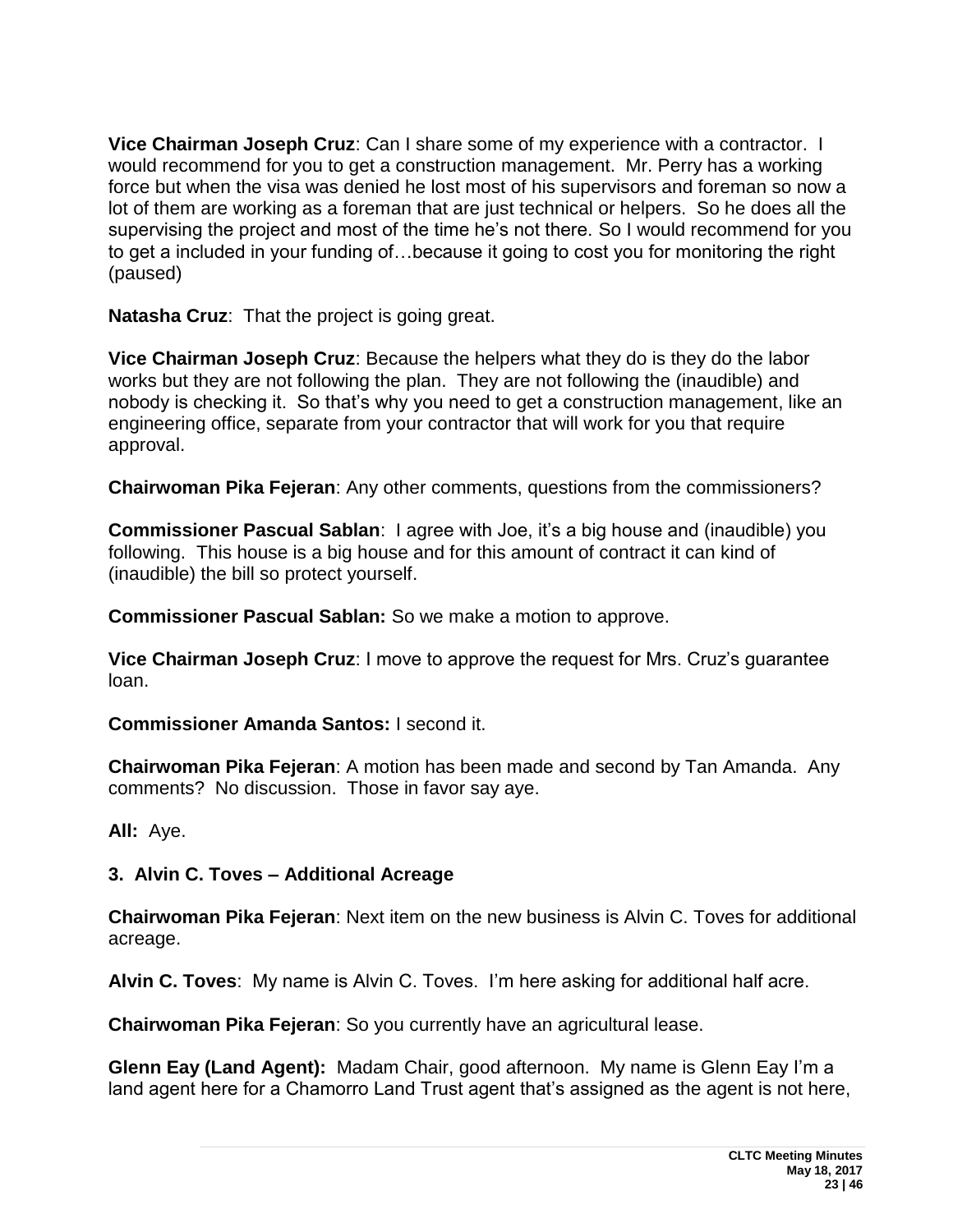Eileen Chargualaf, but I assisted her as during inspection of the subject lot. Mr. Toves here is requesting additional land to expand his farming land. Back in 2015 they did a lot of showing by two of our land agents and as several authorization was issued to him and the map was completed and documented. To date he has not been given a lease. But back in 2015 when he was shown a lot he started farming and I presented some photos there before you my site inspection that the type of farming that he has on the subject lot and he farmed over a 100% of the land square area that was for the agriculture use, 2,000 +/ square meters. So he's here today requesting additional land to plant his farm and like I mentioned that today (inaudible) for where he's currently occupying.

**Administrative Director Michael Borja**: How come we don't have a lease done yet?

**Margarita Borja (CLTC):** The map is just completed like the last (inaudible).

**Administrative Director Michael Borja**: and then the Notice to Award was for half an acre?

**Chairwoman Pika Fejeran**: Is that what we're looking at the blue highlighted on the map?

**Glenn Eay (Land Agent**): Yes, the blue highlighted area is where he currently occupying and the adjacent lot in front of it where he's requesting additional half acre… a quarter lot there.

**Chairwoman Pika Fejeran**: So to issue a lease do we just want for the correct property description?

**Margarita Borja (CLTC):** So we already prepared the lease and while we were in the process of preparing it when Mr. Toves indicated to us, is there a way that we can obtain the adjacent lot because the individual that was given that had relocated elsewhere because he couldn't wait for the map. He was just I couldn't wait anymore. So it became available and that's when he said, hey, this is a chance for me to come in, I've already utilize the majority of my property. I believe Mr. Toves you requested the neighbor right? In the other side, that we could go ahead and they, I'm not sure, they gave him the authorization to use their land too. So when he found that out he said why we don't just wait to see if the board approves him then we will go ahead and move forward with the lease.

### **Alvin C.Toves**: Yes.

**Margarita Borja (CLTC):** On the other side we could go ahead and give the authorization to use their land too. So when he found that out he said what don't we just wait to see that the board approves him then we'll go ahead and move forward with the lease.

**Commissioner Pascual Sablan**: Is he the one that has two water meter?

**Margarita Borja (CLTC):** Oh no. That's Frank Cruz.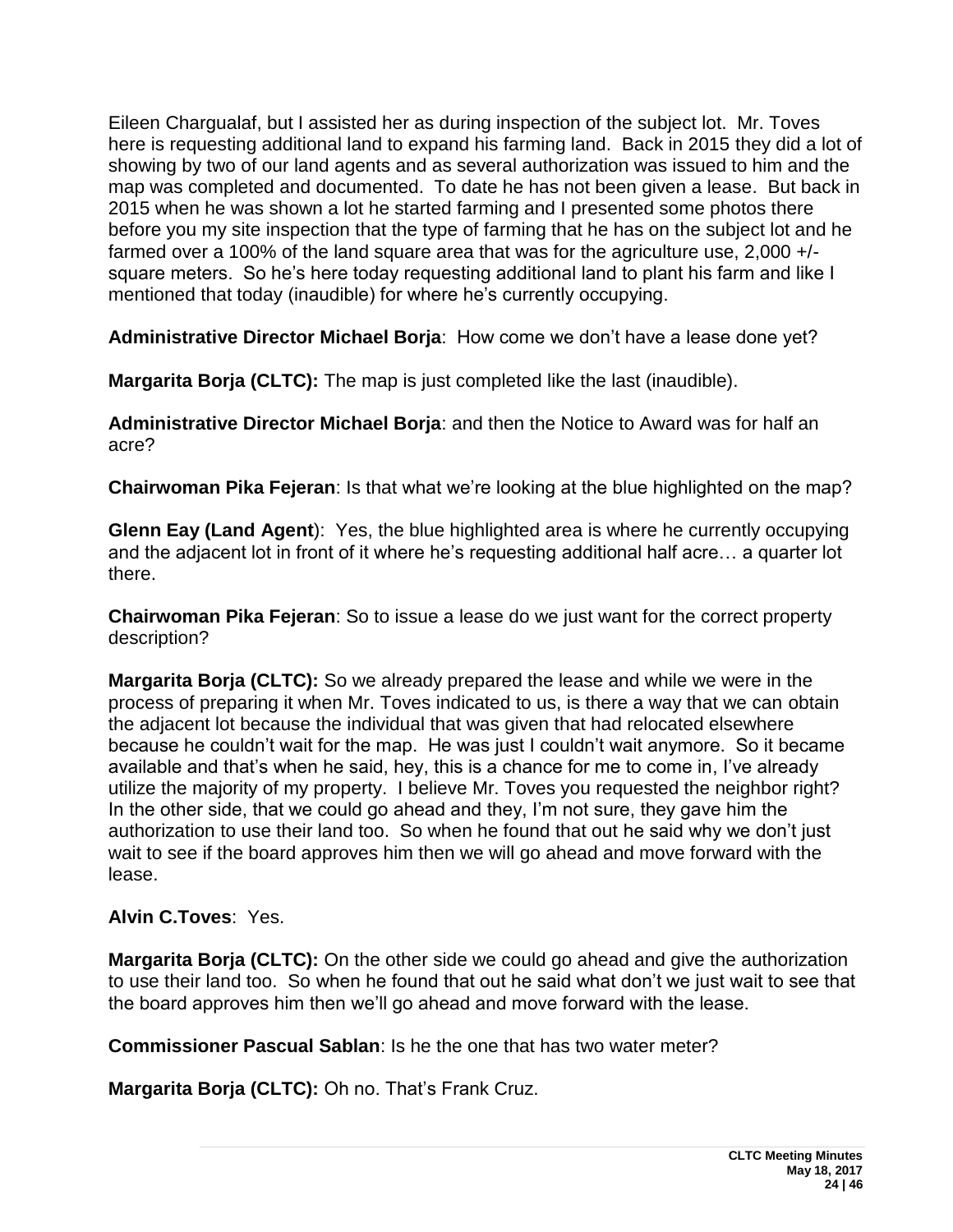**Vice Chairman Joseph Cruz**: So what's the total acreage that he's asking?

**Margarita Borja (CLTC**): He's asking for the additional (interrupted).

**Vice Chairman Joseph Cruz:** one acre?

**Margarita Borja (CLTC):** Yea, if he gets his (inaudible).

**Vice Chairman Joseph Cruz**: But it has to go to the legislature?

**Margarita Borja (CLTC):** Yes. I don't know if we can.

**Chairwoman Pika Fejeran**: Well, Mr. Toves and Glenn thank you for taking all those photos. Those make me very happy. I know you're using your Chamorro Land Trust land in a way it was intended. I know that farming is not an easy work. You're out there and you're doing it and you're recycling tires, saving them from our junk yard. I really appreciate that. Actually, since they are in tires does that mean it's not the actual land?

**Alvin Toves**: It's coral.

**Administrative Director Michael Borja**: So he's an example of growing on a rock.

**Glenn Eay (Land Agent):** He's one of the perfect example for those who came before the commission, like, I don't want to mention names, but he said it was impossible to cultivate or plant. Mr. Toves demonstrated it is possible.

**Commissioner Pascual Sablan:** My question is who do you…just put the tire and put the (paused)?

**Alvin Toves**: I put a load of top soil and I put the top soil inside.

**Commissioner Pascual Sablan**: You don't have to dig further down?

**Alvin Toves:** I just put the tire down and then I set it to where I want it and put the top soil inside.

**Administrative Director Michael Borja**: Commissioners you obviously see that this is an individual that even without a lease and I wish you already had your lease…and I think we need to get your lease for this thing right now. But he is an example of someone who is used the land and done a lot of great improvising for soil. And if you agree that the other side of the land could be made available for his use at a later date after possible legislation has been approved. Then what I recommend is that if you agree do a motion to approve by resolution so that we can submit it as a package to the legislature with the intent to ask for additional half acre to make it a one full acre land or whatever total land size will be now that we have the survey map completed. We have the actual define the areas and then we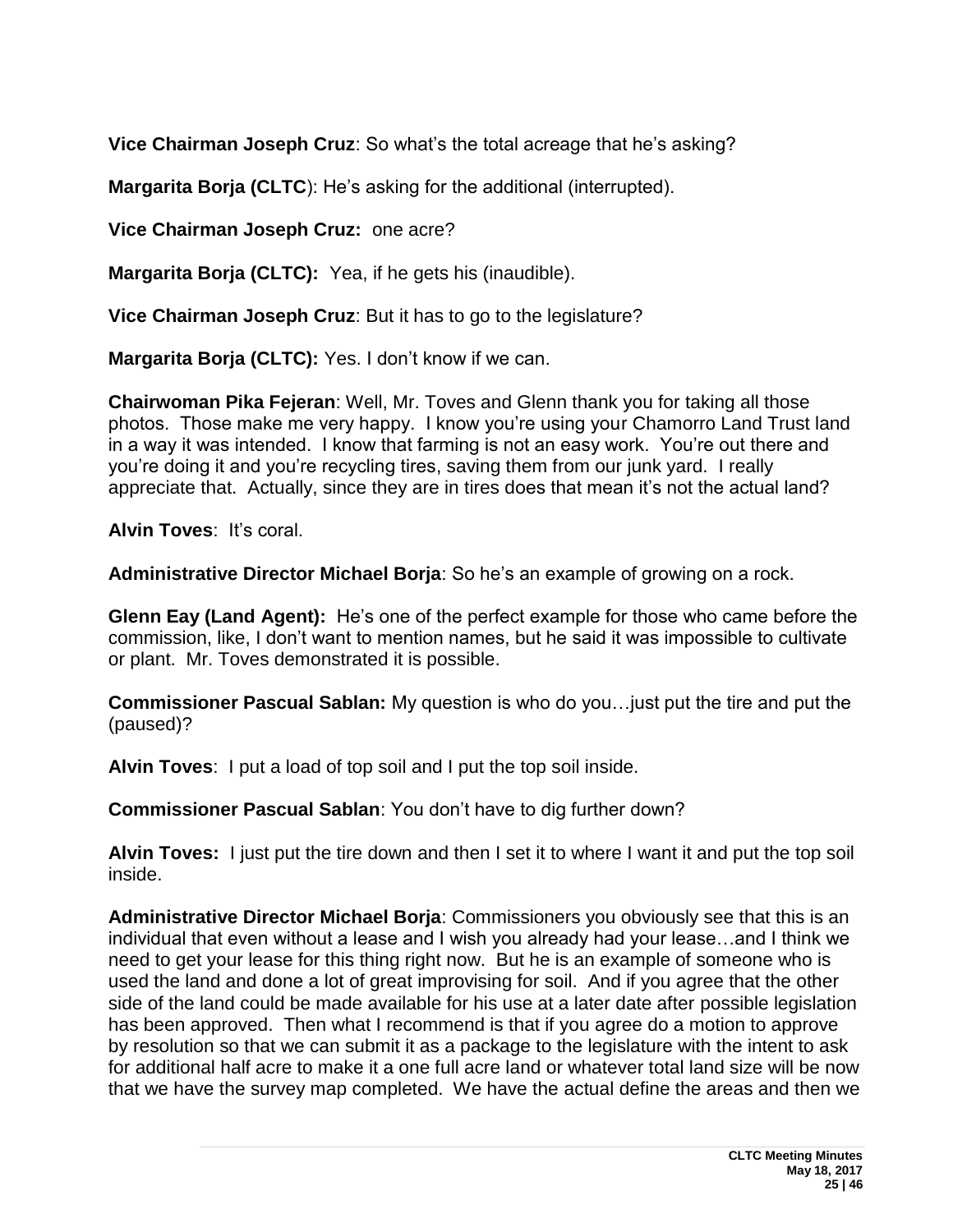can submit that as a bill to the legislature and ask for it to be approved for greater amount of land. Unless you heard from Mr. Borja earlier again, the question is does this individual have the ability and the willingness to cut the grass, chop the trees, and do all this labor. This is the pictures that kind of show somebody that likes to work outside and talk to the plants and they give them great fruits.

Vice Chairman Joseph Cruz: Margarita, is the map individual lot or?

Margarita Borja (CLTC): (inaudible) individual lots.

Vice Chairman Joseph Cruz: So (inaudible) consolidation for one lease?

Margarita Borja (CLTC): Yes, if he gets it through from the legislature, it will be subject to consolidation.

Chairwoman Pika Fejeran I think we start by issuing the lease first validate him on the first half acre that you're (interrupted).

Vice Chairman Joseph Cruz: By the way, do have to set this to consolidate or (inaudible)?

Administrative Director Michael Borja: It will be subject to consolidation. You know what that means the consolidation gets through and then you get another survey map done which pretty much just a new drawing to raise the lot.

Alvin Toves: Can I just pay the other half \$800 (inaudible) that I paid for that one? I mean on that one can I just pay the \$800?

Administrative Director Michael Borja: Well, it's already done.

Margarita Borja (CLTC): It's going to be more because it's more work to be done.

Commissioner Pascual Sablan: Are you a fulltime farmer?

Alvin Toves: No

Commissioner Pascual Sablan: I wonder how much of his time is putting to doing all these things.

Alvin Toves: I just do this in the morning then I go up to Yona. I got my pigs and my ducks in Yona. I used to farm up in Yona but I waited for 20 years for this land because where I'm farming belongs to my auntie.

Administrative Director Michael Borja: Where, in Paluntat?

Alvin Toves: Yes.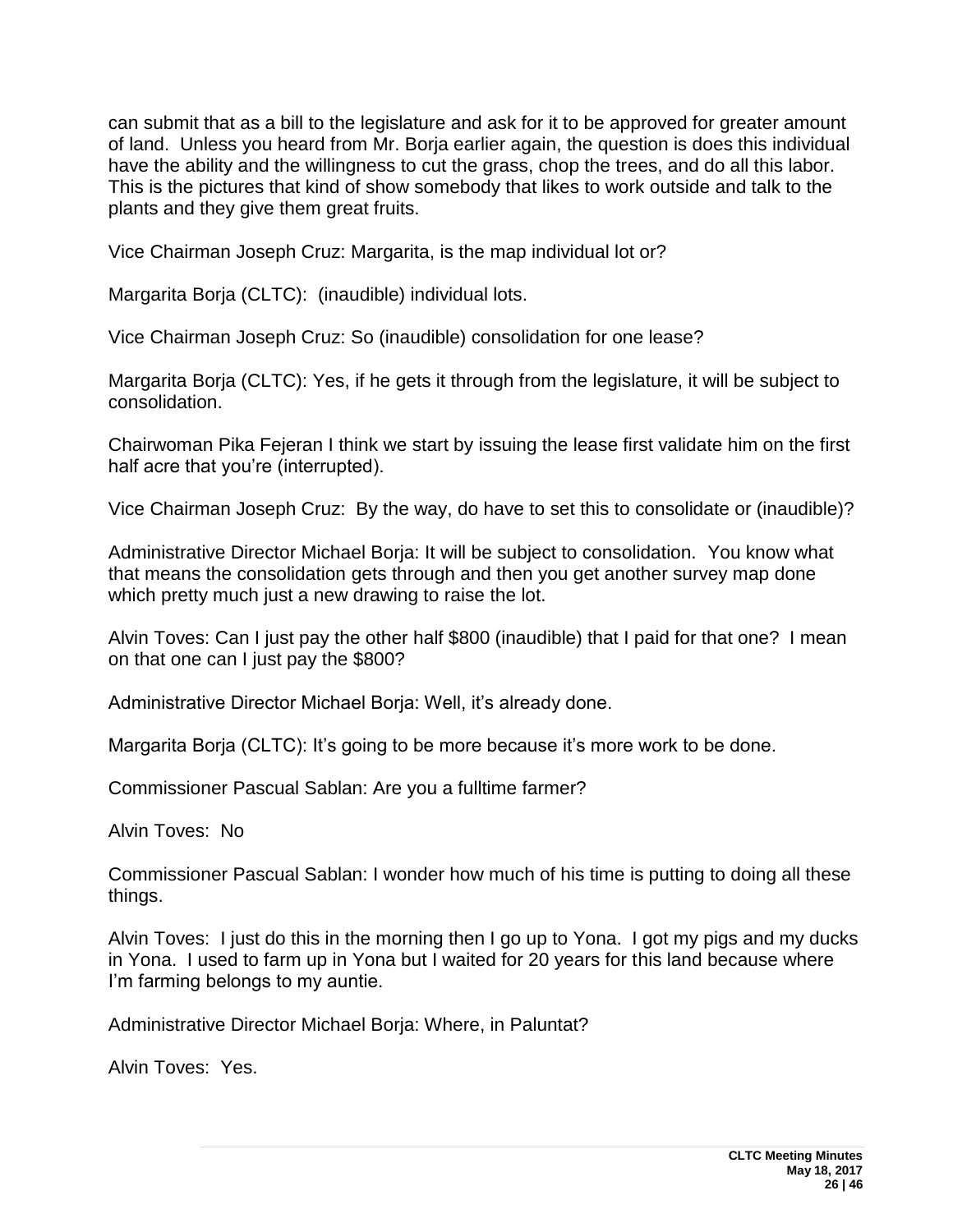Chairwoman Pika Fejeran: So I would ask Mr. Glenn if he can issue out the first half of the lease on that first half acre and then can I hear a motion to reserve the portion of the land next to his first half acre?

Margarita Borja (CLTC): What's the lot number?

**Glenn Eay (Land Agent):** The lot number is, the adjacent lot is Block 18, Lot 13.

Vice Chairman Joseph Cruz: That's the extension? He's assigned to Lot 12.

Glenn Eay (Land Agent): Right, so the adjacent one is 13, same tract. Tract 103-16.

Vice Chairman Joseph Cruz: There's a motion. I move to approve the request from Mr. Alvin Toves subject to the legislature's approval for the additional acre.

Commissioner Amanda Santos: I second it.

Chairwoman Pika Fejeran: Motion has been seconded by Tan Amanda. Discussion? All those in favor say Aye.

All commissioners: Aye.

Administrative Director Michael Borja: I'll do this in a form of resolution.

**Chairwoman Pika Fejeran**: Mr. Toves. Thank you. You are doing a great work and you are a shining example for our Chamorro Land Trust lands beneficiaries. Thank you for coming.

Those were very positive new business on our agenda today. Someone's building a home and someone's farming our land. I am happy.

## **VII. DIRECTOR'S REPORT**

**Administrative Director Michael Borja**: I want to start with…I think you guys got copies of the Public Auditor's audit report and over all its very good. The only thing they wrote us off on was still the need for a lease which is one of the things here and so the ITC has agreed to actually issue out a lease Chamorro Land Trust occupies a certain square footage of this building and despite all the arguments we're had for the last four OPA audits of this thing there were compliance in doing it in a way a procurement laws allows us to do it. There's one general…Joey come on up. Joseph Cruz is our audit connector and does all the finances that he'll be talking about in this set of items. So that was really the only write-up. Otherwise, they were very keen and happy with the way everything had been doing. If that thing is cleared up and it will be before the next audit, hopefully, we will have a clean audit next time.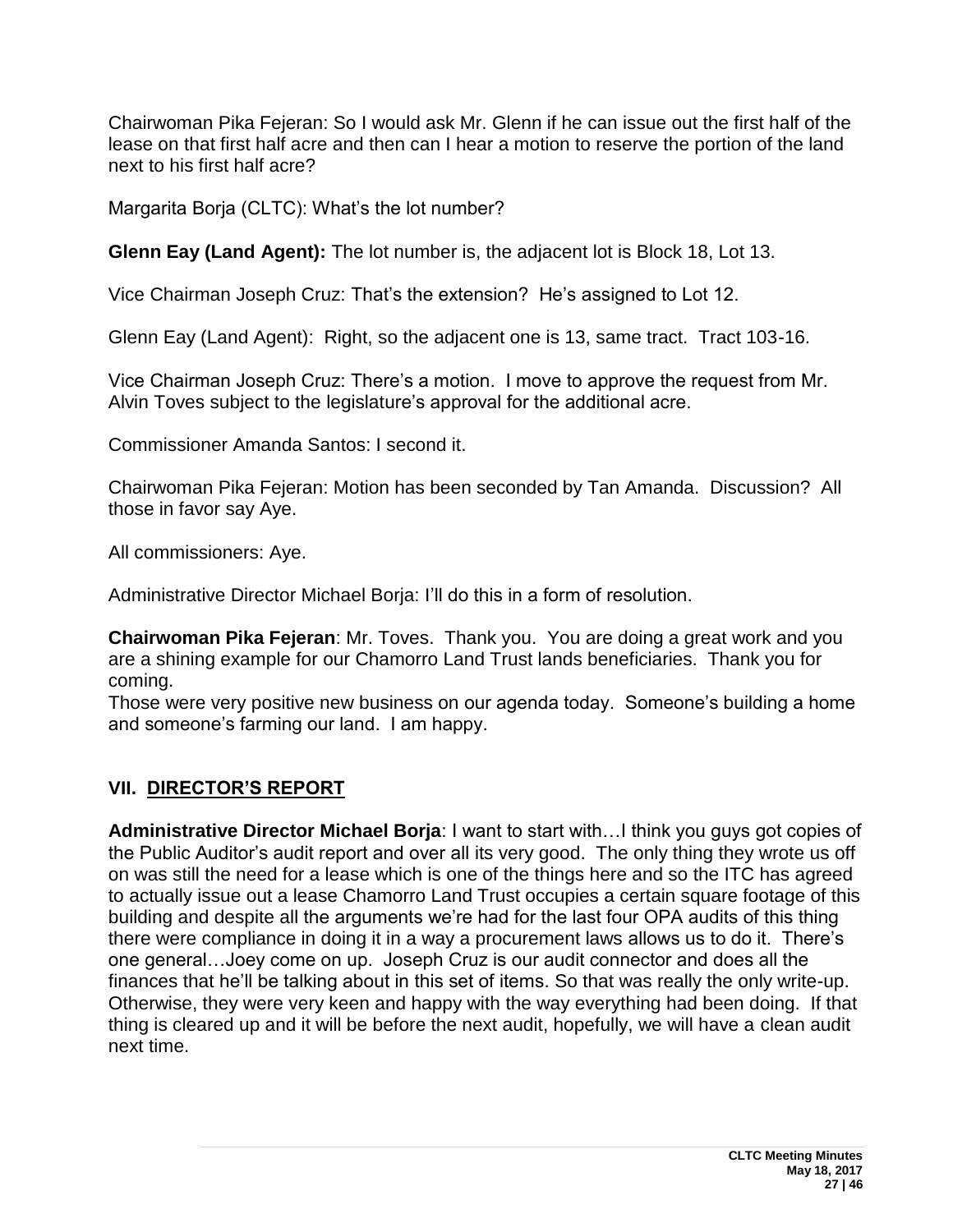They did do as I mentioned earlier in the meeting sampling of leases and actually shows that hey, you've got a number of leases that may have exceeded half acre, why, and in almost all those cases it was because of some other circumstances in which they've already committed from years before a beneficiary changes and things like that where they paid for everything already, the surveys were done, they've already committed a lot of financial staff or the commission minutes (inaudible) even before the issuance of the lease. So those were all justifiable. They agreed with that, they took it up as a finding…was not concluded as a finding but they do look at those. They just ask for samples and then they rate one of those samples. So they removed that after our discussions. The report showed that we had a decrease in funds because of coral extractions, they stopped that at the race track so there was less money coming from that and only because we don't want them to continue (inaudible) which was always been the write-up on where's the account.

**Chairwoman Pika Fejeran: It's not a write up this time because they (paused).?** 

**Administrative Director Michael Borja:** It's not a write up. Okay, Revenue Collection Report (interrupted).

**Chairwoman Pika Fejeran**: Sorry, I just want to applaud you, Director and Joey, I know it was a lot of work and back and forth with the Public Auditor. That is out! It looks clean so you guys are doing a great job.

**Administrative Director Michael Borja**: Thanks. If fact she must have like it so much she didn't release it ahead of time to the media with explanation points everywhere so I guess it wasn't something for her to bark about.

**Chairwoman Pika Fejeran**: It doesn't make news if it's clean and (paused). I'm sorry go ahead. Revenue Collection go ahead.

**Administrative Director Michael Borja**: I think you have it in the back of the page, the Revenue Collections in here and Joey you want to go through this. You have a whole list of stuff back here. You see in the financial (inaudible) mark as out as orange, this shows what we proceed as far as payments for licenses and leases.

**Joseph Cruz**: Sir, we have it from March application fee we collected a total of \$800 for commercial lease and licenses we collected a total of \$59,825.53 for land leases (interrupted).

**Administrative Director Michael Borja**: Just stop there. Guam Country Club is slightly behind so further breakdown of this thing in showing our commercial.

**Joseph Cruz**: The Country Club is one month behind. For May only.

**Chairwoman Pika Fejeran**: I see 1, 2, 3, 4, 5 payments in March.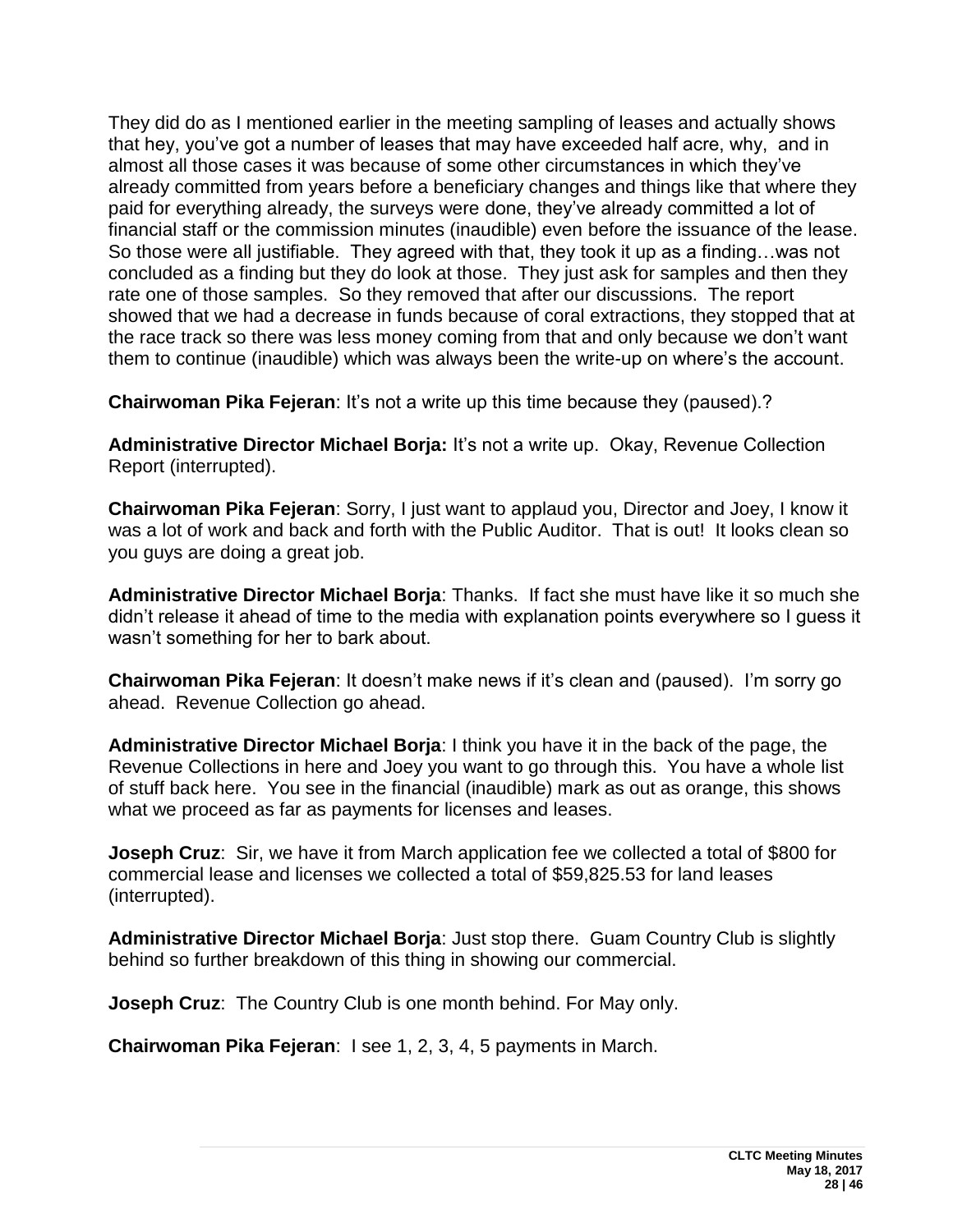**Administrative Director Michael Borja**: Right because we've been screaming at them to pay current. The Sale of the Government Land that's the Land for the Landless.

**Chairwoman Pika Fejeran**: and these are the people that have come in and set up like a payment plan?

**Administrative Director Michael Borja:** No these are the people who have come in to pretty much pay what they owe and you see they came in pretty much in March and then in April there were just a few more. So about \$2,200 - \$2,300 worth is collected to close off those accounts so despite the fact that we went in and we ask for if there's a bill. It still brought it about 10 more people so that closed off few more. Those \$1,000 ones they just came in and make a partial payment, right, but we don't encourage those partial payments.

**Margarita Borja (CLTC):** But he came in the late part of the month to make payment.

**Administrative Director Michael Borja**: Doreen Carlisle paid \$1,000 and then paid off the balance. And those go into the survey/infrastructure fund. And then what we also included that you wanted and you wanted to see our burn and so you have the colored ones...where the monies are going for in personnel and how it's allotted, personnel and equipment. On leases, the monthly amount is \$64,000 total. That's DLM as a whole but not breakdown what the itemization is for Chamorro Land Trust. That's usually in our financial statement. The audit will show that.

**Joseph Cruz:** The next board meeting we'll have a printout from the Quickbooks and Balance Sheet and Income Statement as of whatever the next board meeting will be. We are just waiting for the adjustments to get approved and the audit to be final.

**Administrative Director Michael Borja**: Right now will be what the actual closeout looks like because of the approved adjustments that the auditors said we had to do.

**Joseph Cruz:** Currently Chamorro Land Trust pays a \$124,000 in rent.

**Chairwoman Pika Fejeran**: I'm looking at the Projection Analysis for Chamorro Land Trust the colored table the foot notes says \$26,000 was spent on the audit and the \$20,000 to the Hearing Officer, is that already…it's not spent yet?

**Administrative Director Michael Borja**: It hasn't been spent.

**Joseph Cruz**: It's been encumbered.

**Administrative Director Michael Borja**: We did do a proposal request for a Hearing Officer and we have selected our Hearing Officer and that Hearing Officer is just waiting for finalize the contract but it's Fred Horecky. Now I also asked Fred Horecky if there maybe any conflicts with one of our specific items to be heard and that's with the GRRP License Agreement and he said he most likely does have a conflict. So we're going to have to again take that…once we get the official contract signed and then I present him with the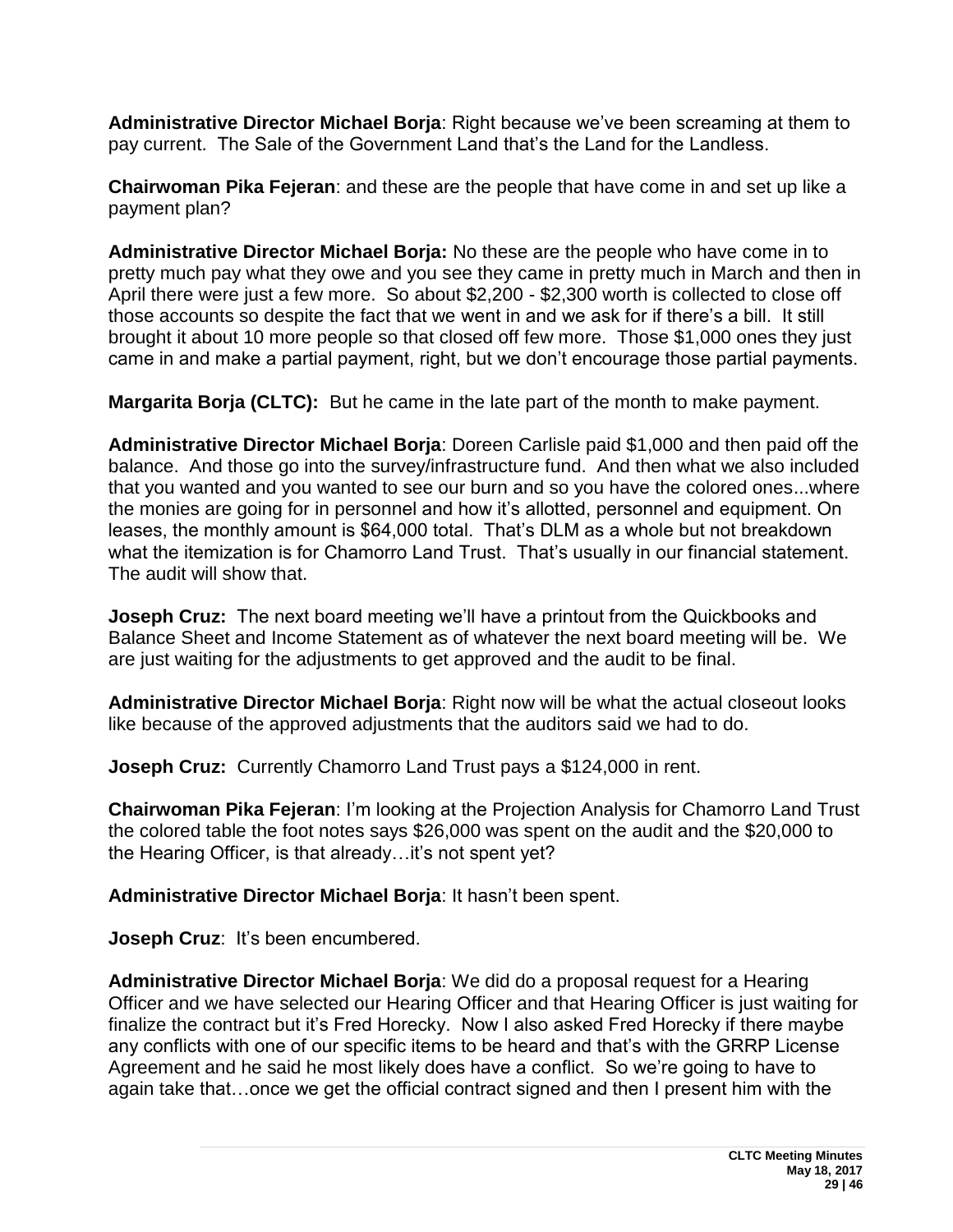formal letter to say you have a conflict with these individual cases when he gives me his response than I'll present that to the Attorney General and say we've gone every way we could and we only have one responded, we selected that individual and unfortunately that individual also conflicting with some cases and we need their assistance to help out in that manner to figure out what we can get someone else to provide services to have a Hearing Officer. That way we can close that out once and for all because it is pending and we still fill him on a monthly basis just because his contract…are we still doing (inaudible) GRRP?

**Joseph Cruz**: We're still (inaudible). Although the end of the fiscal year we classified it as a (inaudible) accounts.

#### **Chairwoman Pika Fejeran**: For what?

**Joseph Cruz**: (inaudible) uncollectible

**Administrative Director Michael Borja:** Bad debt. But (inaudible) formally terminated which is the review of the hearing officer. Let me check my calendar I know I put the date down here for when the time period for the Ypao Point commercial use with the termination was sent out to the legislature but we are coming up pretty soon on the time period they are allowed to comment. Once that's available then we can work with GEDA to help find a user for that.

**Chairwoman Pika Fejeran**: A Chamorro Land Trust fund lock-box resolution?

**Administrative Director Michael Borja**: the bill hasn't been introduced although Senator Tom Ada's office is keen on that idea and when we found out that we were denied by the budget office of the legislature for the survey appropriation…I thought maybe they looked at the AS400 and the timing was wrong and they found the cash has been swiped, but that's not what happened. But that would be a reason why so that we don't have anybody touching the cash that we are going to try and use already.

**Commissioner Pascual Sablan**: The fund has been swiped but has it been return?

**Administrative Director Michael Borja:** No they didn't. We could not figure out why they thought we didn't have any money when all our data showed us the money is there and it was just the way they physiologically describe like he said white money, green money. It's there in numbers but is it there in cash. Apparently what it really is that it has to do with budget. The budget has been submitted so anything that would cover for that budget if it's already in the account, it's frozen for that period. You can't take anything more this year because you only need to make sure it's available for next year budget, even though more money are still coming in.

**Commissioner Pascual Sablan**: and for the survey/infrastructure fund, is this going to be continuing account right?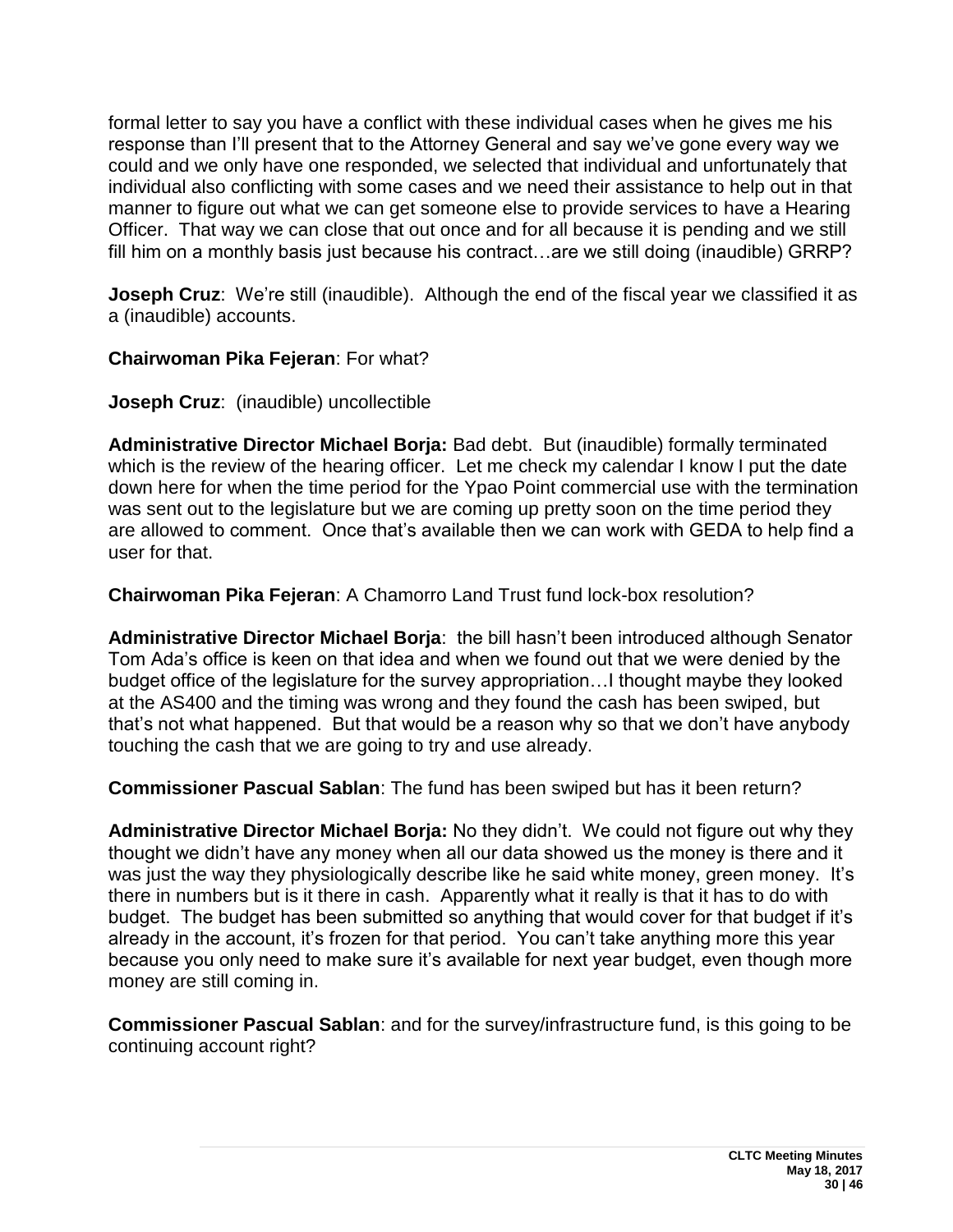**Administrative Director Michael Borja**: I think the law said it was going to be established for 2020, it was a 5-year period or something like that, or 4 year period.

**Commissioner Pascual Sablan**: I just want to make sure, if it's fiscal year then if we don't spend it, it goes back to (interrupted).

**Administrative Director Michael Borja**: Oh no it stays in the infrastructure fund. One of the things Joey (Joseph Cruz) has also recommending is that we move the monies. We try to consolidate as many of these accounts because there are a lot of accounts and it can get kind of confusing and messed up to keep track of all these account. It's not hard if you track but it's useless and also at some point if everything goes to the infrastructure/survey fund then you got nothing left for your operations. So not everything should go to the infrastructure funds so we will be monitoring that to make sure that it doesn't hurt us in this operations.

**Commissioner Pascual Sablan**: But what we set aside for infrastructure…we cannot arbitrary just transfer it to?

**Administrative Director Michael Borja**: No, and if we can't just spend it either. So for example, when that \$400,000 check comes from Guam Waterworks I want to make sure that everyone knows in the legislature that's exactly what's going to be used for is the survey fund so that somebody doesn't get a grand idea and say, well, my constituent and wherever wants a bunch of waterlines so I'm going to take all that money and put it in water and power when we really only have a plan for it.

**Commissioner Pascual Sablan**: So there's a difference from survey and infrastructure?

**Administrative Director Michael Borja**: No, it's the same fund. Survey and Infrastructure fund is one fund.

**Commissioner Pascual Sablan**: Thank you.

**Chairwoman Pika Fejeran:** I know you already mentioned the ITC Building office lease and is Chamorro Land Trust going to have their own lease? I thought in the discussion with the auditor (interrupted).

**Administrative Director Michael Borja**: It's a Department of Land Management lease.

**Joseph Cruz:** It's issued to DLM so what happened is I think couple of days ago Ms. Mary (ITC Office rep) had emailed me a format she used just to review, so the formatting was an option to extend so I had to call her back and let her know that we're not committing to extend we just want a formal lease from the start of the bid that we are currently using now to the end and that would only for Land Management because that bid was pertaining to Land Management.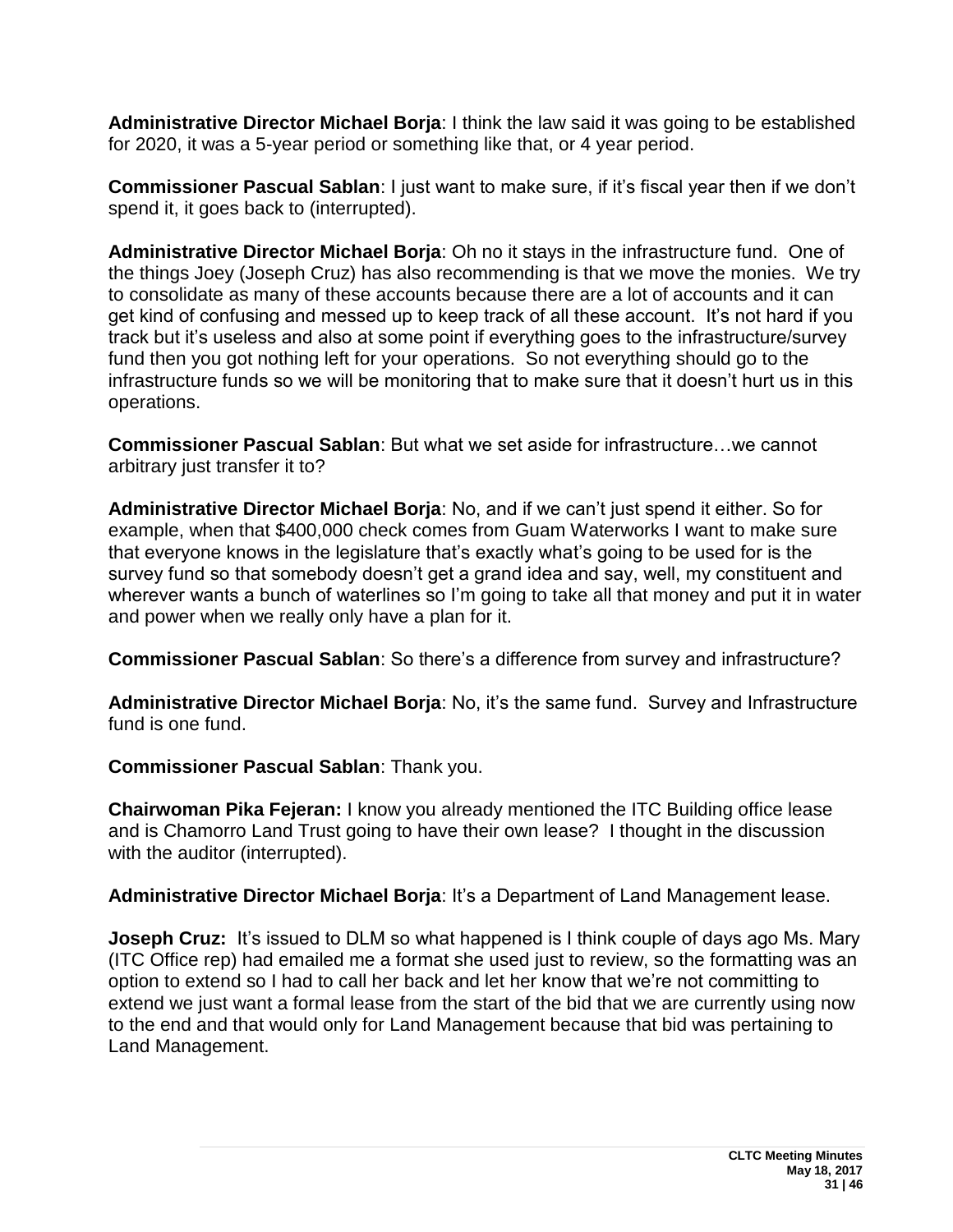**Chairwoman Pika Fejeran**: And then Chamorro Land Trust would have our own internal agreement with Land Management that we pay this amount.

**Joseph Cruz**: X amount for this space. Just like how the attorney was broken down in audit, the attorney expenses.

**Chairwoman Pika Fejeran**: So Chamorro Land Trust will not have its own lease? Okay, Director, anything else to report before we move on?

**Administrative Director Michael Borja**: Yes, the Small Business Administration's loan guarantees that were done for those specific accounts. What it did it listed down all the two different classification of accounts that are default, the charge offs which the U.S. Treasury classifies as kind of serious and then there are the ones that are also default. We've gone through the process of a whole bunch of a whole bunch of them for last year and had discussions with every one of those lessees, they probably will be one or two that will we're going to seize back the land and everything else only because that person didn't seem to want to do anything. For most of them it was an issue of SBA wouldn't talk to the survivor, beneficiary so we have to do up some leases to change the lessees because they passed away and there's a beneficiary that they were willing to take over and finish the payments and there are some others that are just in default and so we are working on contacting all the people. And we've been pretty successful, when you call them they come current and they understand that they're being watched. There is one place that's been vacant for a long time and it was a matter of a divorce which broke up the family and the wife who received that property in the divorce decree just ran and even her daughter can even find her. So there's a concrete home there that has been pretty much gutted but it's still a full concrete home and there is an individual who has who has expressed interest in wanting to buy it but he only just turned in his application last week. So we would have to go to the process to figure out who would want to take over a gutted out house. We would just have to go to that process and if this individual is willing to come in and do it right away. It will be up to you guys to determine he had the means to already go and then fix it up whereas we can try a 100 people and every one of them turns it down. Do we want to spend the energy to contact 5,000 more and find out or this one individual who is actually found it and say, hey this belong to you guys what's going on and if it's available. That person has expressed that interest.

**Vice Chairman Joseph Cruz**: Have we done any assessment on that site?

**Administrative Director Michael Borja**: No we've been looking for the person, the lessee.

**Vice Chairman Joseph Cruz**: No, the assessment of the building if there were to flip it or to maintain how much the new owner or the new tenant (paused)?

**Administrative Director Michael Borja**: It would have to be the balance of the loan plus all penalties and interest would have to be part of the plan.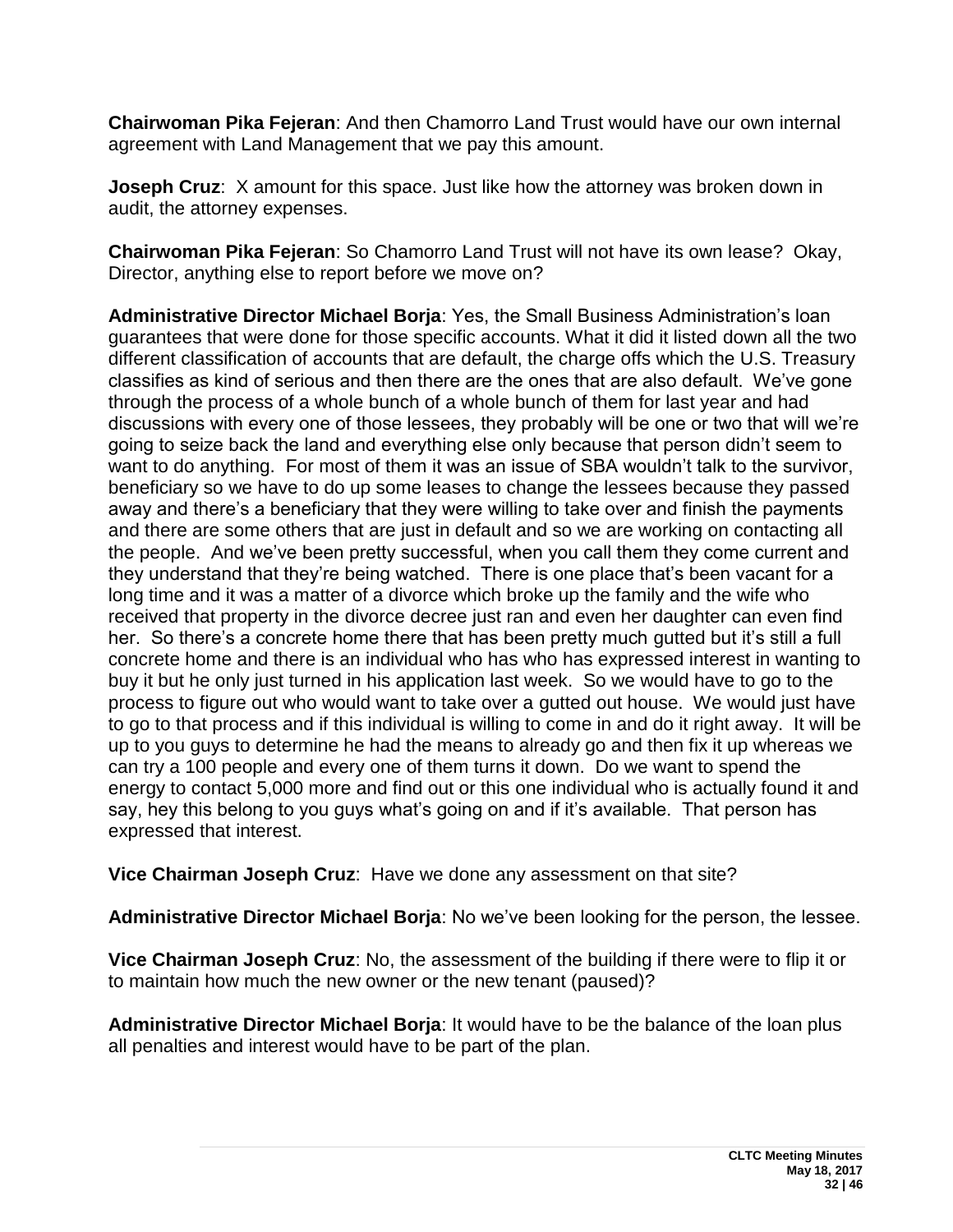**Vice Chairman Joseph Cruz**: That's part of the package, but the condition of the house, how much would it probably a step…to fix it up?

**Administrative Director Michael Borja**: To fix it up, that's up to them. All our concern is to pay off that loan. If he's willing to take it over and spend (interrupted).

**Vice Chairman Joseph Cruz**: What I am getting at is if it's going to cost \$50,000 okay, and then you have a loan balance of \$150,000 that's \$200,000. I don't think any qualified tenant in the Chamorro Land Trust will be eligible to cover those costs. But if we assess the structure as to whether \$10,000 or \$5,000 or whatever we need to know as to what we are looking at to be taken over. What is the advantage of this guy spending? I mean, it's our property (interrupted).

**Administrative Director Michael Borja:** Right, it's our property but we have to do is recoup the, how much was it Joey?

**Joseph Cruz:** \$58,000.

**Vice Chairman Joseph Cruz**: But that's already a given that we have to pay that financing, but how much would it cost to fix that so that in additional to the \$80,000 this guy can afford this project or are we looking at (inaudible)?

**Administrative Director Michael Borja**: If he (inaudible) he can and he knows because he's asked how much is left to pay for this thing. He wants to take the \$80,000 and it's going to cost \$50,000 to upgrade it back to a livable conditions and he has the funding to be able to do that and he wants to do it and he'll know he can't sublease it, rent it out or anything like that so it's going to be some place that he's got to live in.

**Vice Chairman Joseph Cruz**: I'm just throwing that off because if that's the (inaudible) an ancestor or a realtor to say hey this is out problem and you know what will it take to get it fix? You want it improved.

**Administrative Director Michael Borja**: Right but I think a person is going to take over a loan which got an \$80,000 outstanding (paused)

**Vice Chairman Joseph Cruz**: He might have to cut to qualify a \$200,000 loan (inaudible) funding.

**Administrative Director Michael Borja**: But that's up to him, isn't it? Not up to us. I mean if he has the ability to do it (interrupted).

**Vice Chairman Joseph Cruz**: I understand where you are coming from but if a client comes in here and for us to entertain them we would have to collect a background check…can you afford this and all that? Why don't you just get it from the start when you present it to a client to say this is what we owe, this is what it takes to fix? We would like to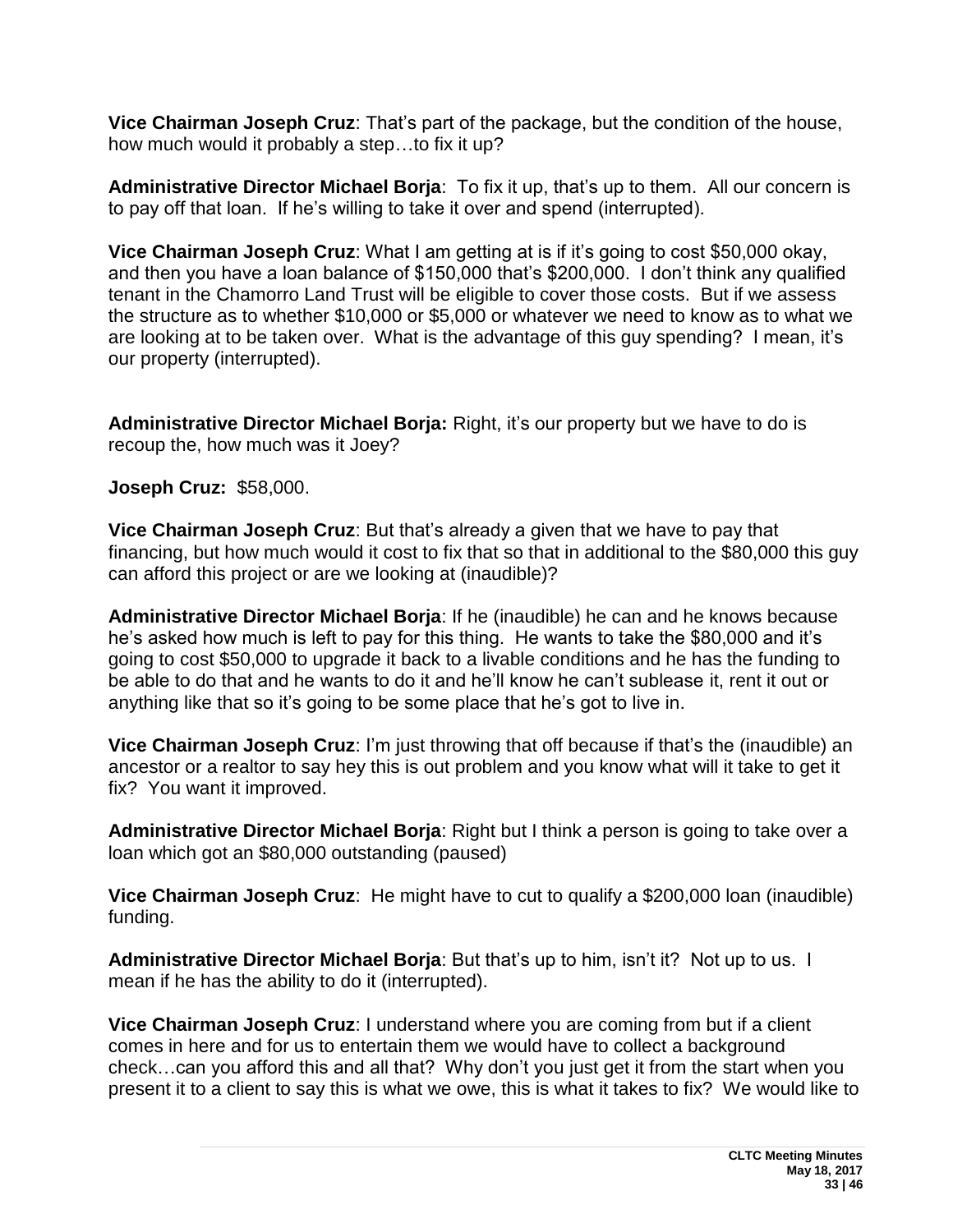see your financial, can you make it? Instead of just putting everything on them to say hey, it's up to you, it's up to me. We're not going to sell it to them like that, I mean, that's my thing.

**Administrative Director Michael Borja**: Okay…well…but I don't to spend money to go out and pay someone to tell me how much it's going to cost to fix it up.

**Commissioner Pascual Sablan**: My question is if they say its under SBA, would SBA willing to pay another party to take over the loan?

**Administrative Director Michael Borja**: Oh yeah. That's how it's supposed to work, that's how the laws even written that what's supposed to happen, even in the case of this young lady who had the loan guarantee, if she defaulted then we take over the payments month to month. I don't want to pay off the balance so we find someone else who can qualify for that loan and wants that house and takes over the loan and pays whatever the cost of all of this is, is going to add on whatever we've paying over time for this loan. So you know the balance is only at \$75,000 but we paid \$10,000 of it and she's going to pay \$85,000.

**Commissioner Pascual Sablan**: I stand to be corrected but I believe most if not all of SBA loan were given out (inaudible).

**Administrative Director Michael Borja:** All of those SBA's were. There's a difference between that loan guarantee that came from Guam Housing, we have "0" defaults on that, whereas all these SBA were from FEMA, and they were just wacked out the way…I don't know how they did it. Like that person who got this \$80,000 grand for the house, I mean, it looks like they started to put it in and then the family broke apart and…

**Margarita Borja (CLTC**): I think they were living in there but now all the windows are broken, everything is just (interrupted).

**Vice Chairman Joseph Cruz**: The problem is SBA sells their mortgage and sometimes you don't know who the institute that took over the loan and we're over here and they are over there and we don't know the address (interrupted).

**Administrative Director Michael Borja**: And that's what happened to most of the SBA loans and every once in a while someone will come in to us because they got an issue with one of those banks that it got sold to but in this specific case these are the ones SBA kept that's why we're dealing with SBA directly because these are the ones SBA has kept and they have come to us and said they got this defaults, help us to find these people and that' what we've been doing. But no banks has come to us to tell us that.

**Vice Chairman Joseph Cruz**: So we're coordinating this with SBA do we recommend the client who go prequalify with SBA in order for them to inherit the loan with us?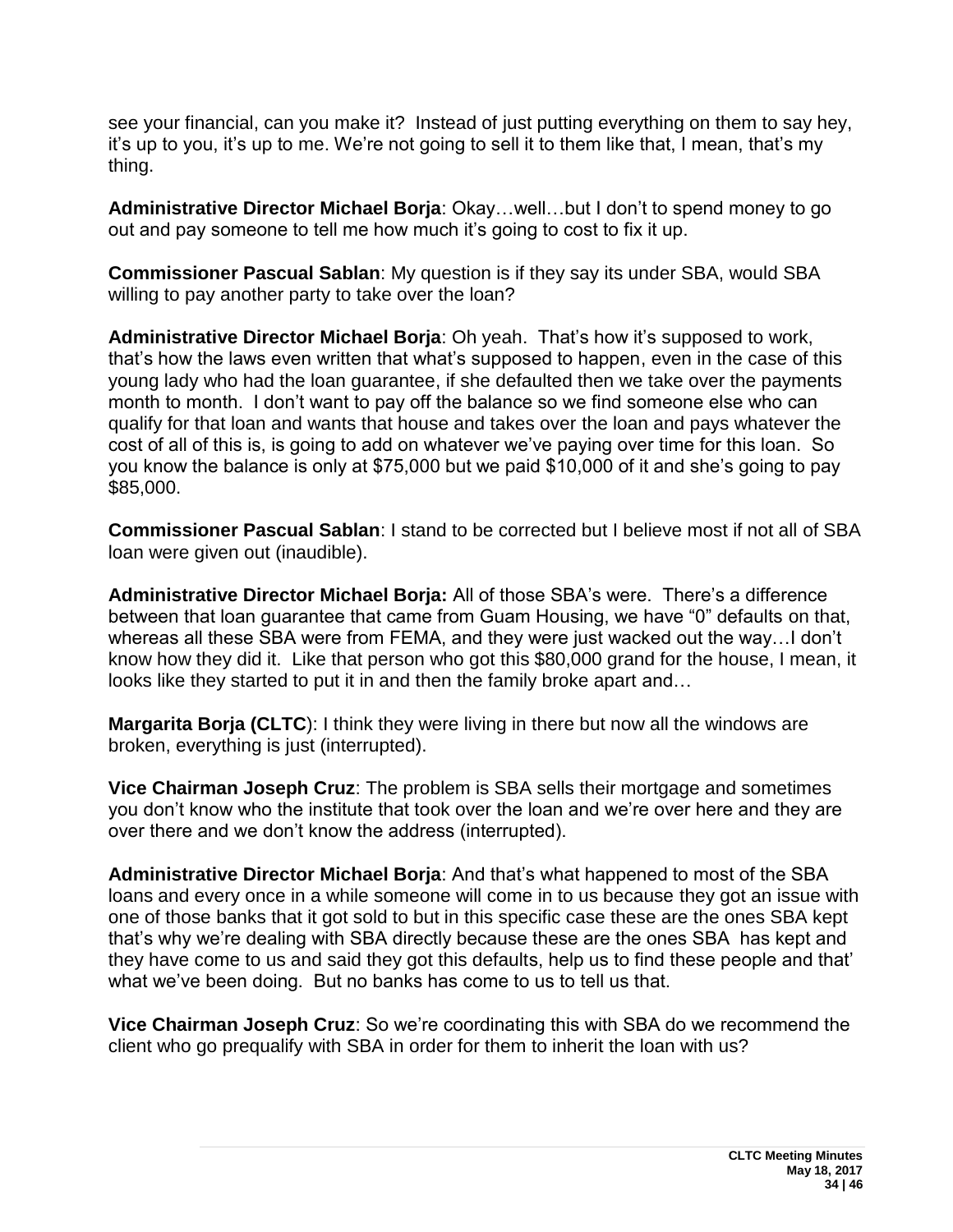**Joseph Cruz (DLM):** What happens usually is for example, if like for instance, Ruth she defaults, or she wants to transfer her lease to me we prepare the lease and we send it to SBA if SBA said you must make a consistent payments of 6 payments in a row then they consider it then the loan will be put in my name so you have to prove that you are eligible to pay first.

**Administrative Director Michael Borja**: But you also have to be qualified. I can see your point, commissioner, so we say it's going to cost \$50,000 to renovate this house back to a living condition we want to show that the banker can show that you are qualified for a loan or you have a bank tell us that you have this money to pay it all.

**Vice Chairman Joseph Cruz:** So you prequalify with SBA for that \$85,000 and then convince us that you can afford to (inaudible).

**Joseph Cruz (DLM):** SBA won't entertain individual who don't have a lease in their name. So until we issue the lease in their name then they'll entertain them.

**Margarita Borja (CLTC):** Maybe what we can do is we can have them prequalify, just go to the prequalification with the Guam Housing just so we can kind of have an idea of not necessary to go with them but to just get their approval for \$140,000. All we're asking is, whatever, \$80,000 we know that for additional they will be able to…then sign the lease and then let them deal with SBA.

**Administrative Director Michael Borja**: Then if they are good we give them the lease, we give them the land, and they get the loan they pay off so much to SBA. Once SBA is paid off is off they don't want to talk to anybody anymore, they are happy. But the charge off are the ones that are …if you were charged off by the U.S. Treasury anytime the U.S. Government was going to pay you for anything they will deduct whatever was considered charge-off before they pay you. If you are going to get Federal Income Tax returns from the U.S. Treasury they will deduct that from your refunds.

**Commissioner Pascual Sablan**: It follows you to the cemetery. Now, just the loan guarantee how far it's going to cost like that hypothetical sample the Joe brought up, \$50,000 and let's say \$150,000. What are we going to give the loan guarantee, a \$50,000 or a (inaudible) to SBA? See for example, if something happened are we going to loan guarantee to SBA the unpaid balance?

**Administrative Director Michael Borja**: No, I mean in this case…like Joey said SBA is not even going to talk to you until you are a lessee and he's not going to be a lessee unless he can get a loan to pay off SBA. So SBA won't even come in to the picture, most likely all they want is, you know, a commitment that there's going to be money. So when he gets the loan Guam Housing will say okay \$80,000 is already encumbered to SBA and that \$80,000 gets paid to SBA then we don't see it at all but then we get the return back that now the account is cleared.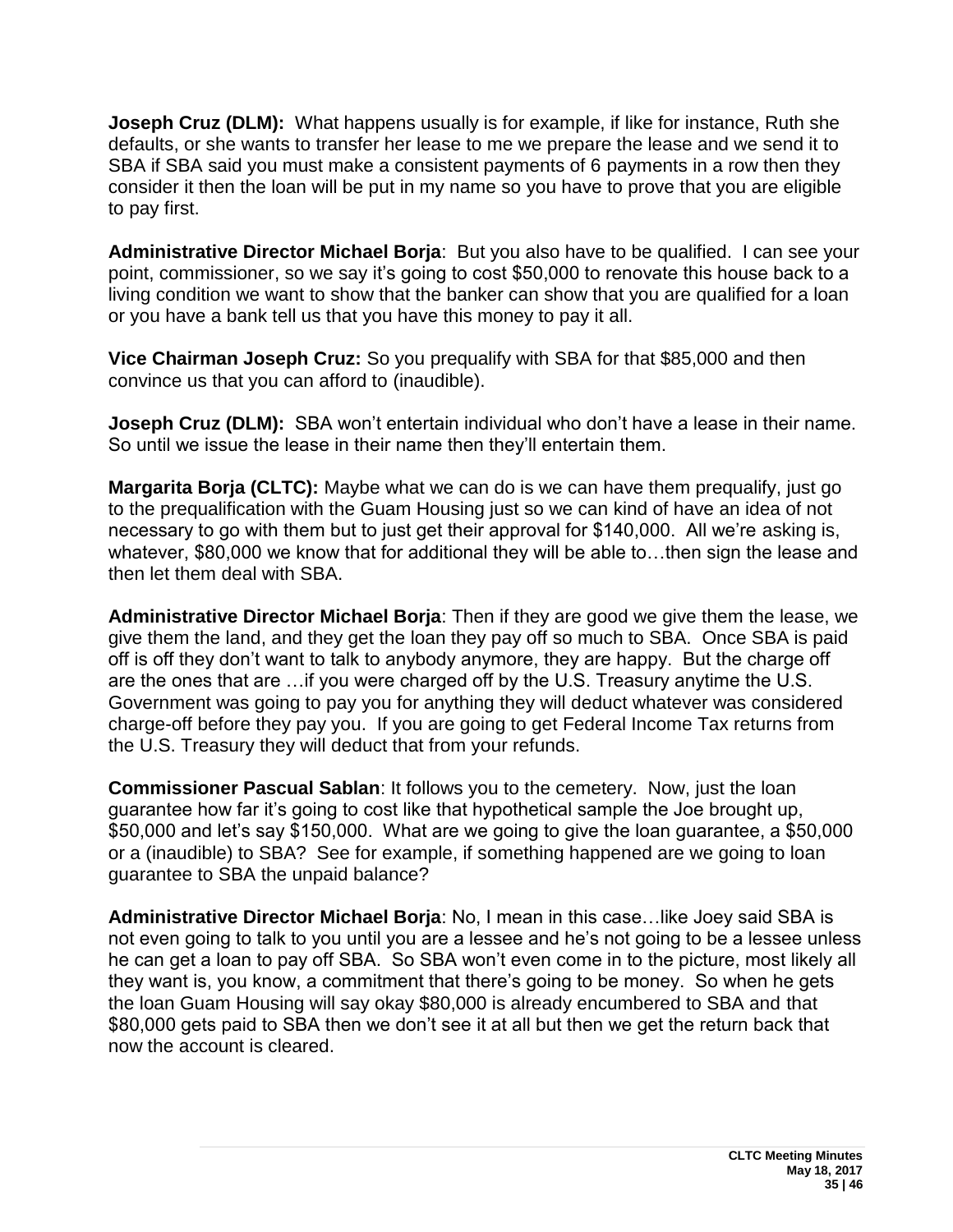**Commissioner Pascual Sablan**: My question earlier, SBA would allow the new owner to take over the old loan?

**Administrative Director Michael Borja**: They will but you have to have a lease. So in this case what has to happen is he gets the lease, he makes the 6 months of payments then SBA says okay we'll deal with you. You're on the lease you've been making some payments, we'll talk to you now. But that's the problem with have with all these people who were beneficiaries or divorcees that got their property. Those people wanted to continue paying and they got the notices but because they weren't on the lease or on the loan SBA wouldn't talk to them so we have to make those corrections so SBA could talk to them by putting them on the lease. And that's almost all those problems were.

**Commissioner Pascual Sablan**: But if I pay 6 months and I sign the lease with you people?

**Administrative Director Michael Borja**: Then they would consider transferring over the loan to you and they work with you to take over the loan.

**Commissioner Pascual Sablan**: Okay, now if that person comes in as (inaudible) cash to renovate the house what are we going to provide a loan guarantee, the \$50,000 or the entire amount?

**Administrative Director Michael Borja**: No we wouldn't loan guarantee SBA we would loan guarantee let's say Guam Housing then they pay off SBA's balance.

**Margarita Borja (CLTC):** So they are not assuming, Joey.

**Joseph Cruz (DLM):** It depends, an example they are using is an individual wants to wants to come in and pay this or take over this or whatever but he's going to Guam Housing so it's not assuming the loan, it's paying it off. You're taking on a new loan to pay it off the defaulted loan. Now for these other SBAs like Mr. Topasna or these other clients that we have their beneficiaries are going to assume the loan but the loan will also include guarantees and interest payments and whatever fees after it gets transferred to the U.S. Treasury to the collection agency.

**Commissioner Pascual Sablan**: But that's after you assign the beneficiary of the lease because the lease is still with the original.

**Joseph Cruz (DLM):** Like what we just did 2 days ago was we just sent off 6 leases stated that we've reassigned these leases to the beneficiaries and Chamorro Land Trust authorizes them assume the loan so now they have to make their consistent payments and then SBA will come in and work with them to transfer the loan to them so then we've already fulfilled our part.by reassigning the leases.

**Administrative Director Michael Borja**: And that's so that they want to talk to them they got the documentation to show them.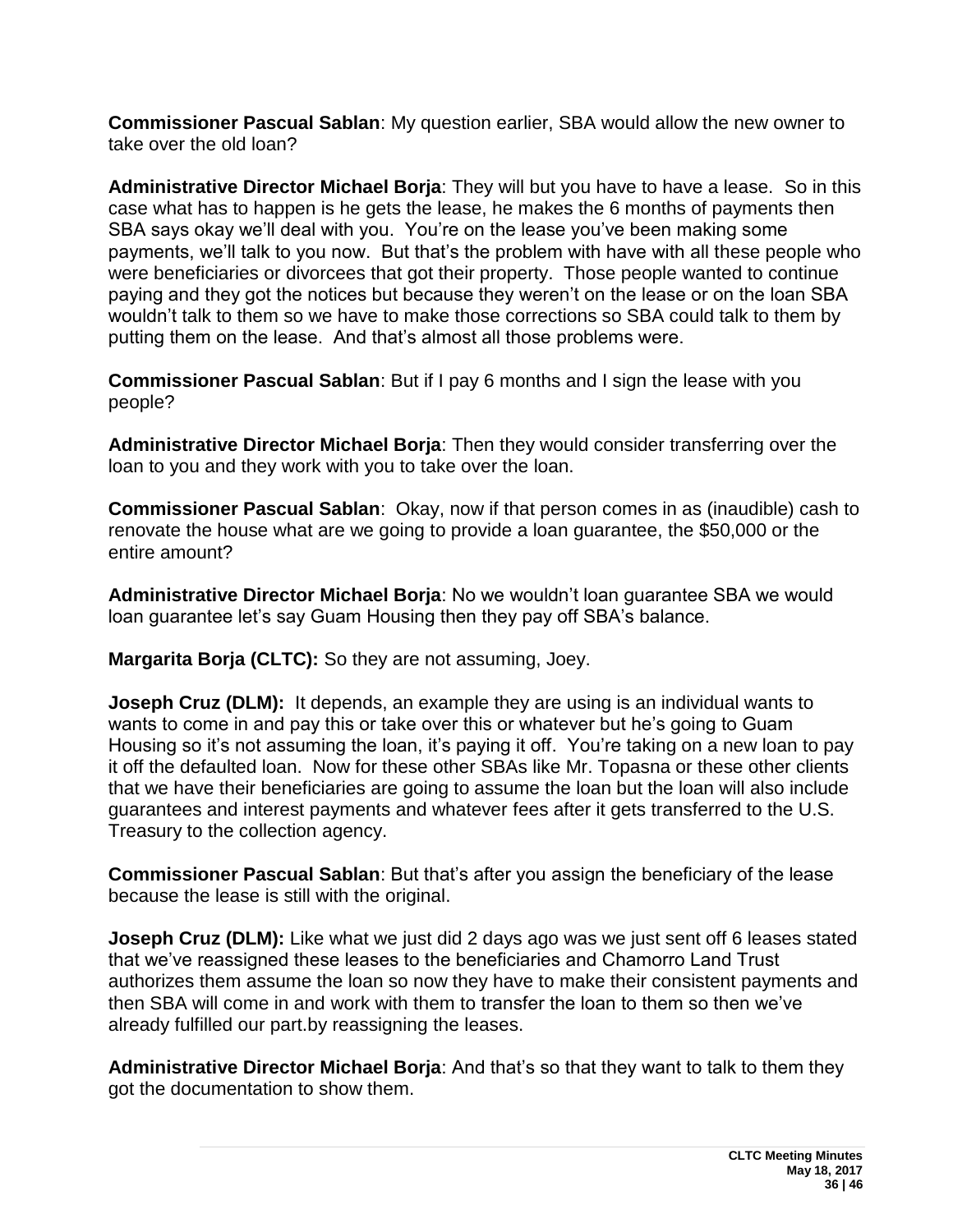**Vice Chairman Joseph Cruz:** But going to the guarantee loan, let's say they qualify now the interest rate is different with SBA so they have to inherent that prior interest rate?

**Joseph Cruz (DLM):** Whatever if they decide to go to the Guam Housing and pay off they would have to.

**Administrative Director Michael Borja:** Fortunately there's not a whole lot of the really big amounts. There was a lot of small amounts it turned out that SBA and FEMA said they would qualified we were going to give you grand but we will give you \$5,000 now and they never went beyond the 5 because people didn't finish the paperwork. But that was enough to get four people (inaudible) into that.

**Commissioner Pascual Sablan**: One last question before we adjourn. Why the other banks are not entertaining the loan application for houses on the Chamorro Land Trust?

**Administrative Director Michael Borja**: Because they can't encumber the land.

**Commissioner Pascual Sablan:** But we are giving the loan guarantee?

**Administrative Director Michael Borja**: I know, and that was one of the things that we wanted do to talk to the different banks but we just haven't gotten to that point. I think Bank of Guam gives out home loans in Palau or Saipan where, they can't encumber the land. We're trying to work with them and we presented them but I think if we get our full act together and show them that we are good player on the market so we can get the kind of agreements with some banks. It's just one of those things where they are not allowed to put a lien on government land, that's a big one.

**Margarita Borja (CLTC):** Since we are on the issue of loan guarantees. Chamorro Land Trust has put out one (inaudible) and it's been sitting idle for like how many years, and we do want to know what our next step is. Do we appraise it so we can sell it? I don't know but it's sitting there. It was a \$69,000 loan that Chamorro Land Trust (inaudible).

**Vice Chairman Joseph Cruz**: We can do an in-house appraisal and we can go from there.

Margarita Borja (CLTC): When was the last time we went out there Joff? Two years ago, how was the house was it still…?

**Joffre Aguon (Land Agent):** I went out there, actually, because I was trying to do an inquiry in (inaudible) .

**Margarita Borja (CLTC):** So it's still okay, the windows are still intact and everything so…it's a small house but…

**Vice Chairman Joseph Cruz**: Those people coming in for residential, can we offer them.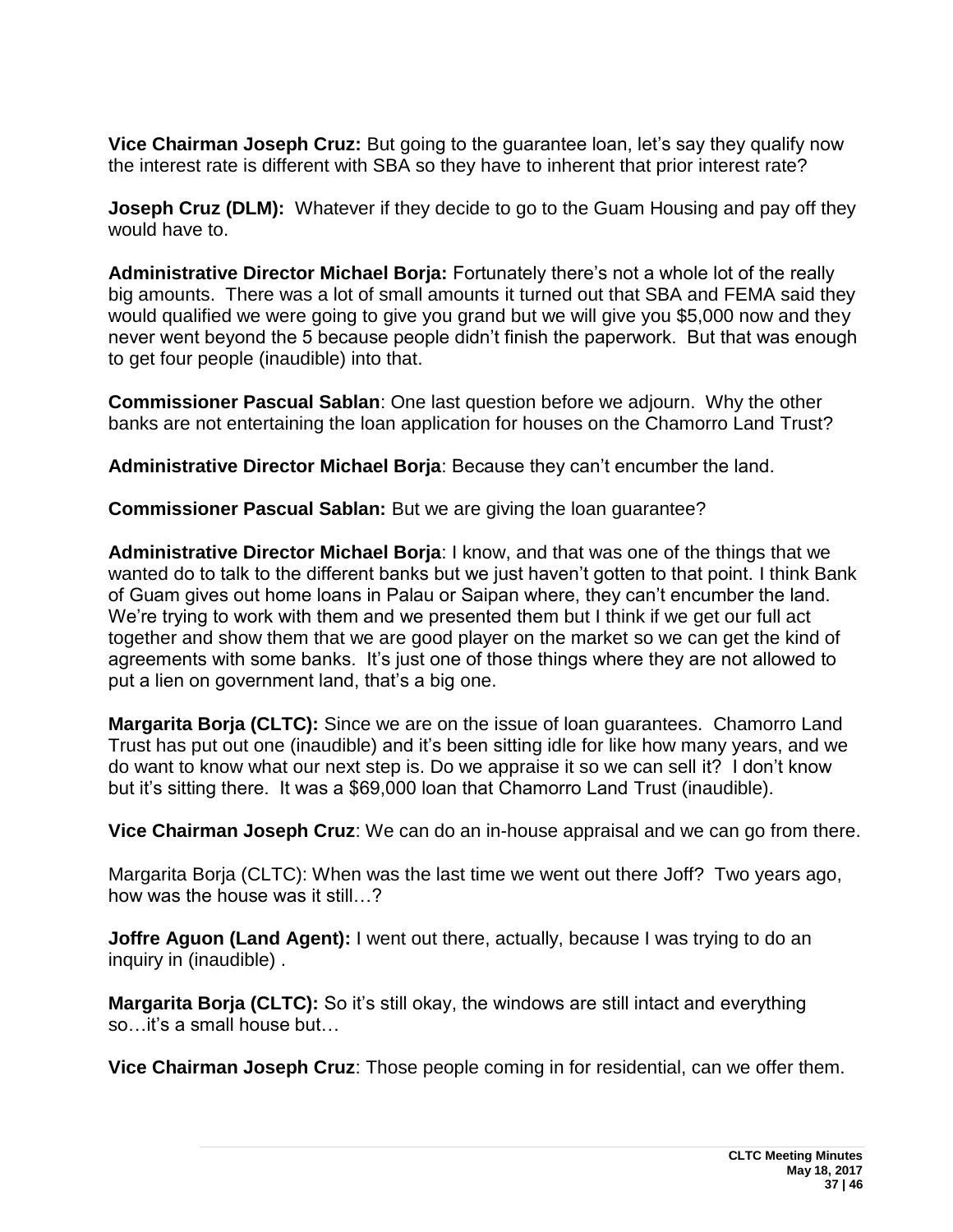**Margarita Borja (CLTC):** That's what I'm saying but we need to know whether we're going to try and just get back what we paid out or we looking for selling it for more if it's appraised today might be less or I don't know what do we do?

**Matt Leon Guerrero (Land Agent Supervisor):** I've talked to a few Chamorro Land Trust residential clients who qualifies, they see it and they rather to just go and get their own…it's one of those type of house (inaudible) it's real small, it's a box type house.

**Chairwoman Pika Fejeran**: I keep offering it until someone is interested then we go from there.

**Margarita Borja (CLTC**): So what are we looking at? Trying to get our money back, at least that or having it appraised or?

**Chairwoman Pika Fejeran**: At the very least get our money back. I imagine they have to spend their own money on top of that so…see if you can get someone interested first and then you can go from there. So for the loan guarantees that defaulted and we are going to have to pay that comes out of our loan guarantee fund, is that right?

**Administrative Director Michael Borja:** Yes.

**Chairwoman Pika Fejeran**: And that's the \$300,000?

**Administrative Director Michael Borja**: That's the \$500,000

**Joseph Cruz (DLM):** But that money needs to be replenish as soon as possible because if I remember correctly in the agreement there's a penalty date (inaudible).

**Chairwoman Pika Fejeran:** When it falls below \$500,000?

**Joseph Cruz (DLM):** Yes.

**Chairwoman Pika Fejeran**: So I guess when you're closer to knowing all the details for this can you let us know so it doesn't have to come out of our operations fund?

**Administrative Director Michael Borja**: Well, we haven't been paying anybody. We haven't been paying (inaudible). They haven't demanded us to pay. They have been putting the burden on the individual who took out the loan.

#### **Commissioner Pascual Sablan:** (inaudible)

**Administrative Director Michael Borja**: Well the thing is we are currently trying to come up with an idea of what the percentage will be. There are two ways of doing this, either you keep growing that so you get money and you building…that fund has to grow to millions of dollars or we be getting an insurance policy and paying a premium on an insurance policy rather than having to have all these ideal money (inaudible) sitting on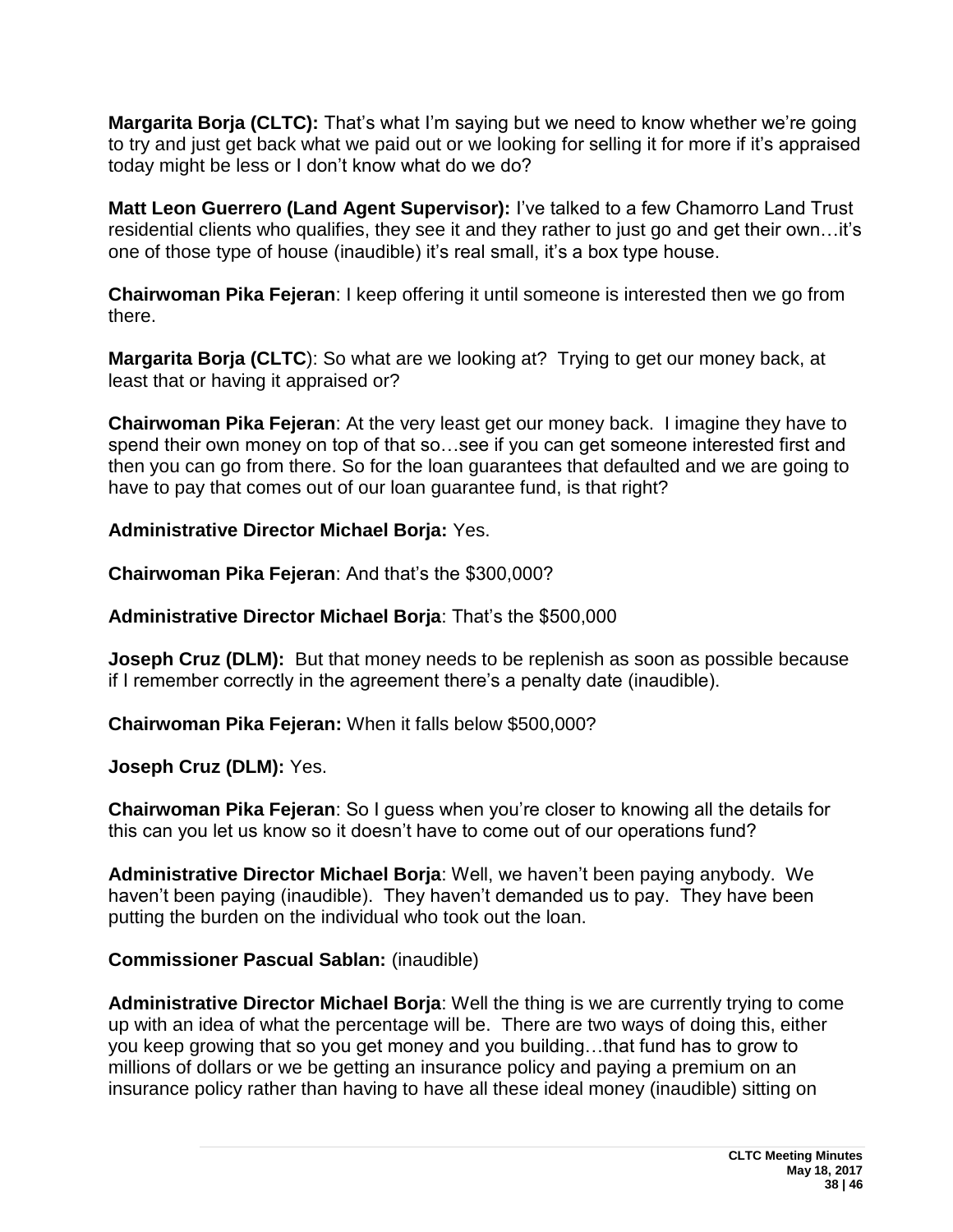time-deposit to making interest and not working for anything. But fortunately, nobody has defaulted. So the idea here is to take it out just to pay monthly and then when you sell the house, find someone to take it then it recouped your cost back.

### **VIII. COMMISSIONERS' COMMENTS**

**Chairwoman Pika Fejeran**: Next item. We're right on the tail-end. Commissioner's comments. Anyone? I have a comment. In my packet there's a letter from the Tamuning Mayor.

**Administrative Director Michael Borja**: We're trying to determine. It's called a Blue Market. It's kind of like this weird situation where somebody gave someone provision and they went in there and built something and the mayor of Tamuning has been trying to (inaudible) all those back lands from there and who's it assigned to. Is it the Chamorro Land Trust lands?

**Margarita Borja (CLTC):** That lot where the sports field and everything is inadvertently transferred to the Trust so it's in our inventory right now it just wasn't supposed to be there.

**Administrative Director Michael Borja**: But that house, that building is the school boundaries.

**Margarita Borja (CLTC):** The house falls within the LBJ school lot which was also transferred to the Trust. So the school was also transferred to the trust. Only 1.38 acres out of 4 I think, I don't know why, I really don't know why.

**Administrative Director Michael Borja:** So that it is administratively in the possession of the Chamorro Land Trust Commission. What had happen a couple of years ago was GEDA was willing to try to do some cooperative work with both the mayor's office and the Tamuning Fire Department and relocate the Tamuning Fire Department to a location back here by GPA where were ideal for them and then relocate the mayor to this property over there and finance them to go build a nice big community center and some other stuff and then lease out this land and that money they make in that land will pay the Tamuning Municipality Counsel for activities and buildings and sports fields. But the Tamuning Mayor's Counsel said no, we want to keep this place here and we want that place there despite the fact that, that land would probably be better use for commercial and economic development and they used all these arguments that we got this beautiful flame trees that we planted and we got these monuments that we placed and they mean something and so it's gone nowhere. Although the Fire Department stands the possibility of not being eligible for some community development block grant to rebuild their facilities. You know that's since 1960's era building right there and it really need to move to another location.

**Chairwoman Pika Fejeran:** So this is tabled, this is not for discussion.

**Administrative Director Michael Borja:** You can determine and I haven't seen the bill yet to transfer the land although they've been trying to work with the senator to do it and the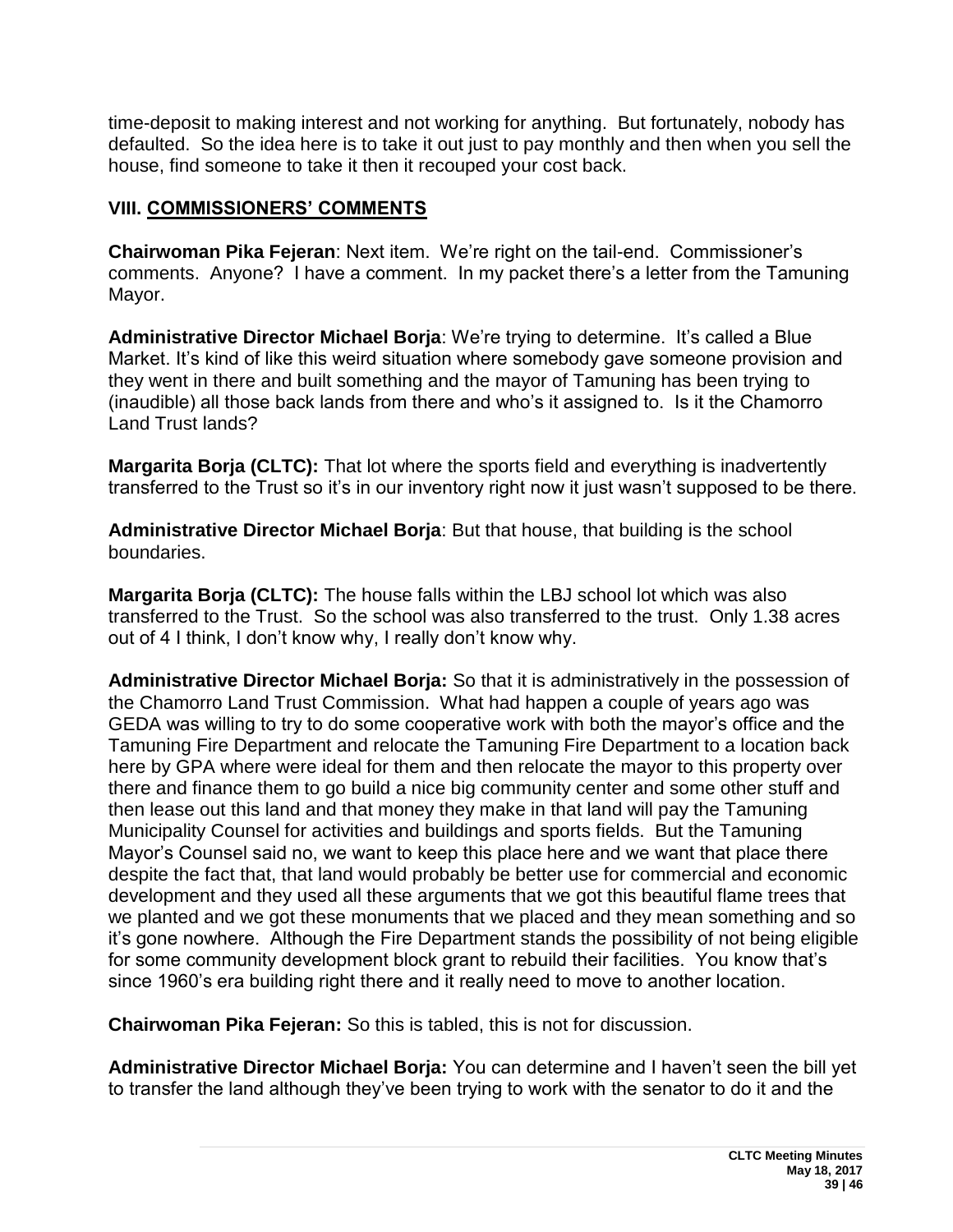senator has been trying to figure out what to do. It will be one of those things, ones the bill comes up they'll come in and ask for how we feel. The mayor hasn't come in and ask us.

**Commissioner Pascual Sablan**: So why don't we make a motion to introduce a resolution to the legislature not to (inaudible)

**Chairwoman Pika Fejeran**: I know this Tamuning Mart, they don't have a commercial license with us?

**Administrative Director Michael Borja**: No, I think its vacant now. It's not in operation.

**Margarita Borja (CLTC):** We've kind of going out there and telling them to cease and desist and finally they are gone.

**Administrative Director Michael Borja**: and I think we put instructions out to DPW not to entertain their business license.

**Commissioner Pascual Sablan:** But seriously, we need the money.

**Administrative Director Michael Borja**: See that was the other part, my call was that if there were going to take transfer and swap Chamorro Land Trust not only will the mayor's people get the portion of whatever rental comes for the use of that land so does Chamorro Land Trust because they are taking our land well then what do we get out of this. But they are so hardheaded and love what they got there which is nothing to bark about. And I told them look what if you build something that looks like the FD Phoenix Center. It got indoor facilities, basketball facilities, you have all these kind of classrooms and working areas and office space. That's the kind of building that could have been built. They didn't like the idea.

**Commissioner Pascual Sablan**: Whether they like it or not why don't we do something and (inaudible)?

**Administrative Director Michael Borja**: Okay, if you want to move in that direction that you don't want to release that without…it will be a land swap. And then GEDA will have to pay up a bigger portion of whatever commercial development comes in that property.

**Commissioner Pascual Sablan**: So how we word it. I make my motion.

**Chairwoman Pika Fejeran**: Do I hear a motion?

**Vice Chairman Joseph Cruz**: Why don't we consider additional lot and not just focus on one parcel. My idea is to consolidate other partial that we can present is more enforceable, not just a single lot. Because we do have lots that needs to be reserve and it is so up for grabs in the legislature. Once they know about it they will just come in their own (inaudible). My other concern here is when I first started with the commission we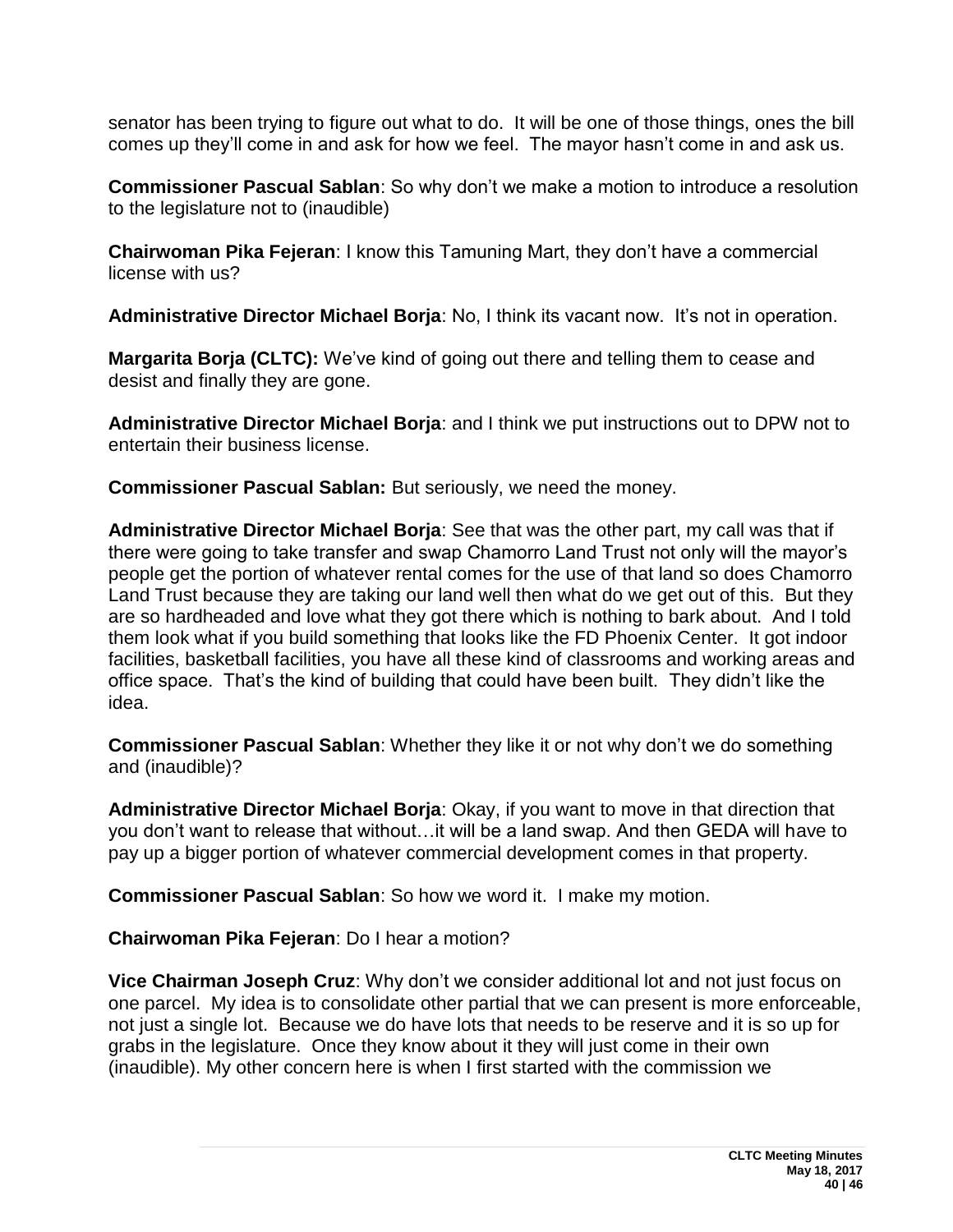mentioned about the IBC in Yigo that we're going to evict them in January up to now I can still see…(interrupted)

**Administrative Director Michael Borja:** Okay, a couple of weeks ago I finally caught up when we went looking…I went out there and did a site inspection and …the agent has been unsuccessful in contacting and finding Mr. Toekes so we drove to where his new office is on Hamburger Road near McDonald's and caught him and said get out of there and he said well you're supposed to call Phil Roberto so I called Phil Roberto and said come on… so I gave him until first of January and I said after that we'll seize you, I mean June, 1<sup>st</sup> of June.

**Vice Chairman Joseph Cruz**: and that's 6 months from now and it's been idling for the last (inaudible)...no but since January they were expecting to be out and they have been sitting there for free and they still making their money.

**Administrative Director Michael Borja**: Well they have been cleaning it up they've actually been cleaning out when we got there they were

**Vice Chairman Joseph Cruz:** Six months is just too long.

**Administrative Director Michael Borja**: I agree.

**Vice Chairman Joseph Cruz**: We haven't even given them a notice of eviction and any notice of delinquent or whatever penalty that we can provide them. I mean, I haven't seen any application or request coming in for the commission but nothing has been done. Another one is the Race Track Hawaiian Rock is supposed to provide topo map reflecting the existing lot verses how much acreage had been vacated, I mean extracted.

**Administrative Director Michael Borja**: And that's why we made them stop extraction.

**Vice Chairman Joseph Cruz:** But that's kind of too late. They are not providing us the scope…they came to the meeting saying they will provide us this information.

**Administrative Director Michael Borja**: and they are looking to ask for time for renewal. I told them when they came in you have all these things you're supposed to be doing.

**Vice Chairman Joseph Cruz**: Which is fine. Have we given them any notice of what we've been asking and that's what was about a couple of months ago that we've been asking for that. Also the Global Recycle, they've been there for the last 20 years free of charge, they've been recycling.

**Administrative Director Michael Borja**: Exactly and that was one of the things where I brought it up to try to get it to be a commercial property.

**Vice Chairman Joseph Cruz**: Have you given them notice of eviction?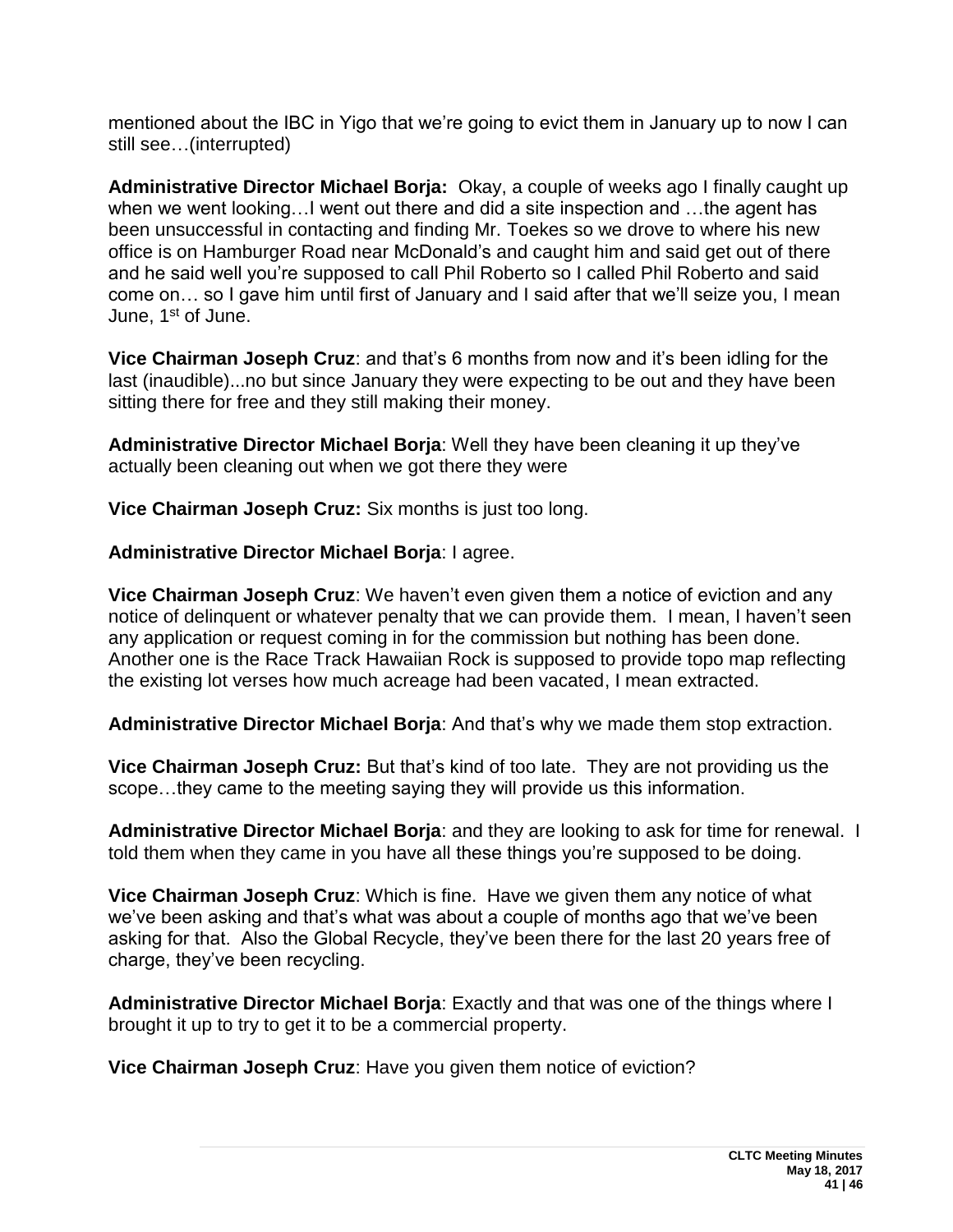**Administrative Director Michael Borja**: I can't give them notice of eviction…they were allowed to (interrupt).

**Vice Chairman Joseph Cruz**: Allowed by whom?

**Administrative Director Michael Borja**: They were allowed to be there. They want a lease, they want to lease that.

**Vice Chairman Joseph Cruz:** We own the property right and we have jurisdiction over the lot.

**Administrative Director Michael Borja:** I would rather that they pay a lease.

**Vice Chairman Joseph Cruz**: Okay, you rather but okay, how can we do that when we don't even establish ownership of the property because they are using it as of today and those are all illegal use.

**Administrative Director Michael Borja:** and this is the stuff I also brought up with the legislature saying I need special legislation to grant that authorization.

**Vice Chairman Joseph Cruz**: You don't need special legislation if you have the commission addressing the citation and giving it to the person that is encroaching, start with that.

**Administrative Director Michael Borja:** I don't understand what that gets you.

**Vice Chairman Joseph Cruz**: We establish a reference of eviction; establish a reference of them being illegal sitting in that property not paying anything. I feel sorry for Mr. Cruz EPA came in and cited them we terminated the guy because EPA violation of a junk yard in a Chamorro Land Trust property and here's this guy no difference than a junk yard EPA and I'm pretty sure there's a citation of EPA.

**Administrative Director Michael Borja:** No, no they have approval from EPA.

**Vice Chairman Joseph Cruz**: Please! Now you tell me that site, that activity does not disturb the aquafer.

**Administrative Director Michael Borja**: I can't tell you that EPA is the one that makes that determination.

**Vice Chairman Joseph** Cruz: Very true.

## **Administrative Director Michael Borja**: an

d EPA has granted them a permit.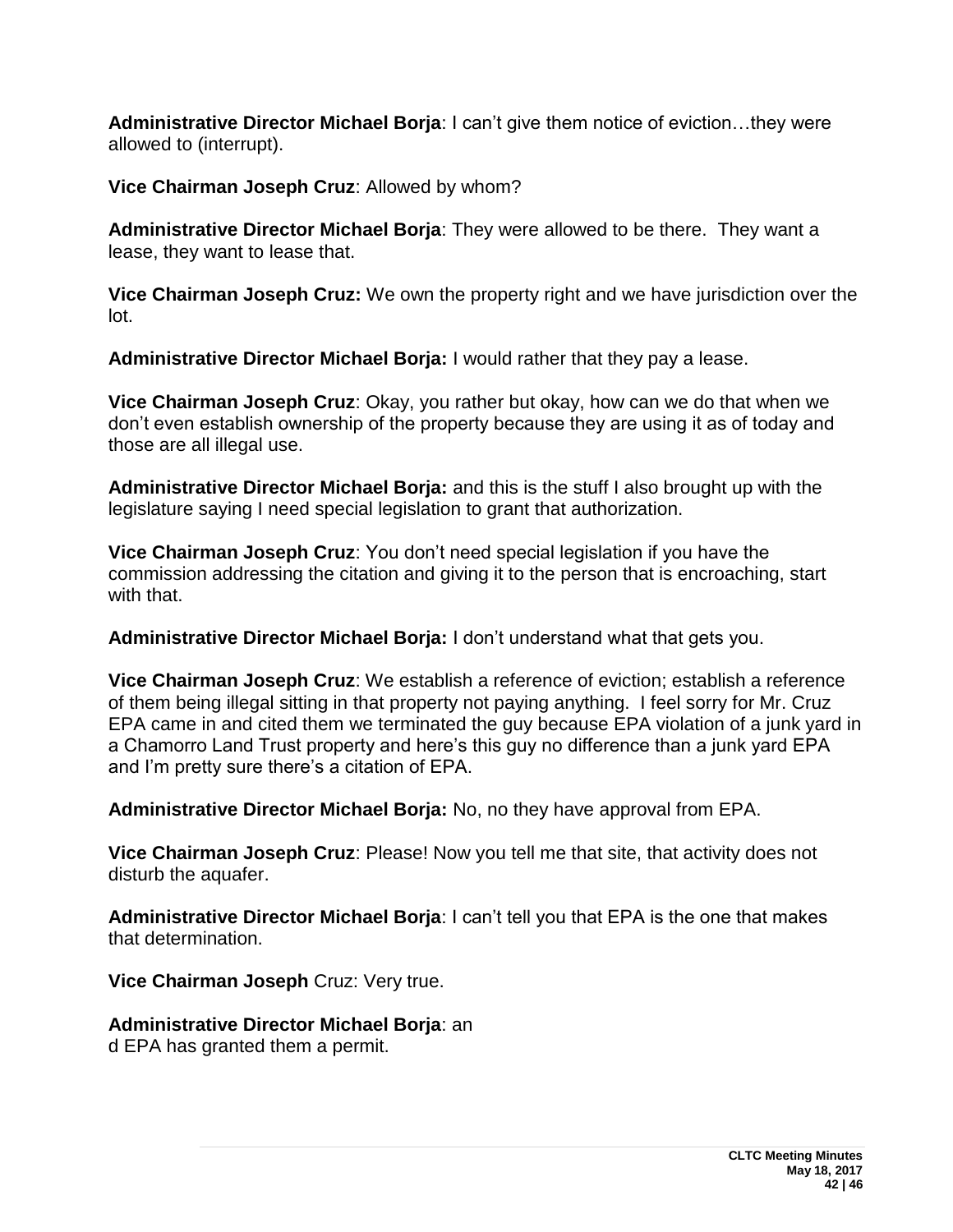**Vice Chairman Joseph Cruz**: Okay, did we get an official, an official documentation that EPA said Chamorro Land Trust that activity is safe?

**Administrative Director Michael Borja**: When they grant a permit that's (paused).

**Vice Chairman Joseph Cruz**: Permit is issued based on conditions based on compliance.

**Administrative Director Michael Borja**: But that is the place where I think that we (interrupted).

**Vice Chairman Joseph Cruz:** I think we should do more than just think that EPA is the final phase of saying yes you are in compliance. That's our property out there.

**Administrative Director Michael Borja:** They inspected it.

**Vice Chairman Joseph Cruz**: Are you satisfied with it?

**Administrative Director Michael Borja**: Well, you know, they have an issue with a notice of violation then what other definition do I come up with?

**Vice Chairman Joseph Cruz:** All I'm saying is that all these issues that came through this table when I sit in here I expected to be follow through, none of these have been follow through you didn't even give them any notice since the last time we entertain this case, you didn't for whatever reason I don't know and I don't care but we are taking action in this commission and I hope you respect the decision of this commission.

**Administrative Director Michael Borja**: Okay, then make a motion of what you want me to do, please.

**Vice Chairman Joseph Cruz:** This is a discussion, comments, I'm not making any motion.

**Administrative Director Michael Borja:** No, make a motion for me to take action, do it, do it, do it. Do it in details so you got something to wring me with because (interrupted).

**Vice Chairman Joseph Cruz**: I'm not wringing you.

**Administrative Director Michael Borja:** But you are so do it in a motion so I will do it and there's no excuse whatsoever please, do it.

**Vice Chairman Joseph Cruz:** I'm only asking is this commission's comment that's my comment so you're going to take it as that, take it as that but I'm not making a motion.

**Administrative Director Michael Borja**: Okay, so do you have specifically what the commissioners' ask for. Can you please repeat for the record so she can jot it down and I will then take further action as to what's required by me? No. 1?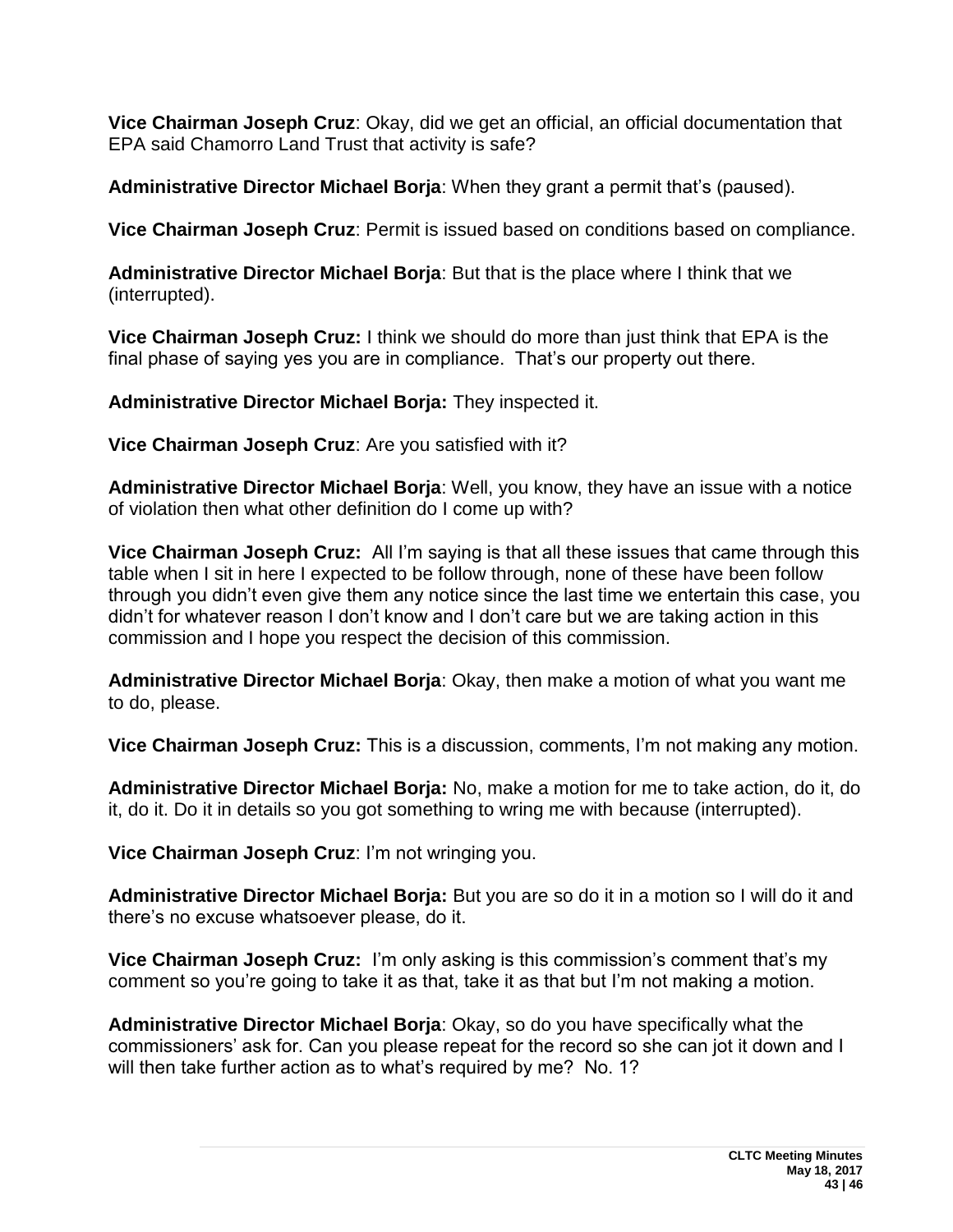**Commissioner Pascual Sablan**: No Joe I think the director's point with all these, I see a point (interrupted).

**Vice Chairman Joseph Cruz**: No you're throwing your top power to me because (interrupted).

**Administrative Director Michael Borja**: No, you're telling me what I need to do so please repeat so I will do it please.

**Vice Chairman Joseph Cruz**: No, I'm not telling you my comment was that one of these were done. I'm only rephrasing what was given through this commission.

**Administrative Director Michael Borja**: Then tell me what is it, no. 1? Write it down with me Ruth.

**Vice Chairman Joseph Cruz**: You're taking this through a…? Then alright, replay it and you can get the dictation out of it, I'm not going to repeat myself. I'm sorry, I'm sorry but I just feel frustrated.

**Chairwoman Pika Fejeran**: If I may Mr. Vice Chairman. I heard IBC, I heard Raceway, and I heard Global. Those are all the cases that you just brought up.

**Vice Chairman Joseph Cruz**: Yes, it went through this table, all of them.

**Chairwoman Pika Fejeran**: Yes, and there has been previous directive when they first came up, I think Joe, what you are looking for is like progress to move forward, right? We can present on the next agenda and give the director (paused).

**Vice Chairman Joseph Cruz**: What I want to know what action has been done, what's all I'm asking, what action has we done since we entertained these?

**Chairwoman Pika Fejeran**: It sounded from his responses that there have been actions done that he is working with IBC and went to Toekes and given them a first two guidelines.

**Vice Chairman Joseph Cruz:** Between January and to this month what have we done that it requires us to extend another...June  $1<sup>st</sup>$  to vacate? What has been done, the new date was back in January, nothing, we have heard nothing on that so all I'm asking is (interrupted).

**Chairwoman Pika Fejeran**: But we didn't talk about it in January either, why are we not following up and pushing him and saying this is what needs to happen.

**Vice Chairman Joseph Cruz:** When we first heard about the IBC being evicted in January that was the discussion I was referring myself that their eviction was supposed to be in January/February time period and up to this point it's still there. Now we're giving them an extension up until June, so what has happened? For me I'm interested to find out where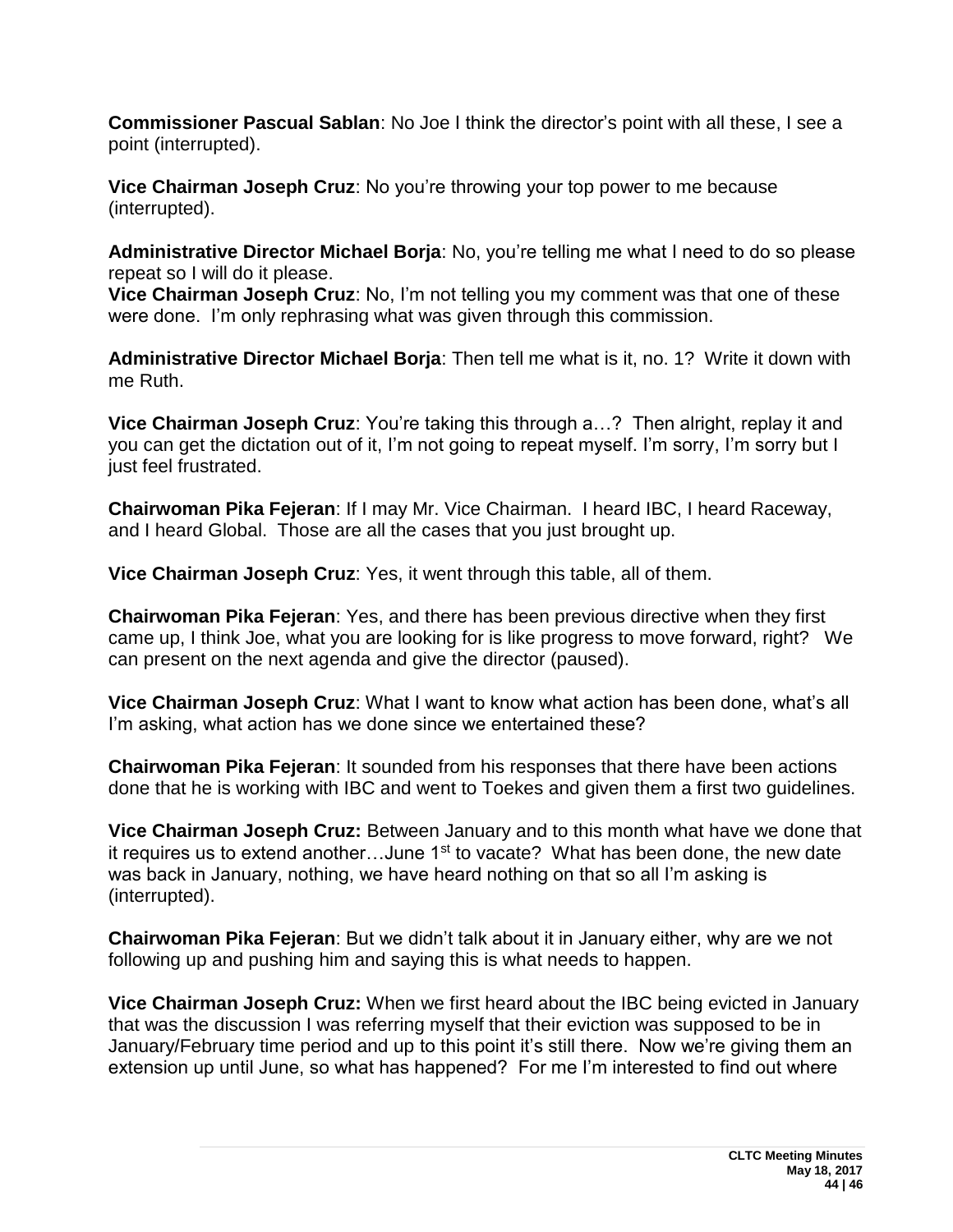we at on this, are we alluding toward making revenue to it or are we just condoning the use of it.

**Chairwoman Pika Fejeran:** Well, I think after the 1<sup>st</sup> of June we then take it up again, we can't go back in time, right.

**Vice Chairman Joseph Cruz**: I just want to know what happened, why are we extending them up to June again? What was the rational?

**Chairwoman Pika Fejeran**: I know it came up in another meeting, in a previous discussion that they were cleaning out and they were almost all the way out. And then the Raceway I know that's been on the agenda previously and he's had a discussion with the Raceway folks.

**Vice Chairman Joseph Cruz**: I wish you would (inaudible).

**Chairwoman Pika Fejeran**: I think in the director's office, since come in.

**Vice Chairman Joseph Cruz**: But did we get any update as to where they are at with their calculation?

**Chairwoman Pika Fejeran**: I think the director made it clear that that's what we are waiting, that's what need.

**Vice Chairman Joseph Cruz**: I think I'm on the blind spot here so I'm just, it's alright.

**Chairwoman Pika Fejeran**: I appreciate that you bringing up these points because there are…you know there's so many things that the staff and the director are handling.

**Vice Chairman Joseph Cruz**: I understand that.

**Chairwoman Pika Fejeran:** and if we don't bring it up here together it's like you know the gentleman Cabrera that he wants his land, he wants his land but there's so many other priorities going on we can't just entertain that but I think this week he will get the oil and now you are bring up those points it's been made very clear to the director that these are on your radar, on our collective radar now.

**Vice Chairman Joseph Cruz**: Well, I'm sorry if I was, I didn't (inaudible).

**Administrative Director Michael Borja**: No, we'll get that information for you. Things have been done and things are stalled because of other reasons beyond our control but we will get you your report.

**Chairwoman Pika Fejeran**: I appreciate that we have all four of us here with the director. The next meeting will be June 15. Is there any planned absences?